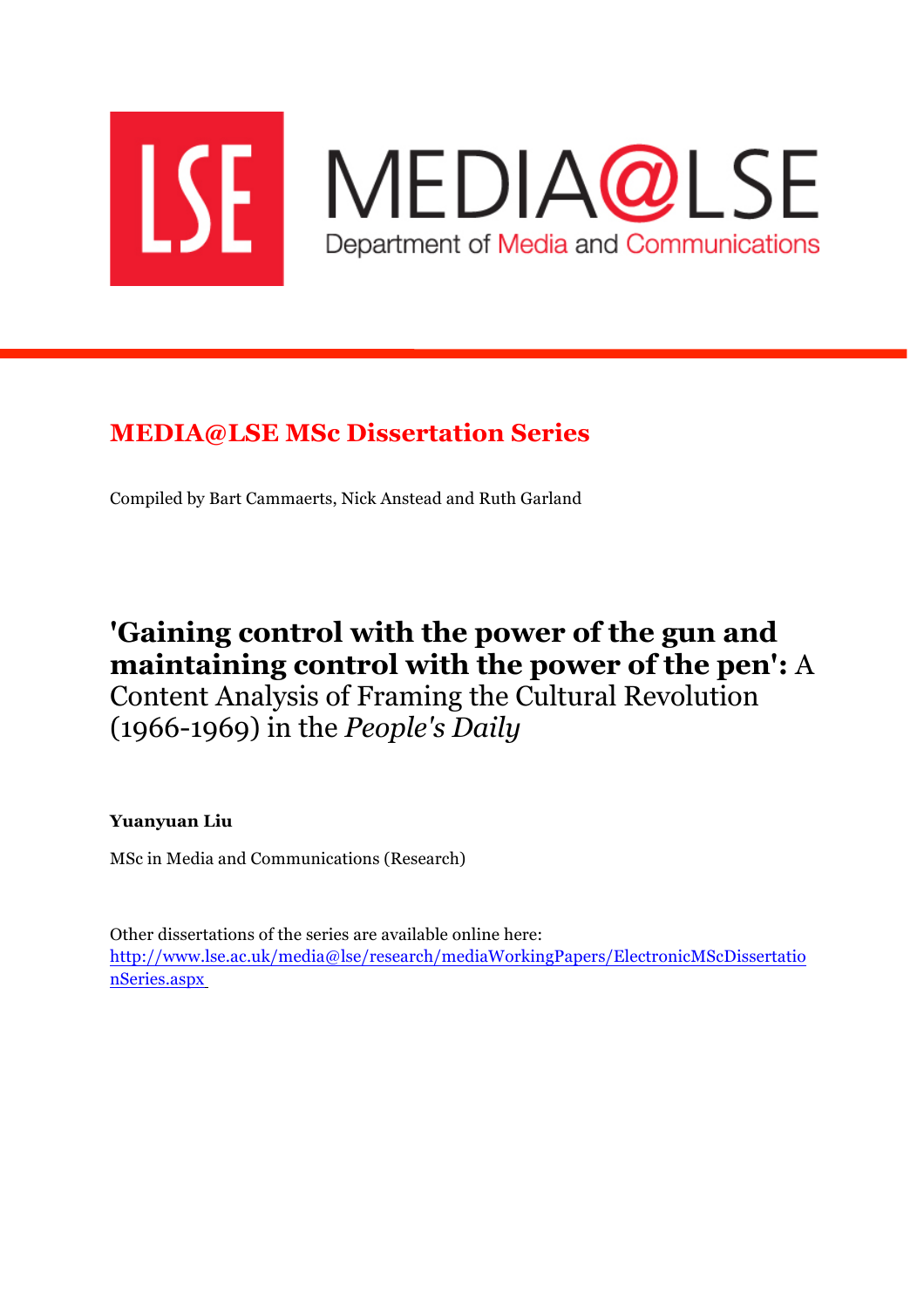**Dissertation submitted to the Department of Media and Communications, London School of Economics and Political Science, August 2014, in partial fulfilment of the requirements for the MSc in Media, Communication and Development. Supervised by Professor Terhi Rantanen**

**The Author can be contacted at: clsx5736@sina.com**

Published by Media@LSE, London School of Economics and Political Science ("LSE"), Houghton Street, London WC2A 2AE. The LSE is a School of the University of London. It is a Charity and is incorporated in England as a company limited by guarantee under the Companies Act (Reg number 70527).

Copyright in editorial matter, LSE © 2015

Copyright, Yuanyuan Liu © 2015.

The authors have asserted their moral rights.

All rights reserved. No part of this publication may be reproduced, stored in a retrieval system or transmitted in any form or by any means without the prior permission in writing of the publisher nor be issued to the public or circulated in any form of binding or cover other than that in which it is published. In the interests of providing a free flow of debate, views expressed in this dissertation are not necessarily those of the compilers or the LSE.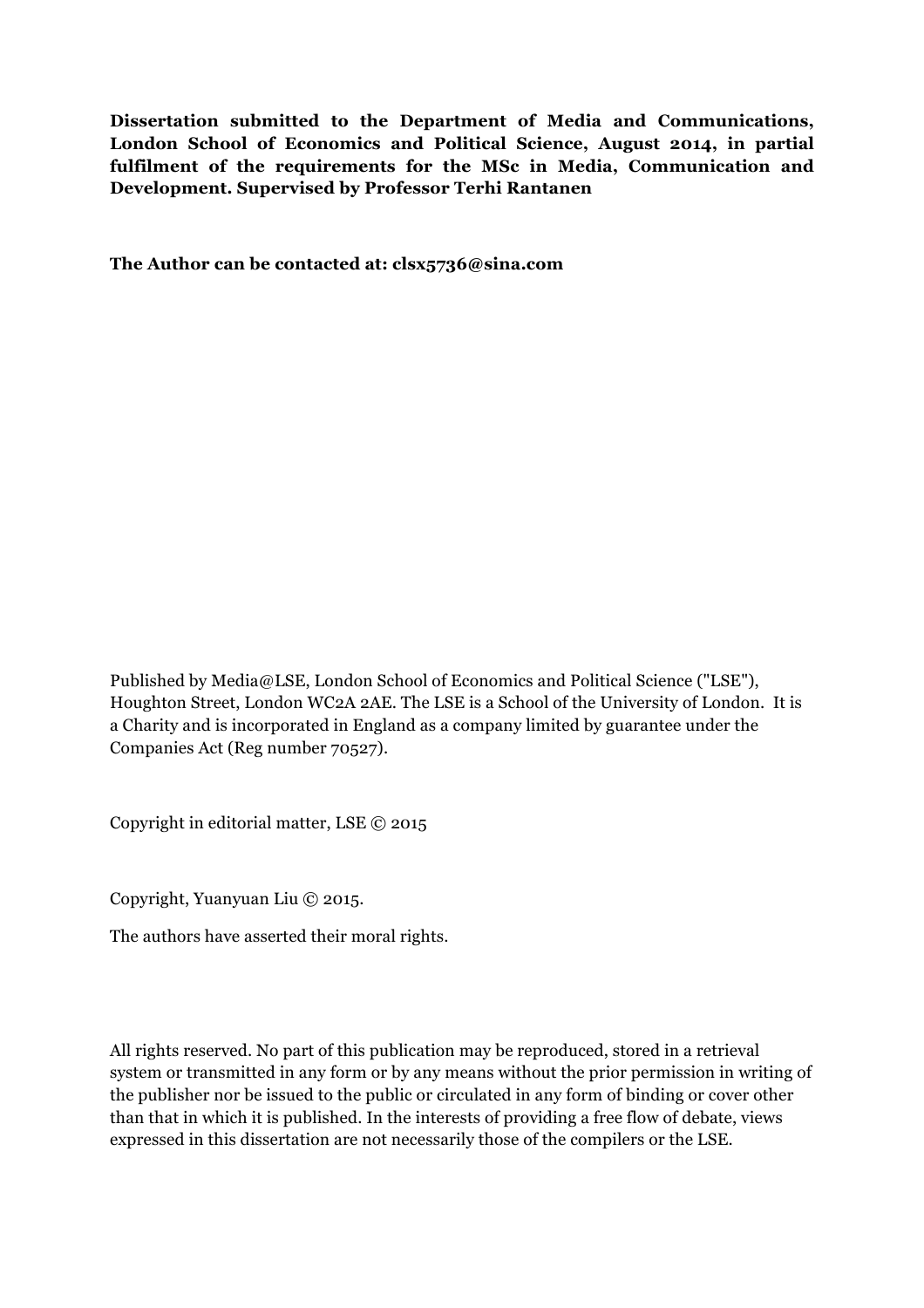# **'Gaining control with the power of the gun and maintaining control with the power of the pen':** A

Content Analysis of Framing the Cultural Revolution (1966-1969) in the *People's Daily*

**Yuanyuan Liu \_\_\_\_\_\_\_\_\_\_\_\_\_\_\_\_\_\_\_\_\_\_\_\_\_\_\_\_\_\_\_\_\_\_\_\_\_\_\_\_\_\_\_\_\_\_\_\_\_\_\_\_\_**

**\_**

#### **ABSTRACT**

This dissertation examines how the mainstream Chinese media in the 1960s framed the Great Proletarian Cultural Revolution in order to promote and legitimise the movement. Theoretically grounded in framing theory, this dissertation is a test application of the theory in a non-democratic Anglophone context. Methodologically, content analysis was applied to map the patterns of the sample news articles. By building the coding frame on the Soviet Propaganda model and the previous qualitative research on the discursive strategies of the Cultural Revolution, 301 pieces of news covering a period of 1966 to 1969 from the *People's Daily* were coded and analysed in the context of relevant literature. The result of the dissertation suggests the framing of the Cultural Revolution has the following characteristics: (1) The 'personality cult of leaders' – a Soviet legacy - is at the centre of the framing of the Cultural Revolution. (2) The other Soviet Propaganda legacy - 'internationalism' - is rendered salient and persistent in order to legitimise the revolution. (3) Beyond the impact of the Soviet Union, the news sample also suggests that participation was class-oriented, which might serve to emphasize the binary opposition of Mao and the 'Enemies of the revolution'. (4) Monitoring these changes shows that both Maoism and class struggle are long-lasting themes of the Cultural Revolution, and that its rhetoric and slogans are not salient or persistent enough to form frames. (5) Although the overall intensity of the framing starts to decline in 1969, what the pattern of the second half of the Revolution is still needs examination. The results suggest that the media system is one key source of influence of framing building in China whereas the role of individual journalists still requires further investigation.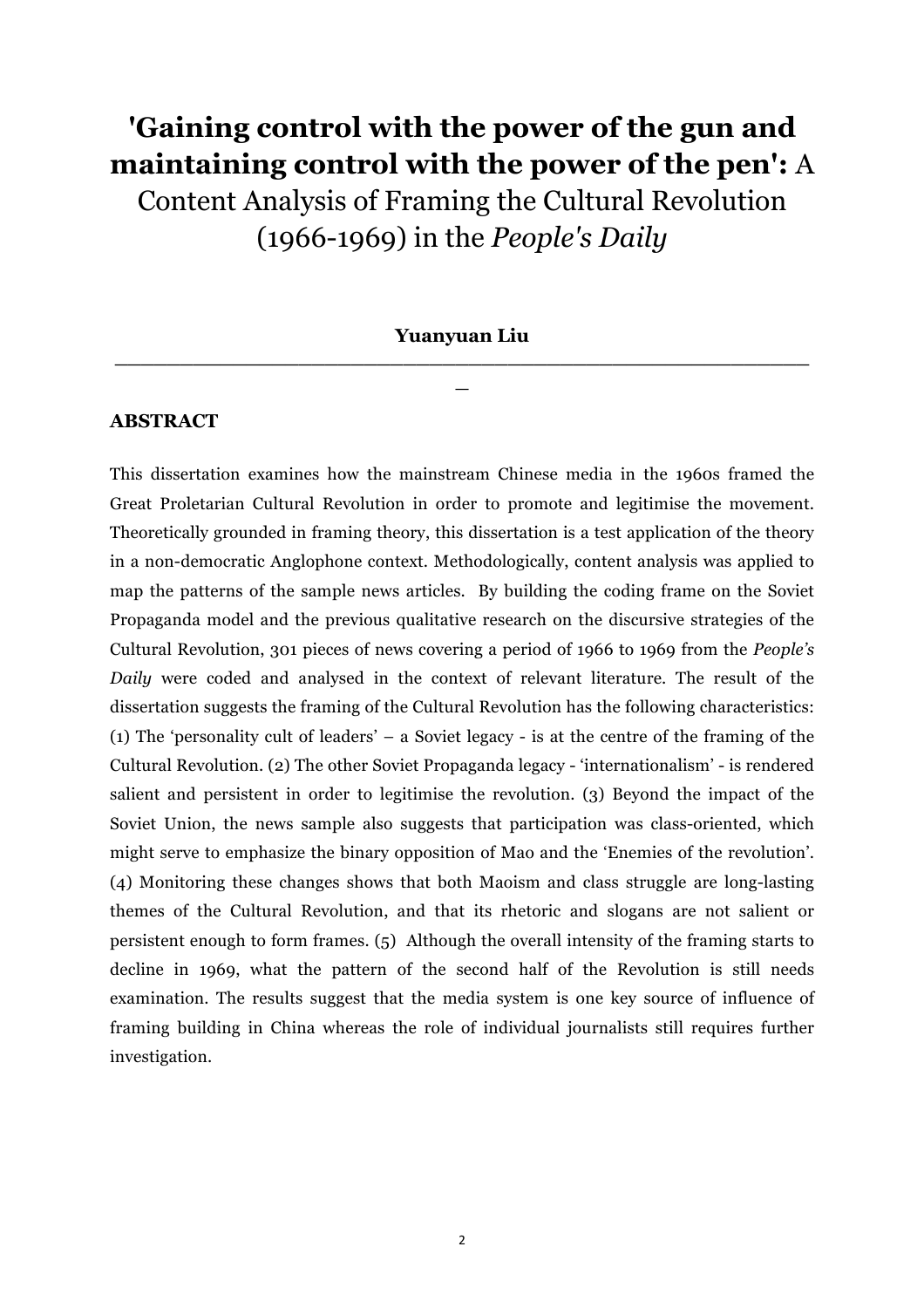#### **INTRODUCTION**

<u> 1989 - Johann Stein, marwolaethau a bh</u>

Revolution is not like inviting people to dinner, or writing an essay, or painting a picture, or doing embroidery… A revolution is an uprising, an act of violence whereby one class overthrows the power of another.

#### Mao Zedong, February 1927

On 12th January 2014, Song Binbin, a prominent ex-Red Guard and daughter of a senior admiral in the Chinese Communist Party (CCP), offered a public apology for the death of her high school headmistress Bian Zhongyun who had been beaten to death by her Red Guard students in the summer of 1966. This apology touches some people's memory and triggers others' imagination of the turbulent decade nearly fifty years ago. Although the official attitude of the CCP towards the Cultural Revolution is negative, the topic is still very sensitive in China. No official commemoration is allowed. Justice was only brought to the highprofiled figures when their reputation was restored. But millions of other ordinary teachers, intellectuals, doctors and workers perished without even leaving their names. (Wang, 2004). Song's apology thus caused a very negative reaction. Even worse, Song was no an ordinary Red Guard - she was one of the few Red Guard representatives who had been accepted by Mao on the Tiananmen Square Rostrum. The picture of her putting on a Red Guard armband for Mao was all over the newspaper. Later the story that she has changed her name to demonstrate her loyalty to Mao<sup>1</sup> was spread by the media again.

However, Song has insisted that she never wrote the article. Whatever the truth is, this suggests the active role that Chinese media played during the Cultural Revolution. The Party's 'May Sixteen Notification 1966' (Party History, no date) declares that news media, amongst other cultural sectors, should actively seize the power from the counterrevolutionists to ensure the dictatorship of the Proletariat. Therefore the mainstream media in China should have assisted the CCP's promotion and legitimation of it so that more people would be motivated to take part in this 'Great Movement'.

The Great Proletarian Cultural Revolution in China, also known as the Cultural Revolution, is a political social movement, aiming to 'settle the question of "who will win" in the ideological field between the proletariat and the bourgeoisie' and 'to establish the ascendancy of Mao Zedong's Thought' (White, 1979: 48). However, the Revolution caused a huge catastrophe which is described as the 'loss of culture, and of spiritual values; loss of hope and ideals; loss of time, truth, and of life; loss, in short, of nearly everything that gives meaning to life.'

 $1$  News claims that she changed her name from 'Binbin' to 'Yaowu' after Mao joking on her name. Binbin in Chinese literally means 'demand violence'. (See Appendix 6)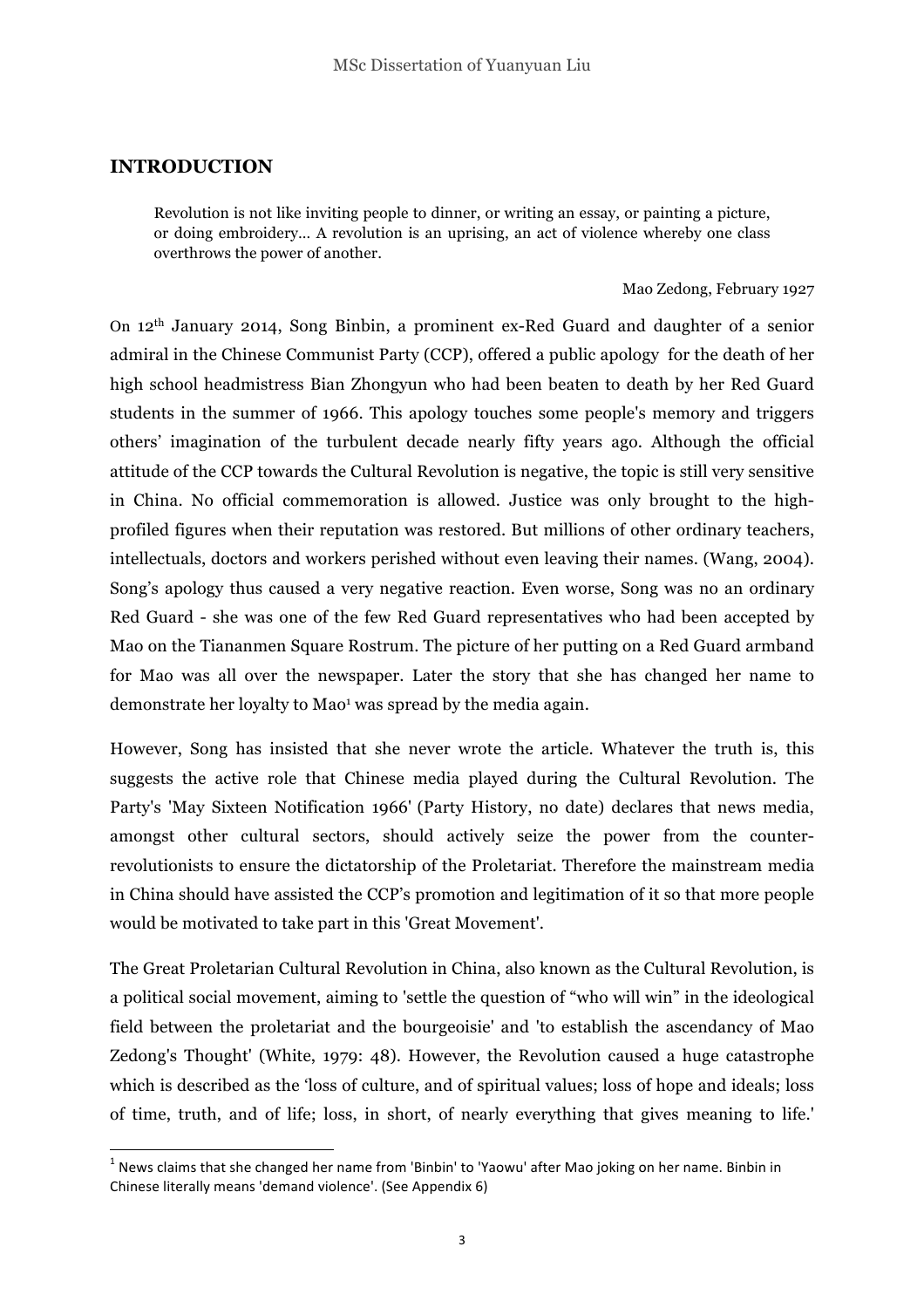(1984-85: 605-6). It surely damaged the cause of media as well. The media was reduced to a mere conduit of the CCP and actuality was lost in political correctness (de Burgh, 2003). The Cultural Revolution was 'the dark age of Chinese journalism' (Zhao, 1998: 22). So how did the media in the 1960s justify the movement? What issues would the media focus on? These questions guide this dissertation to ground the research in framing theory, a theory that deals with the issues of how media construct events and shape public opinion (de Vreese, 2005).

This dissertation will investigate the way the Cultural Revolution was framed by the mainstream Chinese media in the 1960s. One potential contribution of this dissertation is to test the application of framing theory in an alternative to an Anglophone democratic context. Another contribution could be to better understand the media's role in the Cultural Revolution. Almost fifty years has passed since the Revolution but the issues that the Revolution represents are still very relevant to make sense of what is going on in some countries today, where ideological inspiration has been passed on to new leaders from their predecessors.

This dissertation is organised into three parts. The next chapter will provide the theoretical base of this dissertation by reviewing literature on framing theory and the empirical application of it before proposing the research question. Then the justification of using content analysis and detailed sampling strategy for this research will be stated. The result will be reported and analysed in the Discussion Chapter before the conclusion of this dissertation.

## **LITERATURE REVIEW**

This chapter will set the theoretical ground for the dissertation. It starts with reviewing literature on framing theory and its limited critique. Special attention is paid to its various definitions and different emphasis, and the call for its empirical application to be employed across a wider temporal and geographic range than it has been previously. It moves on to examine the Chinese media system and its relationship with the Soviet Union during the 1950s and 60s as a key frame-building factor. Then the core strategies of the Soviet Propaganda Model and the previous study on discursive strategy used in mass mobilisation are summarised as the base to investigate how the Cultural Revolution was framed by the media in the 1960s. A conceptual framework of this dissertation will be outlined and will conclude this chapter.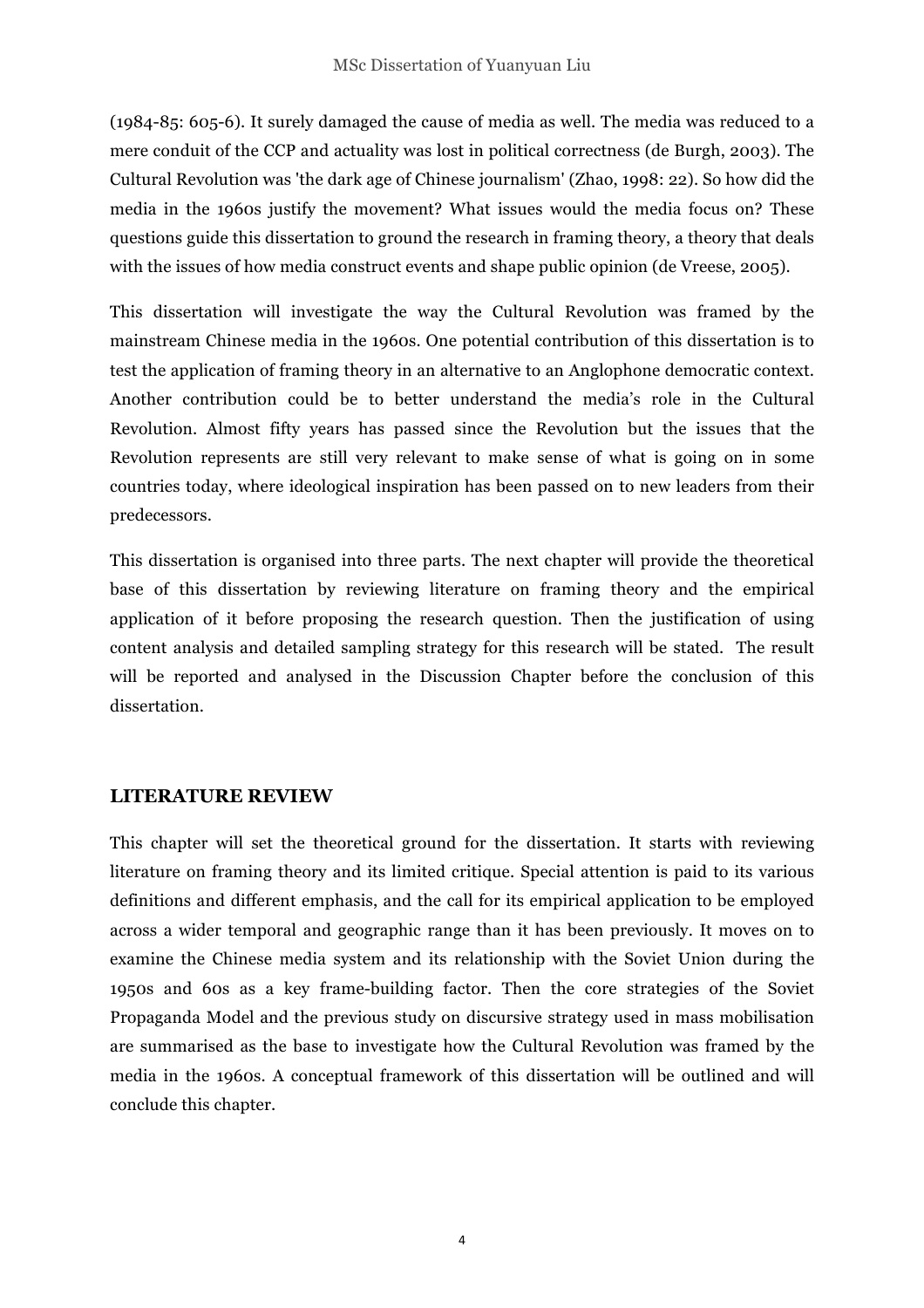# **Framing theory**

Framing theory has been widely studied by many scholars from various academic fields, including Sociology, Political Science and Media and Communication (Reese, 2001). In 1974 Erving Goffman was the first scholar to view framing as a way of communication. He describes 'framing' as a 'schemata of interpretation' such that every individual can 'locate, perceive, identify and label' (1974: 21). Since then Dorina and Miron (2004) have found that framing theory is the most used theory in top ranking communication journals. It can be used to unravel framing strategies in the media-related discursive opportunity structures of social movements (Cammaerts, 2012). It can also play a key role in creating an initial model for covering certain events that will often set the example for future reports of similar events (Hall, 1982).

Its growing popularity, to some extent, lies in the fact that with the development of media technology people are increasingly relying on the media for information (Carter, 2013). People build up their knowledge of this world from the information they receive from media technology. The ability of media to shape people's view of the world has been under close scrutiny, from Berger and Luckmann's 1966 book *The Social Construction of Reality,* Tuckman's *Making news*: *a study in the construction of reality* in 1980, to Herman and Chomsky's *Manufacturing Consent* in 2002. This ability of the media to construct reality forms the basis of framing theory.

## *Framing Theory: Definitions and Variations*

Scholars such as Entman, Kinder, Sanders and Scheufele contend that frames work in both news presentation and news comprehension, though they use different terminologies. Entman identifies two levels of frames – 'Mentally stored principles for information processing' and 'characteristics of the news text' (1991: 7). This echoes the claim from Kinder and Sanders (1990) that frames are both 'internal structures of the mind' and 'devices embedded in political discourse' (25), which are named by Scheufele (1999) as 'individual frames' and 'media frame' respectively later on. Due to spatial limitations, however, this research only focuses on the examination of the external mainstream media frame of the Cultural Revolution; concepts and literature on audience frames are excluded from discussion.

Entman articulates that framing theory is 'a scattered conceptualization' (1993: 51). Scheufele also admits that 'research on framing is characterized by theoretical and empirical vagueness'  $(103)$ .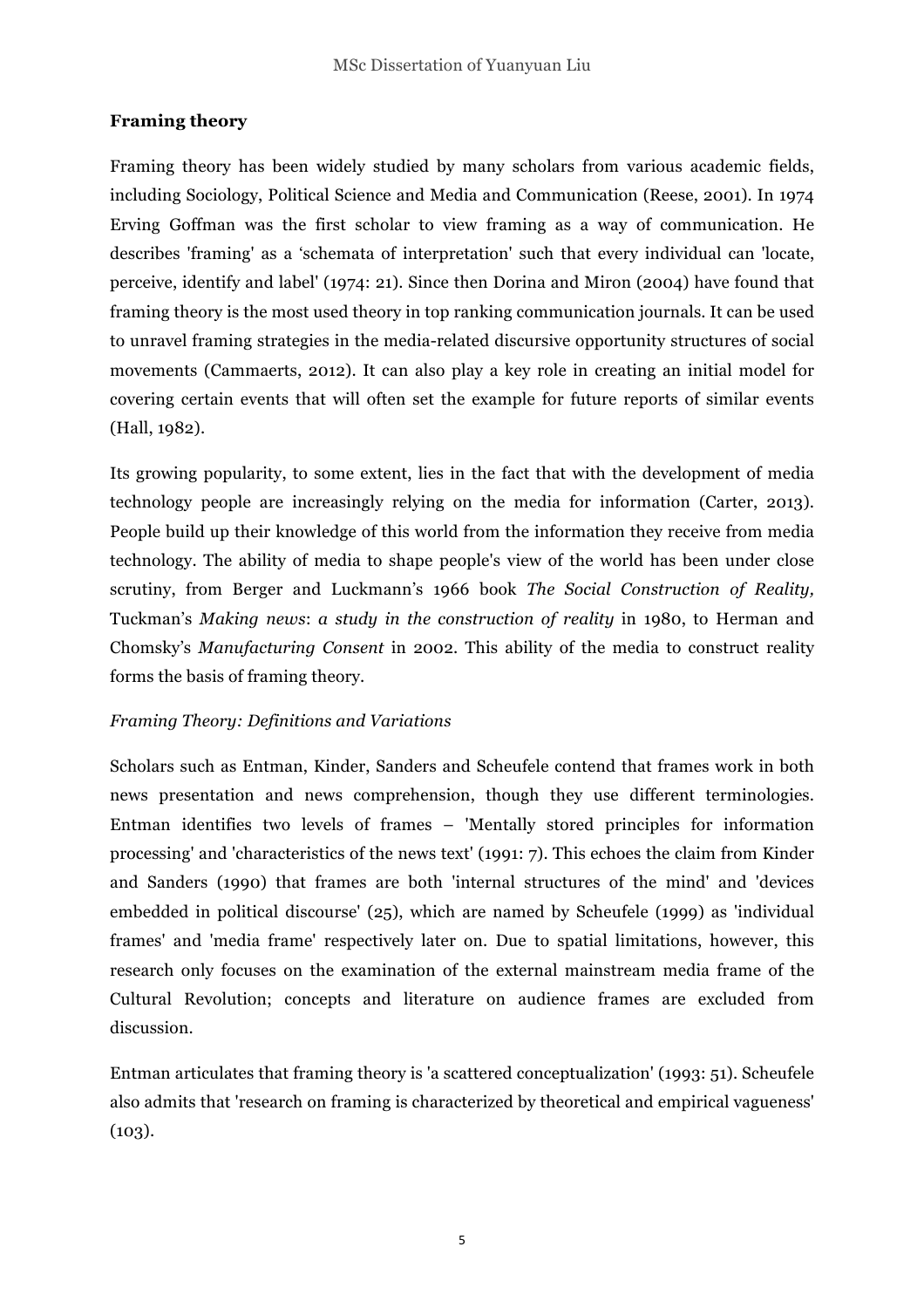From an analytical perspective, framing theory has been given various definitions with different emphasis by many researchers. Entman's definition underlines *salience* and *selection* as the main characteristics of framing theory:

To frame is to *select* some aspects of a perceived reality and make them more *salient* in a communicating text, in such a way as to promote a particular problem definition, causal interpretation, moral evaluation, and/or treatment recommendation (1993: 52; emphasis added).

Salience here means rendering some information more noticeable than others. Entman further argues that the key to salience is sizing (ibid). Keywords, quotations, metaphors, symbols and images etc. are often where news frames are embedded (Entman, 1993; Gamsom and Modigliani, 1989; Shah et al., 2002). Consequently, salience and selection can be achieved by repeating particular words or images containing 'thematically consonant meanings across media and time' (Entman, 1993: 7).

Gitlin (1980), by emphasizing that patterns which can appear in any news regardless of the topic, defines framing theory as 'persistent patterns of cognition, interpretation, and presentation, of selection, emphasis, and exclusion, by which symbol-handlers routinely organize discourse...' (7). He outlines the dominant characteristics of frames as persistence and re-utilisation, suggesting that the nature of frames is well entrenched. This is echoed by Stephen Reese, who claims that 'frames are *organizing principles* that are socially *shared* and *persistent* over time, that work *symbolically* to meaningfully *structure* the social world ' (2010: p5; emphasis in original). But his definition suggests that frames are abstract organising principles. Frames can be found, according to Entman (1993), in communicatory text. But sometimes it is not enough to map the overall frame if only the obvious media discourse is studied due to that frames' inclusion or exclusion. In other words, it is possible that some frames never make it to a media text.2 Similarly, issues that manage to set the agenda do not necessarily mean it is critical. In the study of Mao's rhetorical strategy of mobilisation, Huang suggests a means called 'deliberate ignoring' – 'While in Western culture silence usually means tacit approval, in Chinese culture, silence suggests tacit disapproval. If Chinese official media deliberately ignore an event, that event is rhetorically disapproved by the authority' (2001: 216). That is why Gitlin (1980) believes that frames are only one part of a larger social ideology that can differ from culture to culture.

However, Reese (2010) asserts that research must go beyond the face value of exclusion and inclusion. The issue of exclusion and inclusion also hints at the assumption of how the

<u> 1989 - Johann Stein, marwolaethau a bh</u>

 $2$  Reese illustrates it by borrowing Lukes (1974) articulation of power, asserting that 'the most effective power prevents conflicts (and perhaps manifested frames) from arising in the first place.' (2001: 9)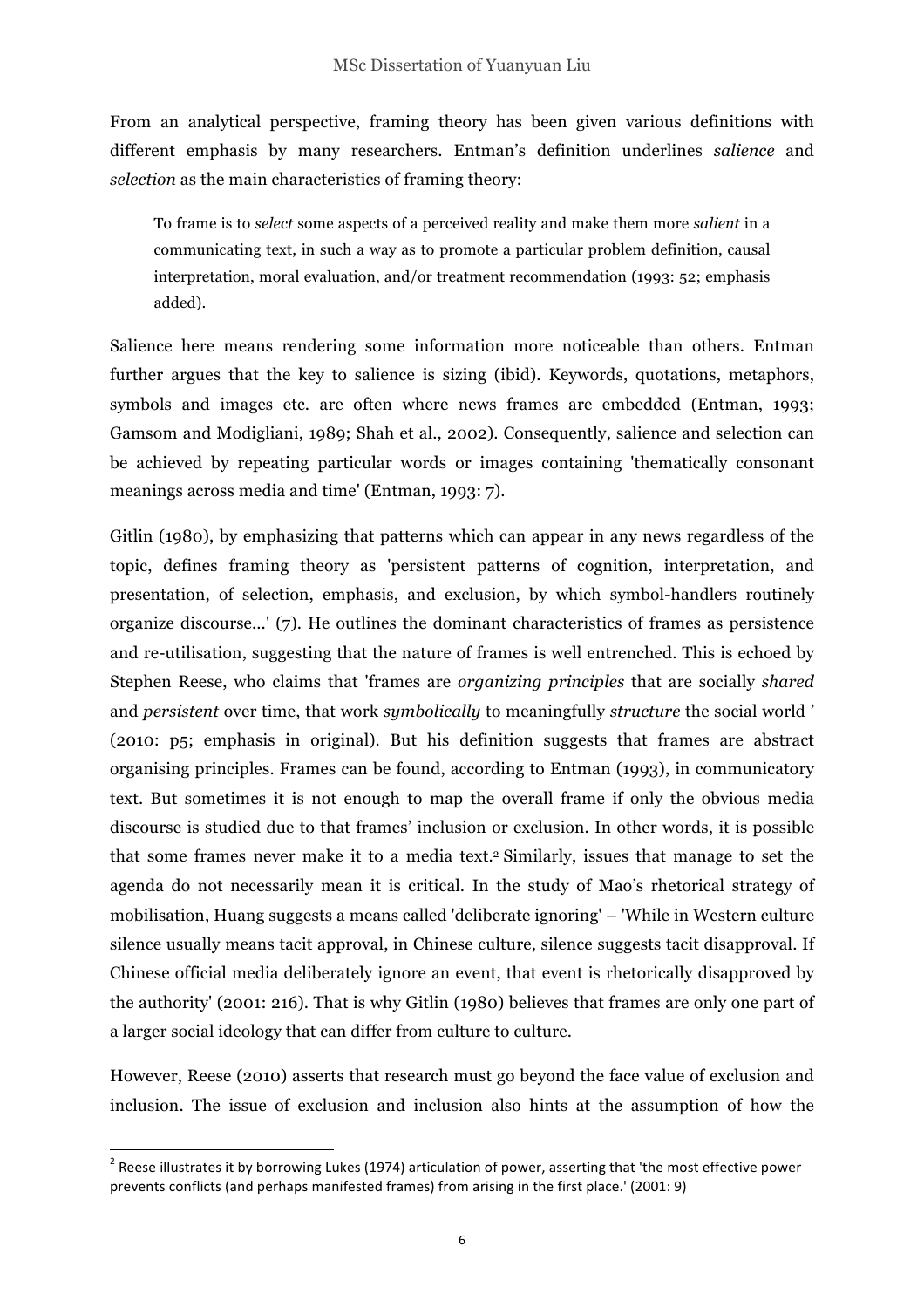audience makes sense of the world. There are certain things and words that are taken for granted by the news and which indicate their expectation of an audience's ability to understand. This can be examined in conjunction with the historical and social background.

From a methodological perspective**,** there is also an imbalance in using qualitative and quantitative methods. Framing research using qualitative methods hugely outnumbers the ones using quantitative tools (König, n.d.). Examples that can be looked up are very few. Thomas and van de Steegs (2003) applied quantitative Factor Analysis in *'An Emerging European Public Sphere? Empirical Evidence and Theoretical Clarifications.'* Despite the flaws3, it offers a new way to map latent frames from texts. Even when quantitative methods are used, they are often given little credit in the final articles. For example, Reese claims to use an inductive qualitative analysis of the 'War on Terror' frame (2010). But from a methodological perspective, he over-emphasises the qualitative discourse examination, without the recognition of the foundation that the quantitative content analysis established. In the section of 'Inductively Finding the "What" of Frames', he describes how a content analysis of whether headlines contain 'war on terror' in detail. It might still be justifiable for him to argue that the majority of the analysis is still qualitative, but at least his application of a quantitative method to build his hypothesis for further qualitative analysis does raise a point – although, as many researchers argue, patterns that can be counted by quantitative methods do not necessarily mean they are important frames; it would be too hasty to reject the information quantitative methods can offer. Framing is not merely about ideology or metaphors embedded in text, it is also characterised by persistence and reutilisation (Gitlin, 1980). Therefore quantitative methods are a really useful tool while identifying repeating patterns over time. (Chong and Druckman, 2007)

Not enough critique towards framing theory has been done so far. Benford makes an effort to criticise the application of framing theory in social movements as it lacks 'empirical studies, descriptive bias, static tendencies, reification, reductionism, elite bias and monolithic tendencies' (1997: 399). He calls for a methodological development and a clarification of concepts. Although the suggestion is not entirely new, its calling for expanding the focus of framing studies, in both time and space, could be very beneficial to framing theory, as the involvement of more framing examination on events over time and across nations will enable researchers to have an overall grasp of the change of framing strategies one day.

## *Frame building/finding:*

<u> 1989 - Johann Stein, marwolaethau a bh</u>

 $3$  I have no access to the data and the analysis details of the study, but Thomas König points out the 'violation of the scale level assumptions of factor analysis' (n.d, para. 11) in the study.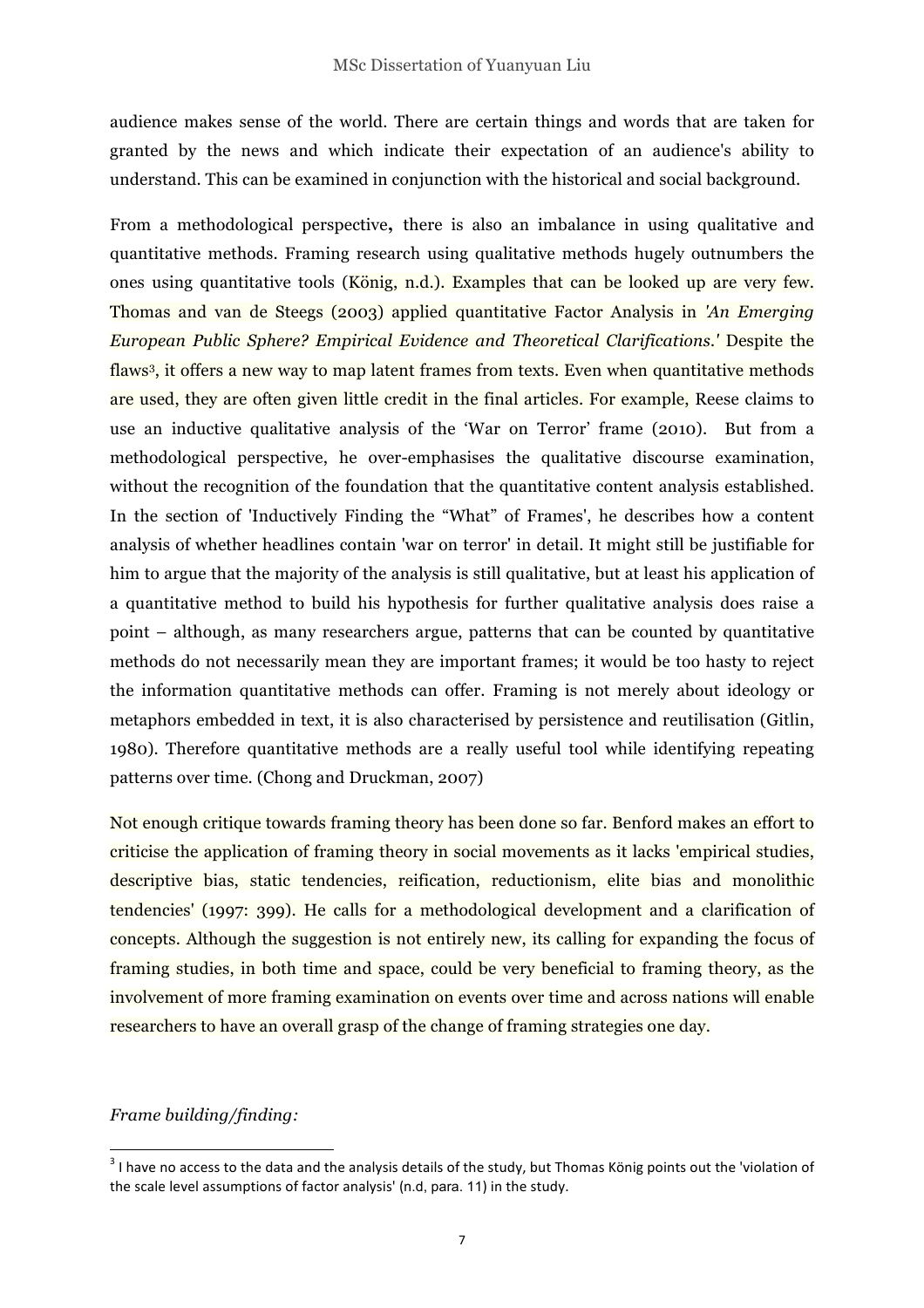Benford attributes some of the shortcomings of framing theory to insufficient methodological development. There has not been enough effort in investigating the less case-specific empirical steps or the systematic factors which determine the framing of news (de Vreese, 2005; Camaj, 2010). But it is an important issue since the questions of what should be made salient and persistent and how to do it do not have one single answer.

Shoemaker and Reese (1996) identify four journalists-related rules: journalists' ideology, professional routine, influences from the news organisation and external interests groups. Based on the four rules and the work from Gans (1979), Scheufele then summarises three major sources of influence in framing building – 'journalist-centred influences', 'political orientation of the medium' and 'external sources' <sup>4</sup> (1999: 115). To sum up, he believes that the determinants of frame building lie in the ideology and professional norms of individual journalists and the structure of the media system.

Framing theory has been developed and applied in western media systems for decades and dozens of frames have been observed and identified by researchers over the years (Game Frame; War on Terror Frame; Cold War Frame, to name just a few). These frames have also been applied in the analysis of news coverage of events today (Camaj, 2010; Reese, 2007; Guo et al., 2012). Even Scheufele's summaries of sources of framing building is also largely based on observation of western media systems. Therefore his emphasis on individual journalist and media systems is worth testing whether it is still applicable in a different media environment.

## **Chinese media system during the Cultural Revolution**

'Your [journalists'] job is to educate the people, to *let them know their interests*, their own tasks and the Party's general and specific policies.' Mao Zedong, 'A Talk to the Editorial Staff of Jinshui Daily' (in Selections, 1972: 72).

The quote from Mao describes a top-down mode of communication in China and the ultimate power that is to tell people what they desire (Lukes, 1974). The core notion highlighting Chinese media's absolute subordination to the CCP is the 'Party principles' (*dangxing yuanze)* and the name of the system is called 'Party journalism' (Zhao, 1999: 19). Under the

 

<sup>4</sup> Three sources of influences are summarised (Scheufele, 1999):

Journalists: ideology, attitudes and professional norms

Political orientation of the medium: media political preference and organisational routines External sources: political actors, authorities, interest groups, elites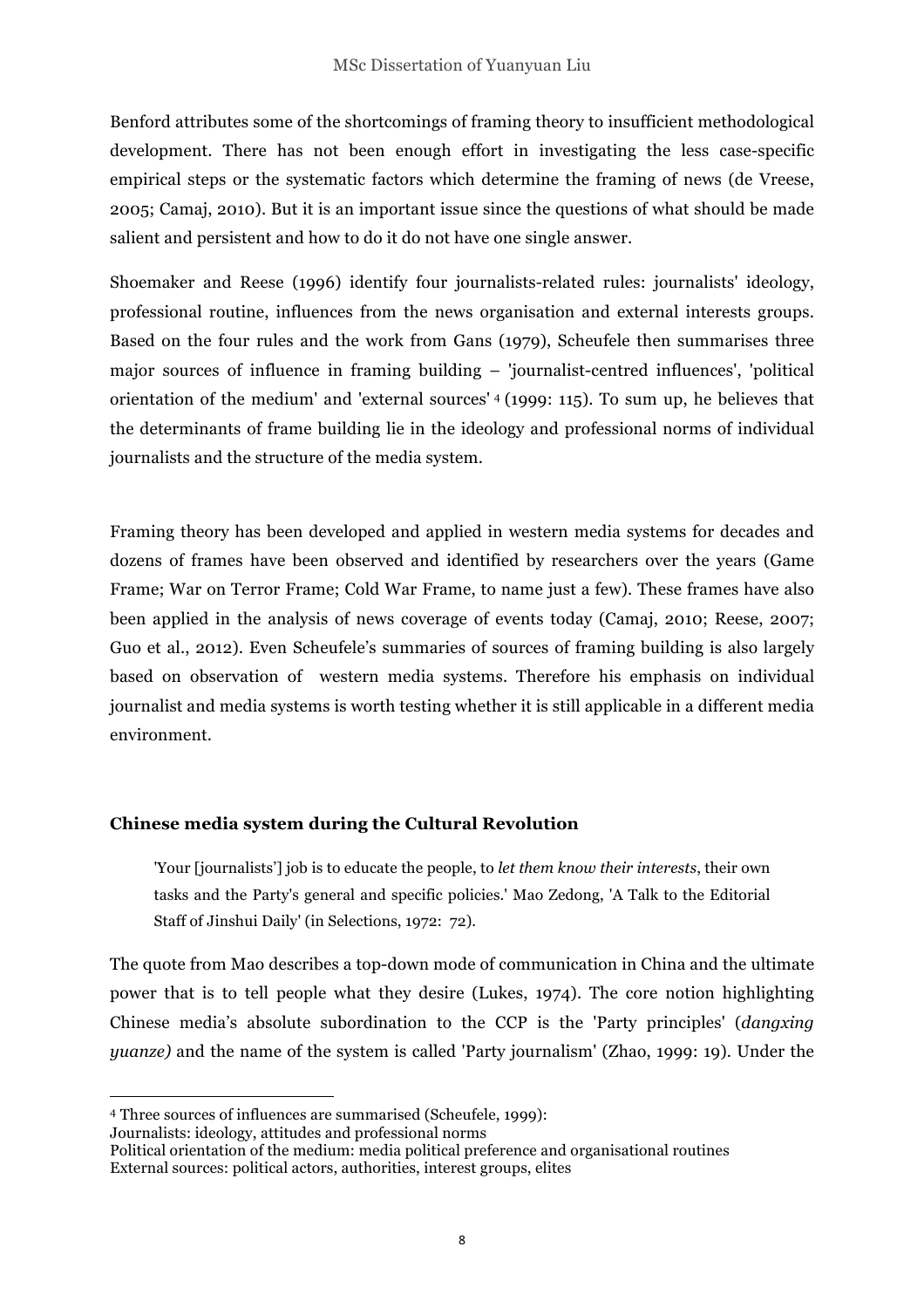Party principles, journalists do not have much say about what or how to report. Unlike journalism in western democracy which champions truth and functions as a watchdog for the people, their Chinese counterparts have been taught that: ' … the news media must accept the Party's guiding ideology as its own; that they must propagate the Party's leadership and stick to the Party's organizational principles and press policies.... ' (ibid). The Party directs the media by Party announcement, internal bulletins, and speeches from leading party members. Certain topics can enjoy intense media coverage during a period of time whereas some receive no attention at all. Consequently, the voice from the top and of political correctness outweighs the diversity of the voices below. The topics and timeliness of the news were compromised as a result. Facts could be twisted in order to serve the purpose of 'political education'. As Howard describes:

We [Chinese journalists] have no interest in 'hot' news or so called actuality…We show a consolidated view of events…We give the end result the positive resolution of contradictions: and so we show the way forward (1971: 992).

The whole media and all journalists are in control of the party. That is to say, the major source of influence in news framing in China in the 1960s is the Communist Party; the role of individual journalists, however, has been neglected by a great deal of the literature; this is something that needs investigating.

## **Framing the Cultural Revolution**

Since the Chinese media system is rather different from those operating in western democracies, the framing of the Cultural Revolution cannot be easily identified as any of the frames formed in western media systems. However, seldom is a frame built from scratch as it is more likely to rise from existing cultural codes (Gamson & Modigliani, 1989; McAdam, 1994; Snow & Benford, 1988). As a matter of fact, the notion of Party principle is inherited and developed from Lenin, who branded the Party newspapers as the 'collective propagandist, agitator, and organiser' of the Party (Zhao, 1999; Zhao, 2011, p19; Meng &Rantanen, forthcoming). Moreover, as in the 1950s the media in China applied the Soviet press system as a model to guide itself (Rantanen, 2007).

The Soviet Union used to be dearly called the 'old brother' by the Chinese and for a period of time their experience was valued unquestionably. Slogans such as 'The Soviet Union of today is our tomorrow' illustrates the expectation (Bernstein, 2009: 6). According to Anderson, 'Chinese Revolution grew directly out of the Russian Revolution, and remained connected with it, as inspiration or admonition, down to their common moment of truth at the end of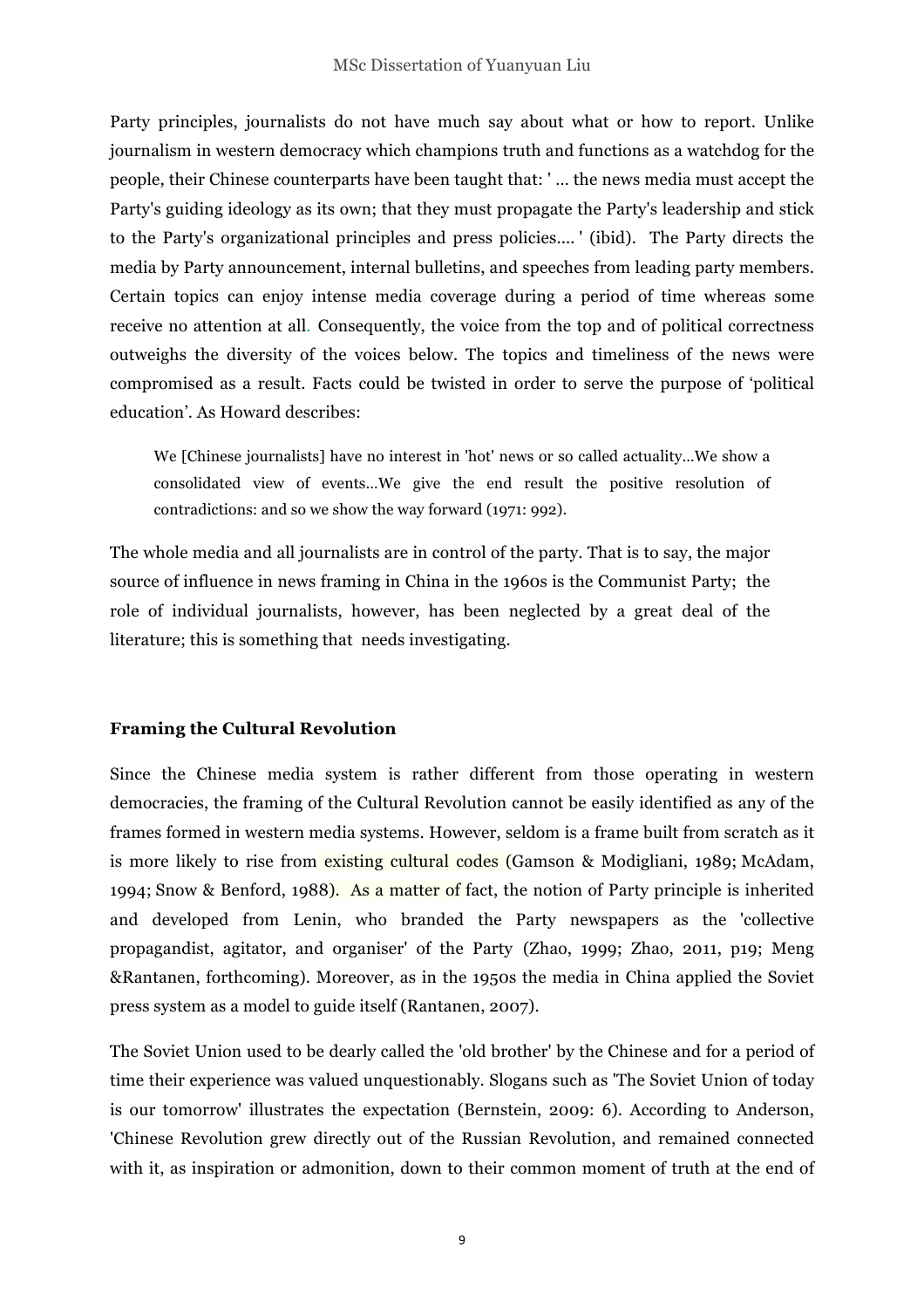the eighties' (2010: 60). Many policies were adopted in China without modification, as Mao declared in 1953:

In front of us lie very difficult tasks and we do not have enough experience. Therefore, we must seriously study the advanced experiences of the Soviet Union. Whether within or without the Communist Party, whether old or new cadres, technicians, intellectuals, worker or peasant masses, all must learn sincerely from the Soviet Union. We must… study… the advanced science and technology of the Soviet Union. In order to build up our great country, we must launch a nationwide upsurge of studying the Soviet Union (Xinhua Monthly, 1953: 13).

The experience from the Communist old brother had an enormous impact on China. One example is that the economic reform of collectivization known as the 'Great Turn' in the Soviet Union reincarnated itself as the 'Great Leap Forward' in China. Considering all these, it should be reasonable to argue that the strategies learnt from the Soviet Propaganda could still have been in use in the Cultural Revolution, even if by then the relationship between the two had already grown sour. Therefore this dissertation will use the findings of the previous work on Soviet Propaganda and rhetoric as the base for the framing building/finding of the Cultural Revolution.

## *Soviet Propaganda Model*

This dissertation is not an exhaustive specification of how Soviet Propaganda was put into practice. Rather, it only looks for the very core traits of Soviet Propaganda that can transcend those differences engendered by the linguistic, political and cultural differences between the two countries, despite all the similarities they share.

1. The awareness of class struggle:

At the core of Soviet propaganda is ideology. In the Soviet context, it is defined as 'the interpretation' of Marxism-Leninism 'serving the political purpose of explanation, rationalisation, communication and legitimation', in which class struggle is the central notion (Valdez, 1993: 14).

2. Personality cult and anti-personality cult:

Personality cult is an integral part of Soviet ideological propaganda (Leese, 2011). For example, Stalin's biography was used as a mass mobilisation tool (Brandenberger, 2011). Social scientists have observed that personality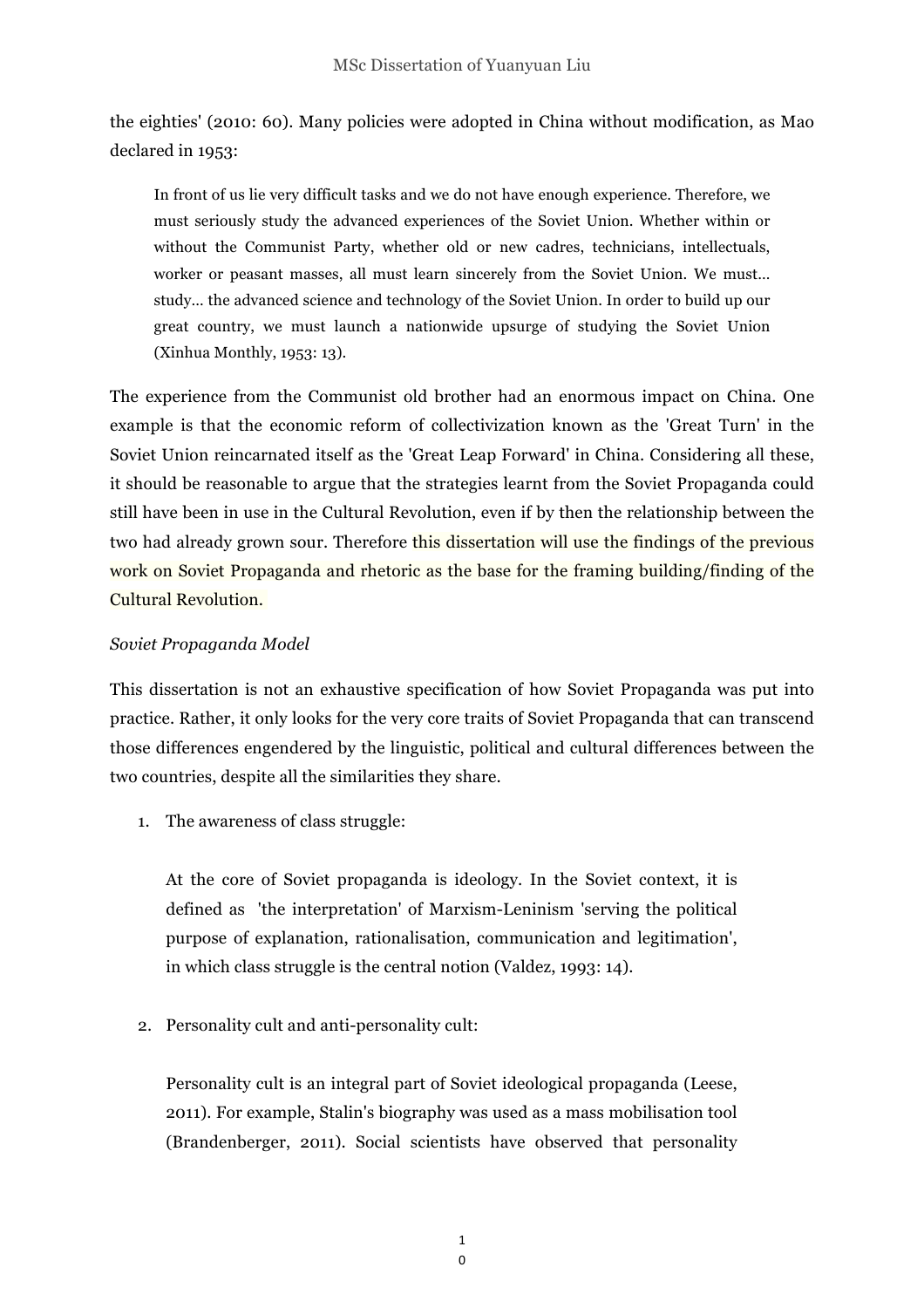cults or charismatic leadership is a very common option to create legitimacy and popularity for the ruling class or figures in developing countries.

#### 3. Internationalism:

In spite of the changing definitions of internationalism in history, classbased 'internationalism' had always been the premise of the Soviet Union's foreign policy up until the 1980s (Valdez, 1993: 27). Lenin described internationalism as 'a communist's attitude to the world revolution and a willingness to sacrifice national interests to the broader interests of the world communist movement' (1967: 93). Stalin's subsequent identification of the Soviet Union in 1927 as the 'base' of the world communist movement thus redefined the true measure of internationalism in a revolutionary's attitude toward the Soviet Union.

The bullet points identified from the literature on Soviet Propaganda will contribute to the variables in the codebook that will be used to search for dominant themes.

#### *Previous Qualitative Research*

Despite the media system similarities between China and the Soviet Union, I am aware that it would be hasty to claim that the media in both countries are the same. From *The Four Theories of the Press* (1956) to *Comparing Media Systems: Three Models of Media and Politics* (2004), scholars have always been aware of the various characters of the media worldwide and keen on sorting different countries' media into different categories. But more efforts are needed to summarise various media systems in the world without ignoring the different characters of different nations at the same time. As Zhao wrote when criticising *The Four Theories of the Press*: '*Four Theories* only traced the 'Soviet model' 'from its roots in Marx through its mutations in the gardens of Lenin and Stalin in the USSR' (Siebert, Peterson, and Schramm, 1963: 106) and paid no attention to its mutations in the gardens of Mao in China' (Zhao, 2011: 148, in Hallin & Manchini). Meng and Rantanen echo this by raising the long-ignored issue that '… Soviet and Chinese media have been analysed with reference to a single concept of Communism' (forthcoming :4). There are obvious cultural and historic differences between the two, such as the impact of Confucius' thought in China. Apart from the deep-rooted culture-related reasons, the break of the diplomatic relations in 1960 followed by the withdrawal of all Soviet advisers from China further diverts the directions the two countries headed towards on their Communist roads (Ferdinand, 1991;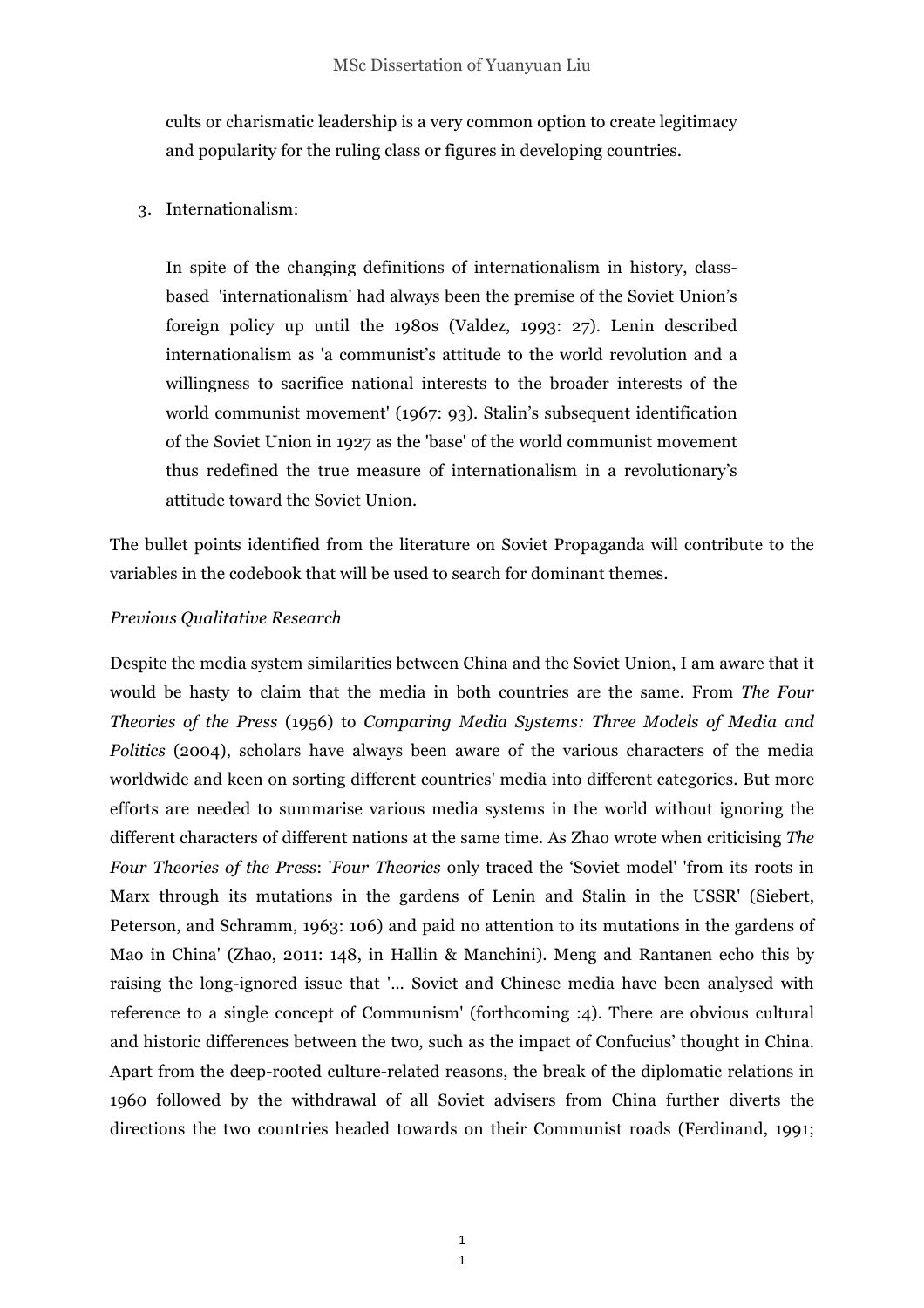Meng & Rantanen, forthcoming). Therefore, while fitting a Chinese Cultural Revolution frame model, I am not only aware of the similarities but their divergence as well.

Many qualitative studies have been done on the discursive strategies deployed in the mass mobilisation of the Cultural Revolution. For example, Lu (2004) does a series of rhetorical analyses of political slogans, wall posters, revolutionary songs, the so-called model opera and political rituals produced in the Revolution. He contends that political slogans are instrumental in shaping people's minds in various social movements. He identifies two aims of the Cultural Revolution that repeatedly appeared in official media – 'to prevent capitalism' and 'to consolidate the socialist system for the ultimate realization of a communist society'. (5). Therefore, all discursive strategies were oriented towards these two aims. After examining in detail the origins, the transformations, the applications and the effects in theory of these slogans, he argues that the high frequency and widespread use of the political slogans actively shaped the public mind with regard to class consciousness and cultural attitudes. He goes on to analyse six rhetorical slogans of high intensity – 'Never forget class struggle', 'To rebel is justified', 'Sweeping away all the monsters and demons', 'Destroy the four olds and establish the four news' and rhetoric eulogizing Mao such as 'Long live Chairman Mao' - which I will use in the coding frame.

In the study of Mao's rhetorical strategies in the Revolution, Huang (2001) identifies the fundamental structure of the Cultural Revolution as the dichotomous relationship between leader (Mao) and the led (the people). Her argument is based on attributing Mao's success in shifting mass opinion in several critical moments from 1966 to 1969 to his symbolic rhetorical strategies. By dividing the Cultural Revolution into three phases she shows how Mao's manipulative rhetorical strategy successfully shifted the movements of the Red Guards, from advocacy for rebellion to being gradually relocated and silenced. Her interpretive findings offer an insight into the application of the rhetoric. Hence it provides this research with a source of key words to identify in mapping out news patterns.

## **Conceptual Framework Summary**

With the theoretical backup from framing theory, this research aims to find what aspects were rendered salient, persistent, included and excluded by Chinese mainstream media in the 1960s. More specifically, the research will begin by searching for the possible strategies China had learnt from the Soviet Union propaganda model. Meanwhile it will also make use of the qualitative results from previous studies on Cultural Revolution which will provide this dissertation with a schema of key words, popular rhetoric and themes. This dissertation will then put this interpretative work to the test -whether they are rendered salient and persistent to be the means that the Cultural Revolution was framed.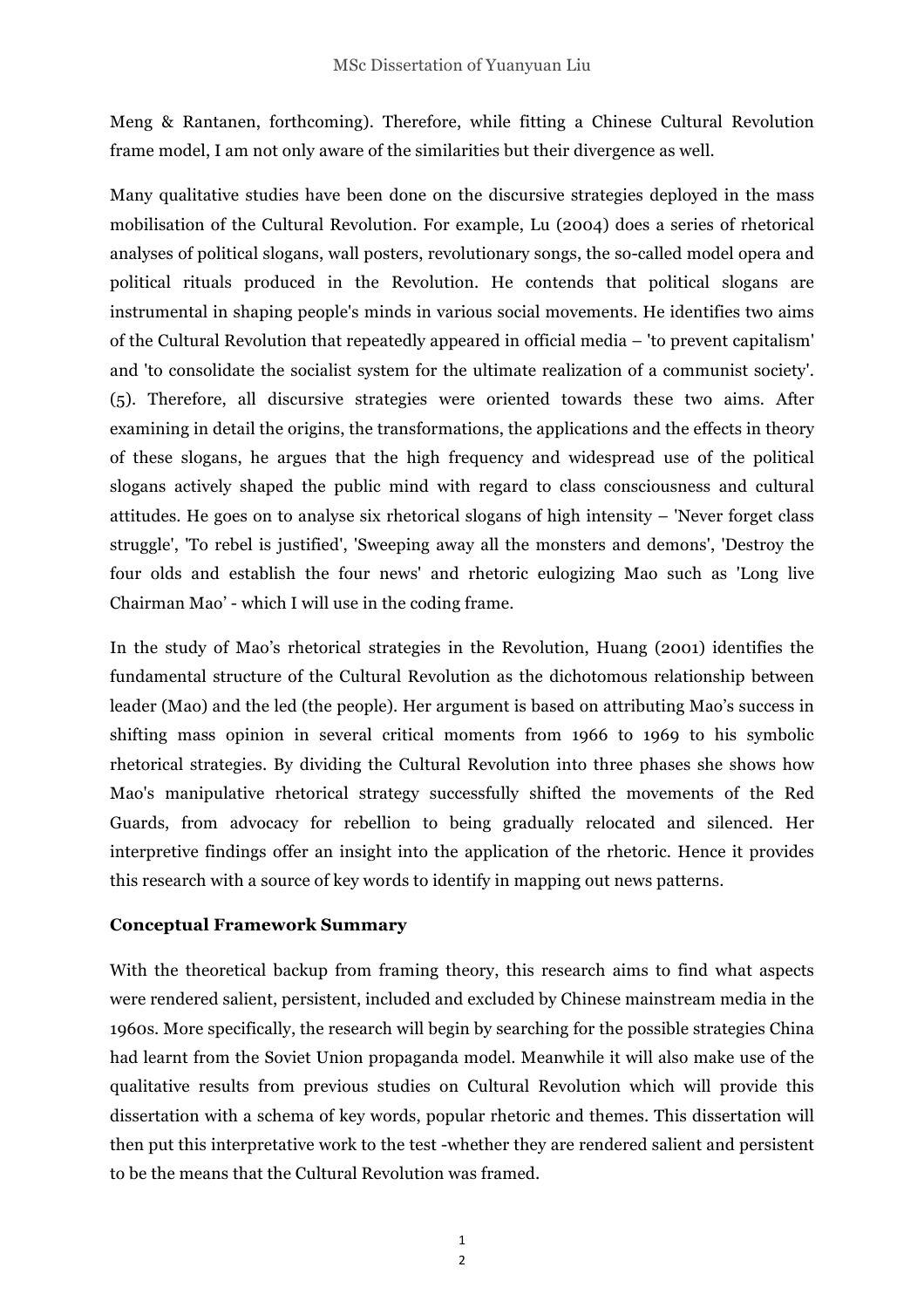The objective of this research is to examine the mainstream media frame of the Cultural Revolution. Schoenhals (1996) remarks the Cultural Revolution research seems to have been in limbo. He claims that political researchers have left the task of studying the Cultural Revolution to historians who are equally uninterested due to the lack of available archives. But the issues that the Revolution represents are still very relevant today. For example in North Korea, a rigid mutation of 'communism' passed directly on from Stalin and Mao is still in power (Zhao, 2011, in Hallin & Manchini). This clear 'line of inheritance from Stalin, to Mao, to Ho, to Kim Il Sung, to Pol Pot' (Coutier, 1999: xiv) points out the value in studying the Cultural Revolution and other significant events in which ideological inspiration has been passed on to new leaders from their predecessors.

After reviewing relevant literature and researches on the Cultural Revolution, one research question was developed, with three sub-questions assisting the evaluation:

RQ: How did the framing of Chinese mainstream media from 1966 to 1969 promote and legitimise the Great Proletarian Cultural Revolution?

SQ1: To what extent, if any, can the Soviet Communist Propaganda model assist to identify possible frames of the Chinese Cultural Revolution framing?

SQ2: What patterns of framing can be identified from the news articles on the *People's Daily* from 1966 to 1969?

SQ3: To what extent, if any, did the news framing patterns change over the period of 1966 to 1969?

In the next chapter, the methodology that will be used to answer these questions will be justified. Specific sampling strategies will be specified and the data collecting process summarised.

# **METHODOLOGY**

## **Research Strategy**

Content analysis is chosen as the main method for this research. Content analysis is a quantitative research method that 'identif[ies] and count[s] the occurrence of specified characteristics or dimensions of text, and through this, to be able to say something about the messages, images, representations of such texts and their wider social significance' (Hansel et al, 1998: 95).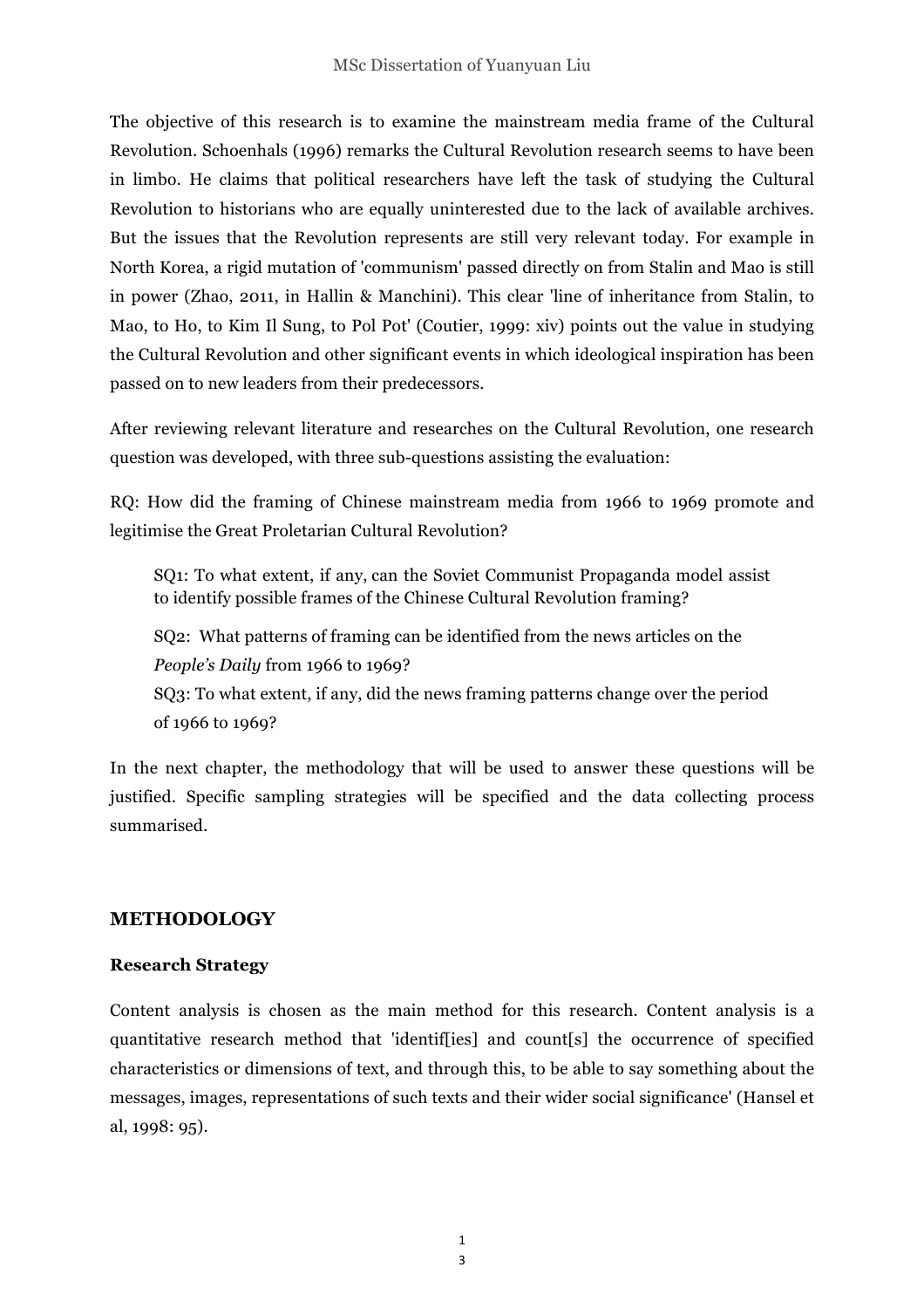As a frequently used research tool, it has two main advantages. Firstly, it is a very objective research method. It searches for the manifest and comprehensive content based on a systematic coding frame, which is less likely to be subjective or selective (Zito, 1975; Hansen, et al, 1998). Consequently, content analysis can provide an 'objective, systematic, and quantitative' description of the research materials (Berelson, 1952: 152) and effectively reduce subjective influence from researchers themselves. Objectivity is a particularly important factor in this research due to the sensitivity of the research topic. The research on the Cultural Revolution is a prime example that one's value and belief are more likely to impact which evidence to use and how to interpret it. On the one hand, Gao (2008) points out that 'the dominant hegemony of neoliberalism (Wang, 2004) and the worldwide conversion to capitalism' led to the *total* denigration of the Maoist legacy. On the other hand, Gao summarises that 'the way we conceptualise ourselves in the present frames our perception of the past' (2008: 4). Some Cultural Revolution researchers are victims or their families are victims of this chaos: the lack of research materials and more clear and open official attitude leave them no choice but to consult more limited and personal memories. I have no doubt in the research ethics of responsible scholars, nevertheless I believe a comparatively objective research method could help researchers to reduce the human influence when the human factors in research is relatively large.

The second advantage of content analysis is its ability to process a large amount of data. One aim of this research is to map the changes in news framing of the Cultural Revolution over four years, and, as mentioned in the previous chapter, many studies have shown that 'framing is best conceptualized as a process that evolves over time' (Chong and Druckman, 2007: 108). The number of pieces of news included is over a thousand; even after sampling the number is still over a hundred. So content analysis enables me to select a comparatively large sample of data and analyse it efficiently with computer software.

Nevertheless, no research method is perfect and content analysis has three main disadvantages. Hansen et al. (1998) points out that content analysis can only identify the most obvious meaning. As to analogies and suggestion, content analysis is unable to detect. Reese (2001) also argues that some frames cannot be identified by sheer counting. Vice versa, patterns that can be counted are not necessarily all valuable to the study. Burgelin criticises content analysis 'for its fragmentation of textual wholes, for its positive notion of objectivity, for its lack of a theory of meaning.' (1972: 11). The coding frame may also contain subjective categories whose answers are open to various interpretations. Moreover, without theoretical support, content analysis alone cannot interpret the statistical patterns. Therefore it is essential to support content analysis with a theoretical framework that can justify the significance and meaning of counting (Hansen, 1998: 96). Otherwise recognising themes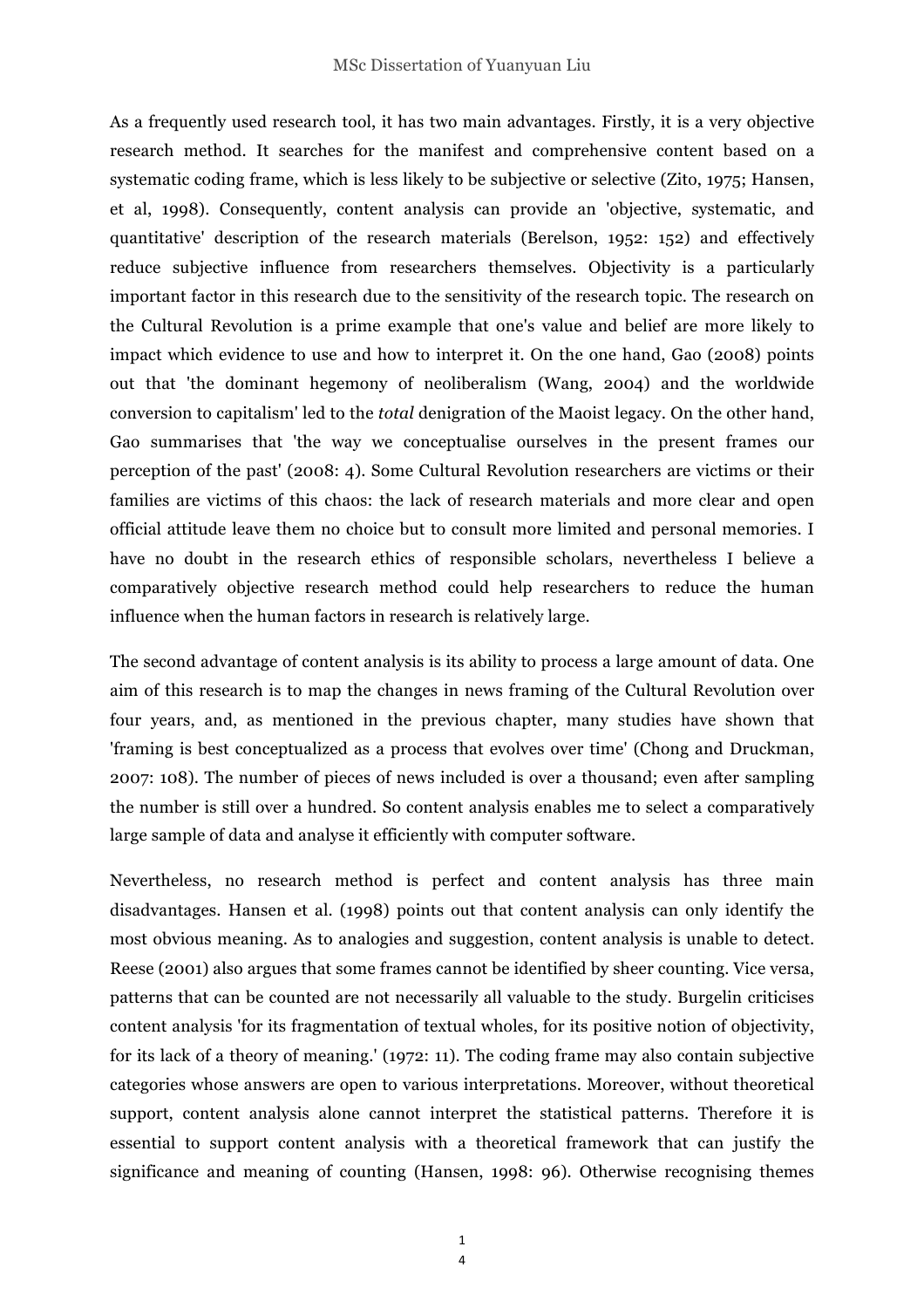does not necessarily mean identifying frames (van Dijk, 1991), because themes can be mapped out by quantitative content analysis whereas the construction of frames needs a detailed qualitative examination.

During the research preparation period, discourse analysis was also considered as the data of this research is the content collected from various newspapers. However, it was rejected for three reasons. First of all, discourse analysis cannot handle a large amount of news content; therefore it is unable to answer the research question of monitoring the changes of framing. Also discourse analysis is a subjective method, relying too much on personal interpretation. More importantly, in the research on the Chinese Cultural Revolution, a large number of studies have been done in a qualitative manner to examine the discursive strategies deployed in mass mobilisation or the effects on people, such as discourse analysis of posters and memoirs and in-depth interviews of victims, which could offer quite contradictory or polarised perceptions (Gao, 2008). But what is problematic is the fact that very few studies take a quantitative route.

#### **Selection of Data**

#### *Media*

The *People's Daily* was chosen as the sample media for two reasons. Firstly, since its inception in 1946, the *People's Daily* has been occupying a crucial role in Chinese media, especially after all the commercial newspapers died out in China in the 1950s. By the time the Cultural Revolution began, most other party-controlled newspapers had also ceased publication. Only the three most influential national publications, known as 'Two Newspapers and One Magazine', survived. The *People's Daily* is one of them. These three publications contained the most important editorials, which would be transmitted again on local radio broadcasts or other local newspapers (Zhao, 1998: 18). The second reason is more practical - due to access reasons, the only available online archive among the three is the *People's Daily*, which was obtained from the online archive search engine of Fudan University and Renmin University and ethical approval was obtained beforehand.

#### *Time*

Although it is widely agreed that the Cultural Revolution lasted for a decade, starting from June of 1966 (Zhao, 1998), the sample only covers the period of June 1966 to December 1969. This is because the research is more interested in the *promotion* and *legitimation* of the revolution and it should be reasonable to infer that the task of *promoting* and *legitimising*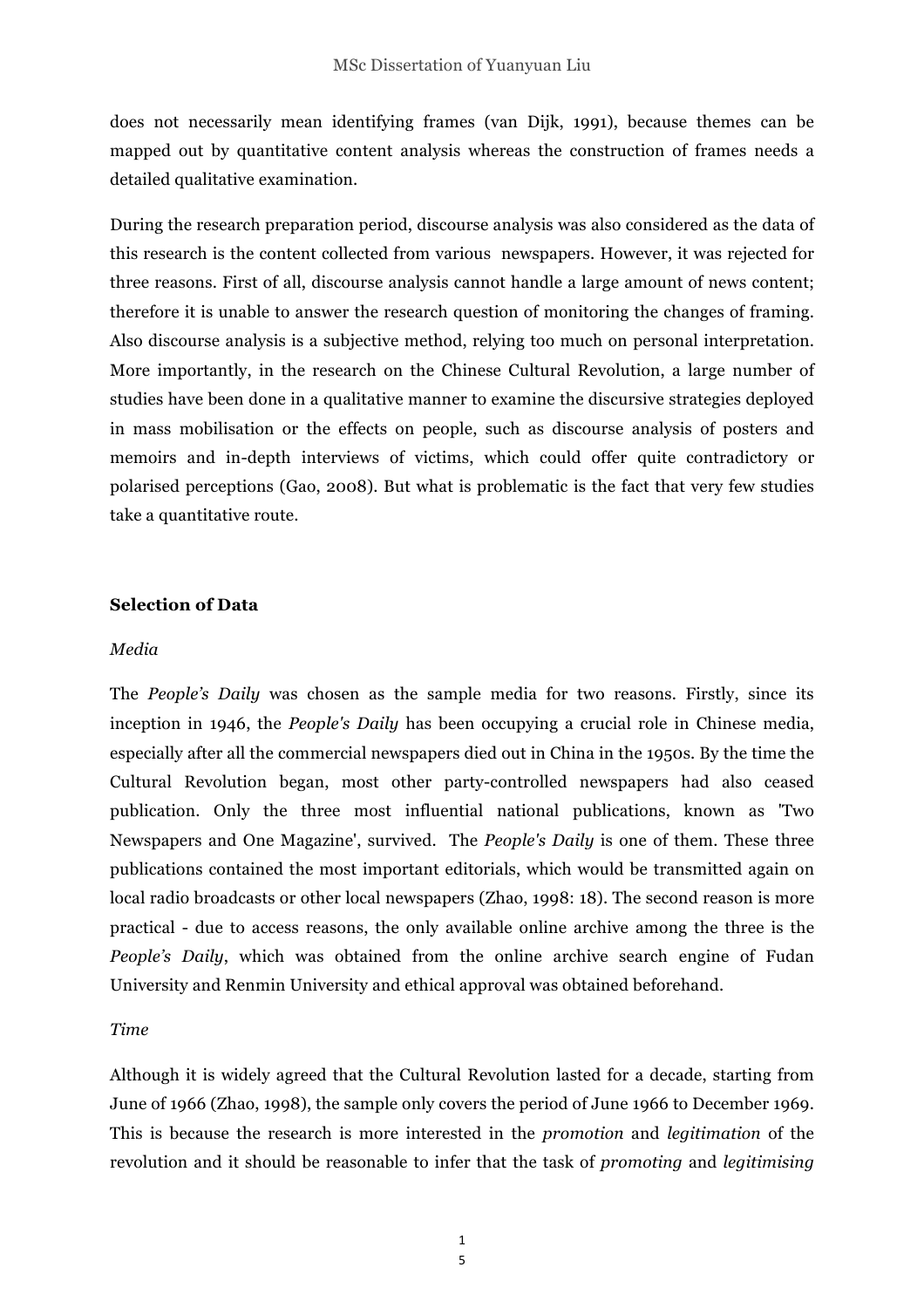should have been conducted at the early phase of the movement so that the masses could be mobilised to actively participate in the revolution. What is more, the period before 1970 is widely acknowledged as the most chaotic time of the Revolution (Mark, 2012; Thurston, 1987). Therefore in theory the patterns of media assisting the promotion of the Revolution should be most detectable during this period.

#### *Sampling*

By inputting 'the Cultural Revolution' into the database within that three-and-a-half-year period, 185 pages of results were generated. Since there is no other criteria regarding to news selection<sup>5</sup> and the sample size is large, random sampling (1997, UN) is adopted to narrow down choices. One in every four days was selected, starting from page one, 1st June 1966. In the end the overall sample is 301.

#### **Coding frames**

 

The coding frame of content analysis contains 16 mutually excluded codes and some include further options. Variables include objective description, such as article title, reporter name and word counts of source, the themes, the sources and tone towards the Cultural Revolution. Many variables are based on keyword detection, as keywords are often used as indicators of frames (Entman, 1993; Triandafyllidou & Fotiou, 1998; Miller & Riechert, 2001). Expressions, such as 'Maoism', 'Chinese Khrushchev' and political slogans were selected based upon the previous qualitative research results.

Among the 301 articles, 30 were selected for a pilot study and Intercoder Reliability Test (ICR). ICR examines how well a content analysis could be duplicated by other people, which is a basic but significant characteristic of content analysis. A content analysis with a low or missing ICR result could be deemed as invalid (Potter and Levine-Donnerstein, 1999). Formula [r=agreed/(agreed+disagreed)] was used to calculate the ICR. The overall score is 0.91 and apart from the variable 'motivational/prognostic frame' and 'Develop Marxism-Leninism', all other variables achieve over 80% agreement. This variable was removed before carrying out the rest of the coding to ensure the validity and duplicability of the result.

<sup>5</sup> Articles from all kinds of categories should be included because the ideological propaganda was allround (Lu, 2004), hence the framing should exist in every piece of news, be it the most important front-page editorial or the theoretically least important 6th-page revolutionary lyrics.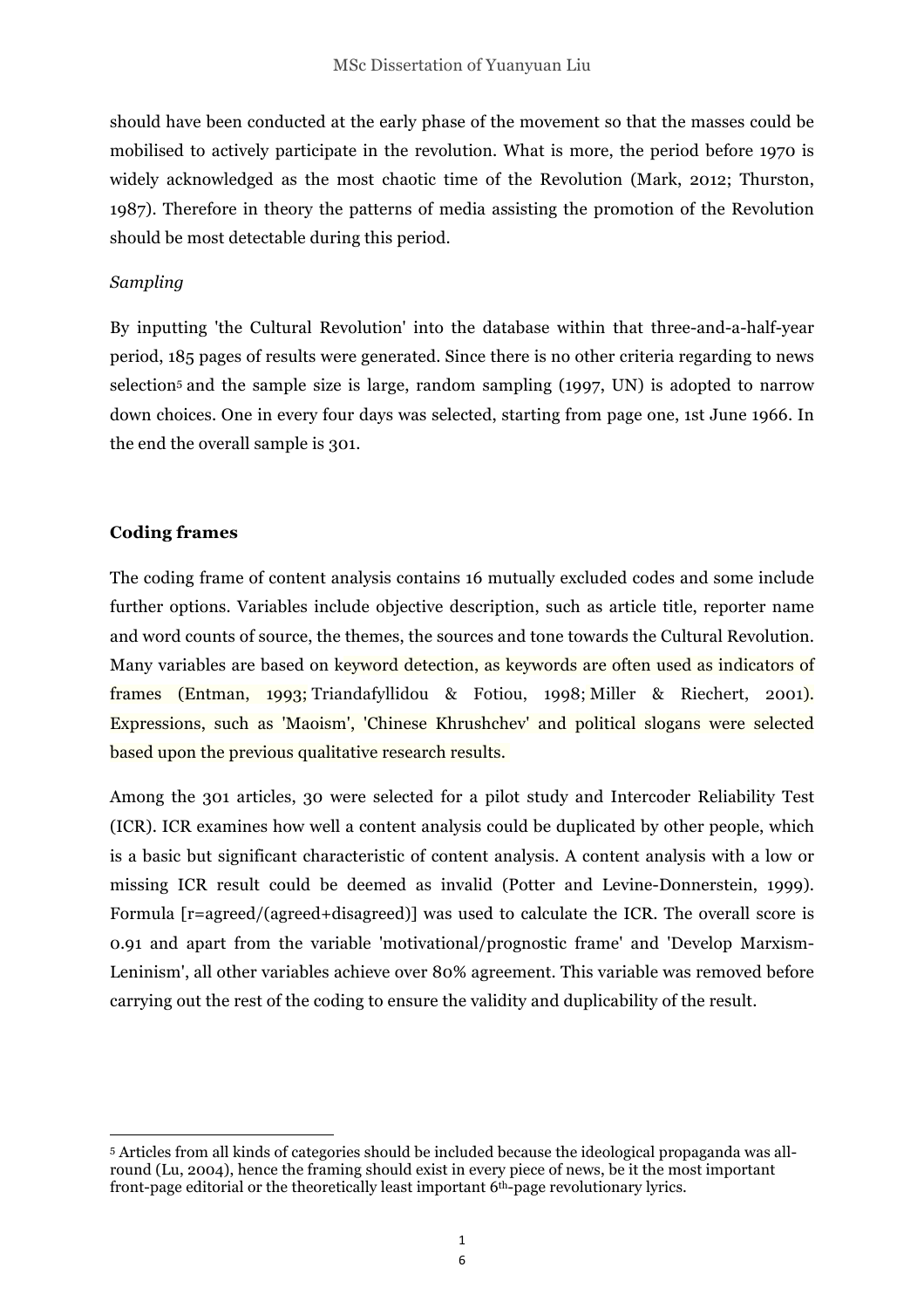# **RESULTS AND INTERPRETATION**

This section explains the results of the content analysis. Key phrases, figures and quotes from all 301 pieces of news were used for pattern-testing. Statistical tests were carried out using SPSS and the relevant results are reported in the following three sections.

# **Themes and Topics**

Themes are important factors in framing theory (Callaghan, 2005: 6). 71.9% of the major news themes can be identified as relating to the Cultural Revolution. Among them, the most frequently appearing theme is 'Maoism and the Study of Maoism' (32.6%), following by 'Class Struggle' (30.2%) and 'Cultural Revolution Struggle Session or Criticism' (19.1%). The topics of all the sample news are mostly limited in politics (37.9%), production (26.6%), culture and sports (14.6%) and the military (8.0%). Topics such as 'Medicare', 'Economy' and 'Science' only started to emerge after 1967.

For international news, the most frequently used themes were 'Admiring for Mao and the Cultural Revolution' (34%), followed by 'Attack on Chinese people or embassy' (17%). The foreign countries that most frequently appear individually in international news are: Albania, Vietnam and Japan, and the Soviet Union.

## **Participants of Sources**

Although foreign leaders are a major source of international news, overall together with the other party cadres it is quoted very little, with quotes being roughly 8% of the news. Apart from them, three major sources of quotation can be identified:

## *Mao*

71.8% of the news quotes Mao's words (216/301). Two-thirds of the news apply admiring words or phrases in front of Mao straightaway, such as great leader, great supervisor, genius, leader of the world, etc. 99% of the sample articles mention Mao or Maoism (298/301) and the change over time is statistically insignificant ( $x^2$ =4.052, P-value=0.399>0.1). This is calculated via Kruskal-Wallis Test as the distribution of the number of mentioning Mao and Maoism is a nonparametric skew to the left . (Appendix 5.2)

*Chi*-Squared Test of Independence (Appendix 5.1) was employed for the possible association between Mao's image as a world leader and whether it is a piece of international news. The result shows that there is strong evidence that the variable of Mao's image as the leader of the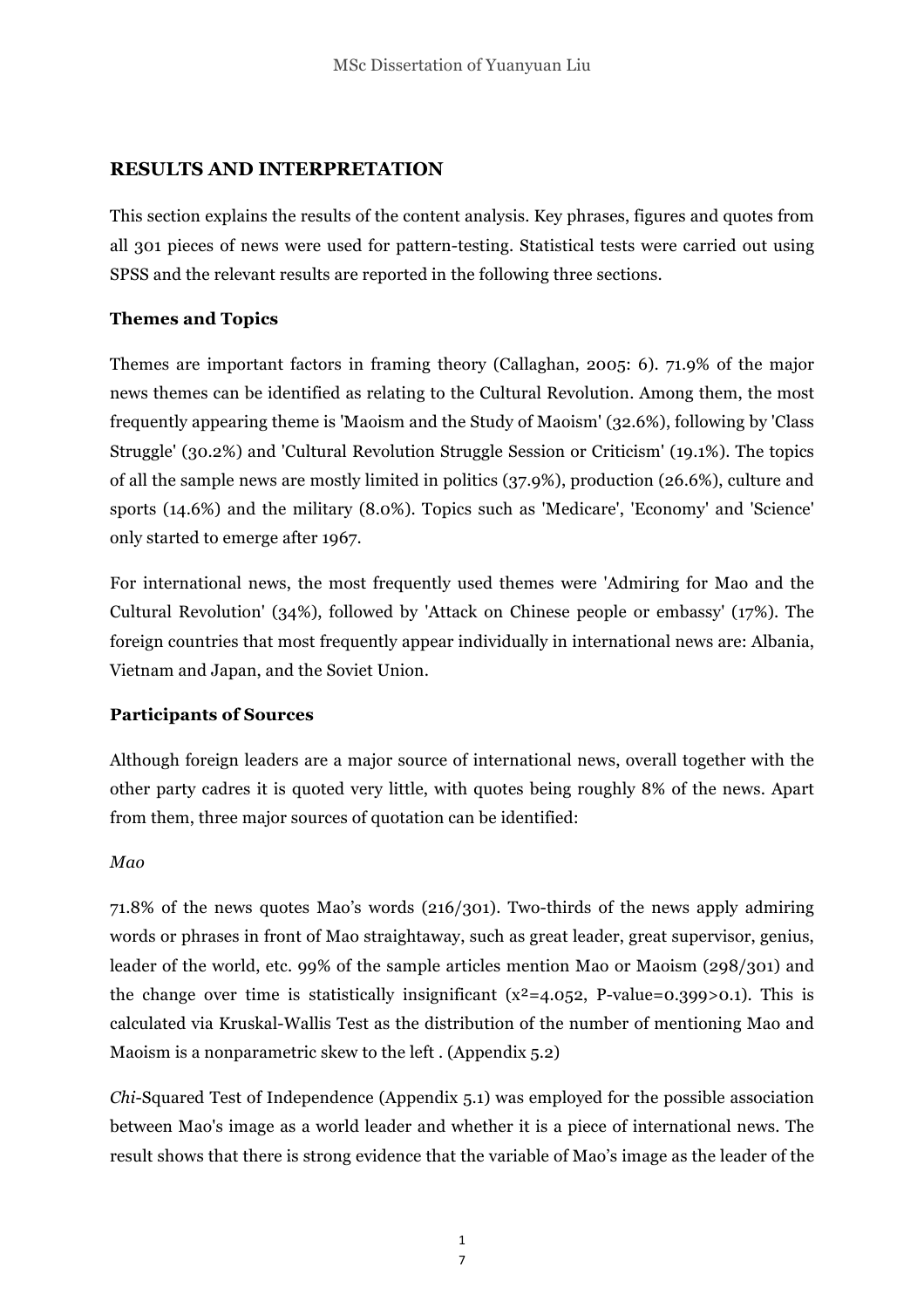world and the variable of international news are associated, as x²= 32.362, *P-value*<0.001, for Chi-squared distribution with df=1.

## *The enemies and the people*

As much as 90% of the sample news includes 'The enemies' but less than half of the news specifically names who the enemies are. The single 'biggest' enemy according to news attribution is Liu Shaoqi – Mao's biggest rival during the Cultural Revolution, with 13.3% of the news criticising him as the main enemy. The rest of the individuals such as Peng Dehuai<sup>6</sup>, Zhou Yang7, Luo Ruiqing<sup>8</sup>, Deng Tuo<sup>9</sup> etc. are only mentioned 5 times or less respectively. Only 39.2% of the news clearly identify 'the people' referring to students, workers, peasants or soldiers.

## *Interactions among sources*

Chi-Squared Test of Independence was used to detect whether any associations between quoted sources exist. The results can be summarised into three major findings:

1. Mao and Lin Biao:  $x^2$ =12.638 and P-value<0.001

The null hypothesis that the variable of whether Mao is quoted and whether Lin is quoted are independent of each other is rejected. There is an association between whether the appearance of the people is associated with the appearance of that from Mao.

2. Mao and the enemies  $x^2$ =16.394 and P-value<0.001

The null hypothesis that the variable of whether Mao is quoted and whether the enemies are quoted are independent of each other is rejected. There is an association between whether the appearance of source from the enemies is associated with the appearance of that from Mao.

3. Mao and the people:  $x^2$ =1.933 and P-value=0.158>0.1

The variables of whether Mao and the people appear are independent of each other. So there is no association between whether the people are quoted and whether Mao is quoted.

<u> 1989 - Johann Stein, marwolaethau a bh</u>

<sup>6</sup> Peng Dehuai: prominent military leader, Minister of Defense (1954-1959)

<sup>7</sup> Zhou Yang: Chinese literary theorist

<sup>8</sup> Luo Ruiqing: Chief of PLA General Staff (1959 – 1965), opposing the Cultural Revolution from the start.

<sup>9</sup> Deng Tuo: Chief editor of the *People's Daily* (1948-1958)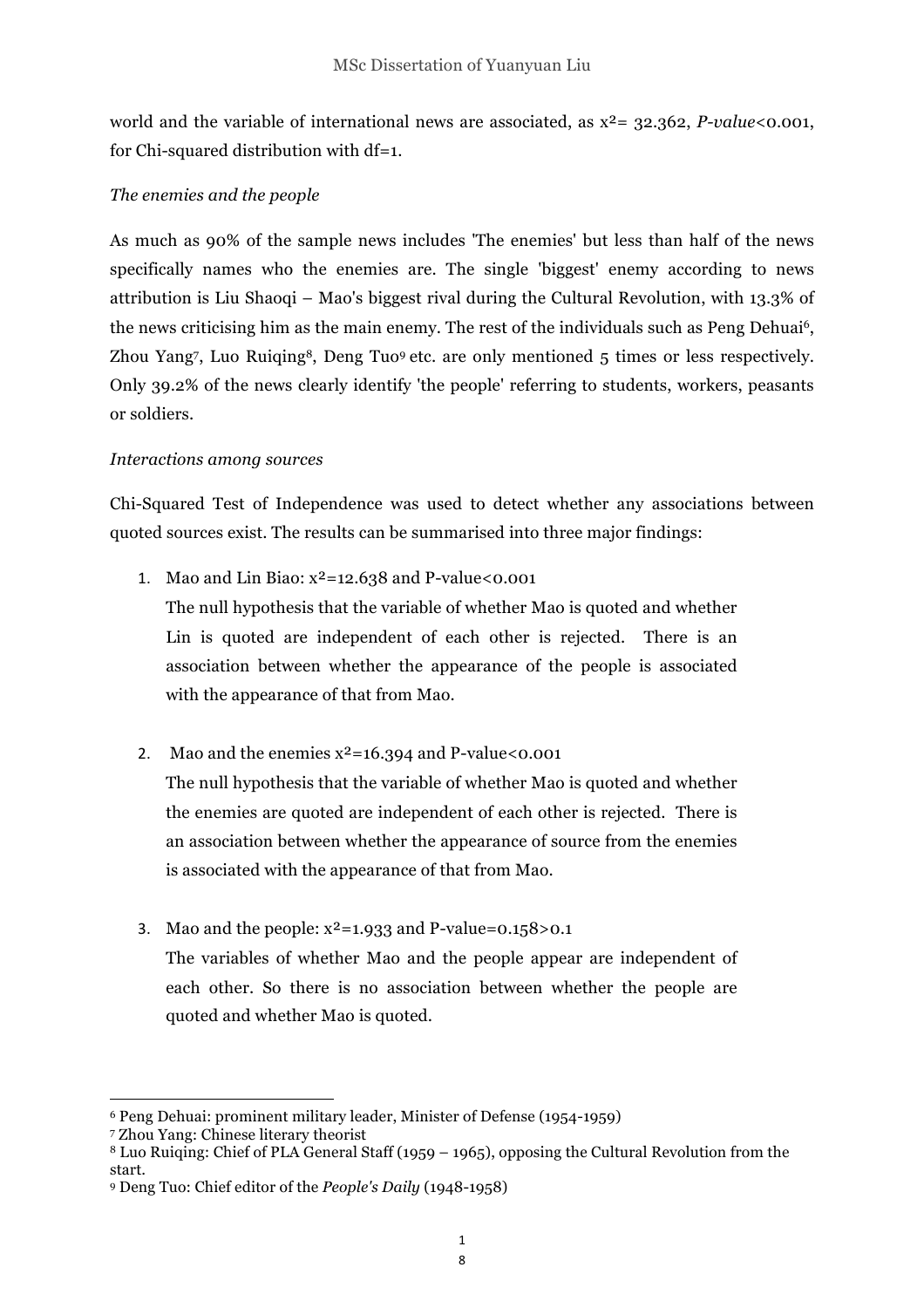## **Changes over time**

The overall trend of the variables measuring promotion and legitimation such as themes, slogans and rhetoric are in decline with few exceptions. But the overall trend means different things for different variables, which could distinguish the potential candidates for framing from the rest. As to participants, only the number of words quoted from Mao has a statistically significant change.

'Maoism and Study of Maoism' and 'Class Struggle' were not only the main themes but also dominated throughout the four years. ' Maoism and Study of Maoism' was the most common theme (stable between 25%-30% of news) before plummeting to 17.9% in 1968. Then it showed a sign of small recovery to 21.4%. 'Class Struggle', starting from 12.9%, quickly progressed to its peak of 32.1% in 1968, before dropping with other variables. The theme of 'Cultural Revolution Struggle Session and Criticism' was stable at around 14% to 18% before the 1969 decline. 'Individual Heroes' was the only theme that had an opposite trend – rising back to 7.1% after a three-year decline from 10.2%. The 'Red Guards movements', 'antifraction campaigning' and 'Intellectual Urban Youth Move to Area' did not last throughout the four years. Figure 1 provides a visualisation of the change.

As to slogans and rhetoric (see Figure 2), 'Long live' style rhetoric appeared most throughout the four years and peaked (48%) in 1967. Most other slogans experienced gradual decline throughout the four years. 'Never forget class struggle' decreased sharply from 1966 to 1967 but increased more sharply from 1967 to 1968. 'To rebel is justified' peaked in 1967 at 6% and the rest of the time was generally stable at around 2%.

*(for figures see next page)*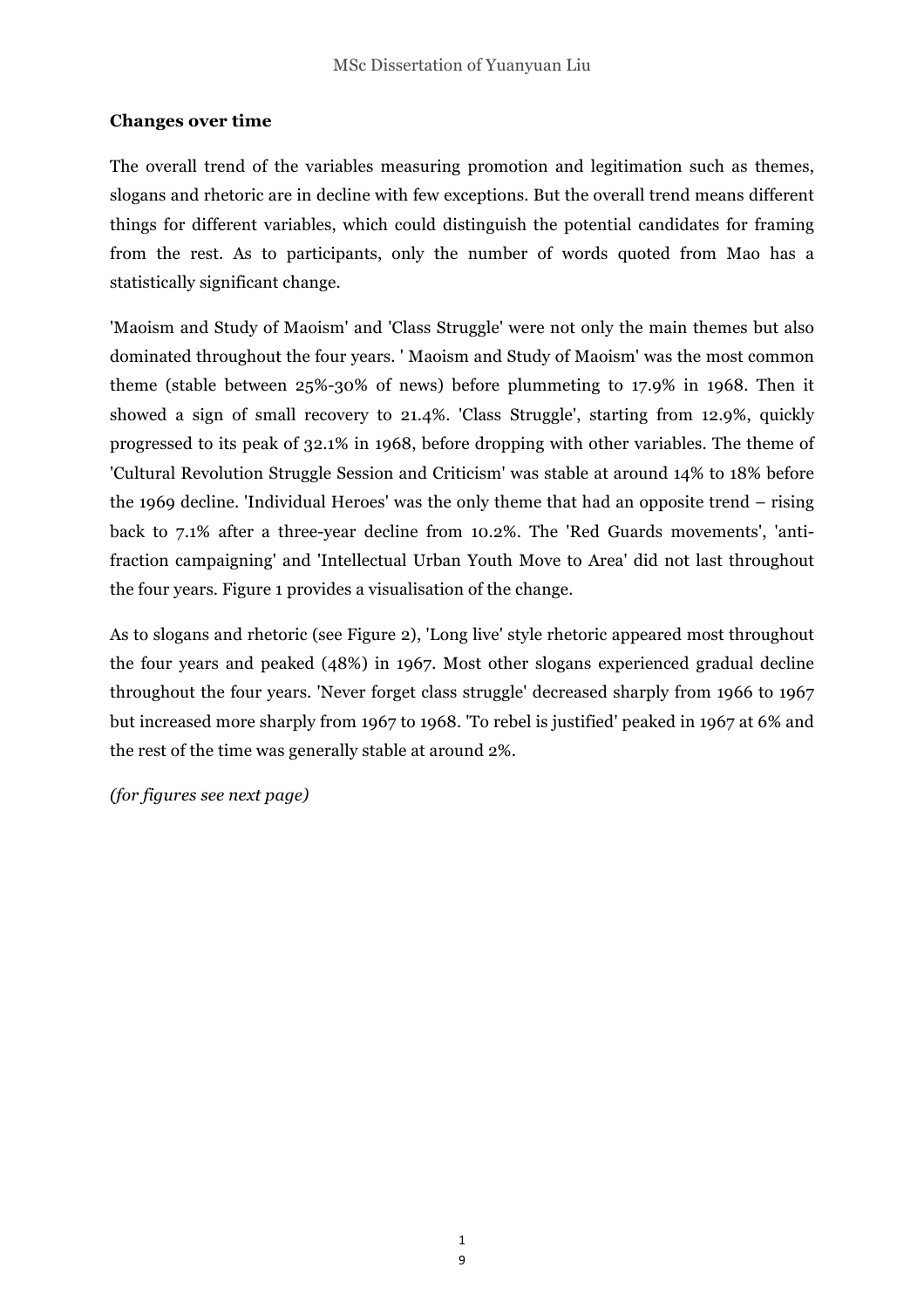

**Figure 1 Changes of theme from 1966 to 1969**



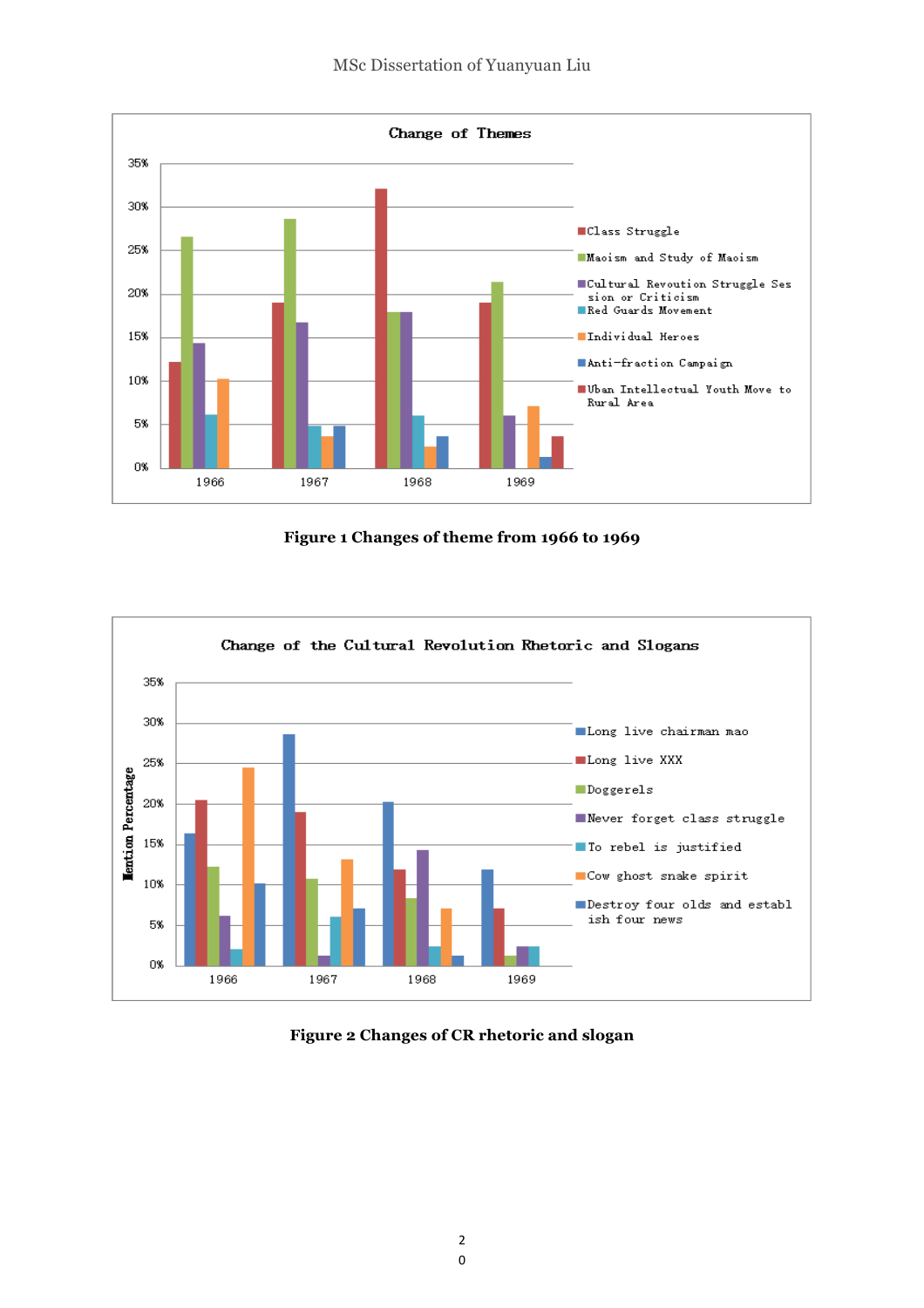As to change of participants (Mao, Lin Biao, the enemies, the people, other cadres and foreign leaders), the Kruskal-Wallis Test shows that only the median<sup>10</sup> number of words quoted from Mao has a statistically significant change between 1966 and 1969 ( $x^2$ =20.483, P $value < 0.001, df = 3$ .

'Chairman Mao' shows how the increase in the median word counts of Mao over the four years<sup>11</sup> is statistically significant, at  $5\%$  significance level from 1966 to 1967 (Z=-2.810,  $p=0.005(0.05)$  and from 1967 to 1986. (Z=-2.297, p=0.022 $(0.05)$ ).

#### **DISCUSSION**

This section will discuss the major findings of the content analysis associated with research questions and relevant literature. Pertinent news extracts are provided to assist illustration and discussion. At the end of this section, the implications of the results and the possible future studies will be outlined as well. This part will be organised as the order of the subquestions.

The first two findings correspond to **sub-question**: To what extent, if any, can the Soviet Communist Propaganda model assist to identify possible frames of the Chinese Cultural Revolution framing?

## **The long-lasting personality cult of Mao Zedong**

Mao was the leading figure that received the most attention from the newspaper. According to the content analysis, the frequency of Mao Zedong and Maoism's appearance in the news articles and the number of words quoted from him is the highest among all individuals that could be attributed by specific names. Other top-rank cadres such as Premier Zhou Enlai (appearing in 8 out of 301 news pieces) and Mao's successor at that time Lin Biao (before he fled in 1971) were no match for him. Even lower level cadres were barely mentioned. As for the main theme of the news, the number of 'Admiring Mao and the Cultural Revolution' even supersedes the putatively most popular and Soviet legacy theme of the Cultural Revolution – class struggle (Walder, 1996). For example, the extract below is from a piece of news on the broadcasting of a colour documentary about Chairman Mao. One anonymous audience member was quoted:

 

<sup>&</sup>lt;sup>10</sup> The numbers of words from all sources are nonparametric, see Appendix  $4(4)$ 

<sup>11</sup> Wilcoxon Matched Pairs Signed Rank Test was conducted to test the two median of nonparametric groups, equivalent to a two-sample t-test for parametric data groups, see Appendix 4(5)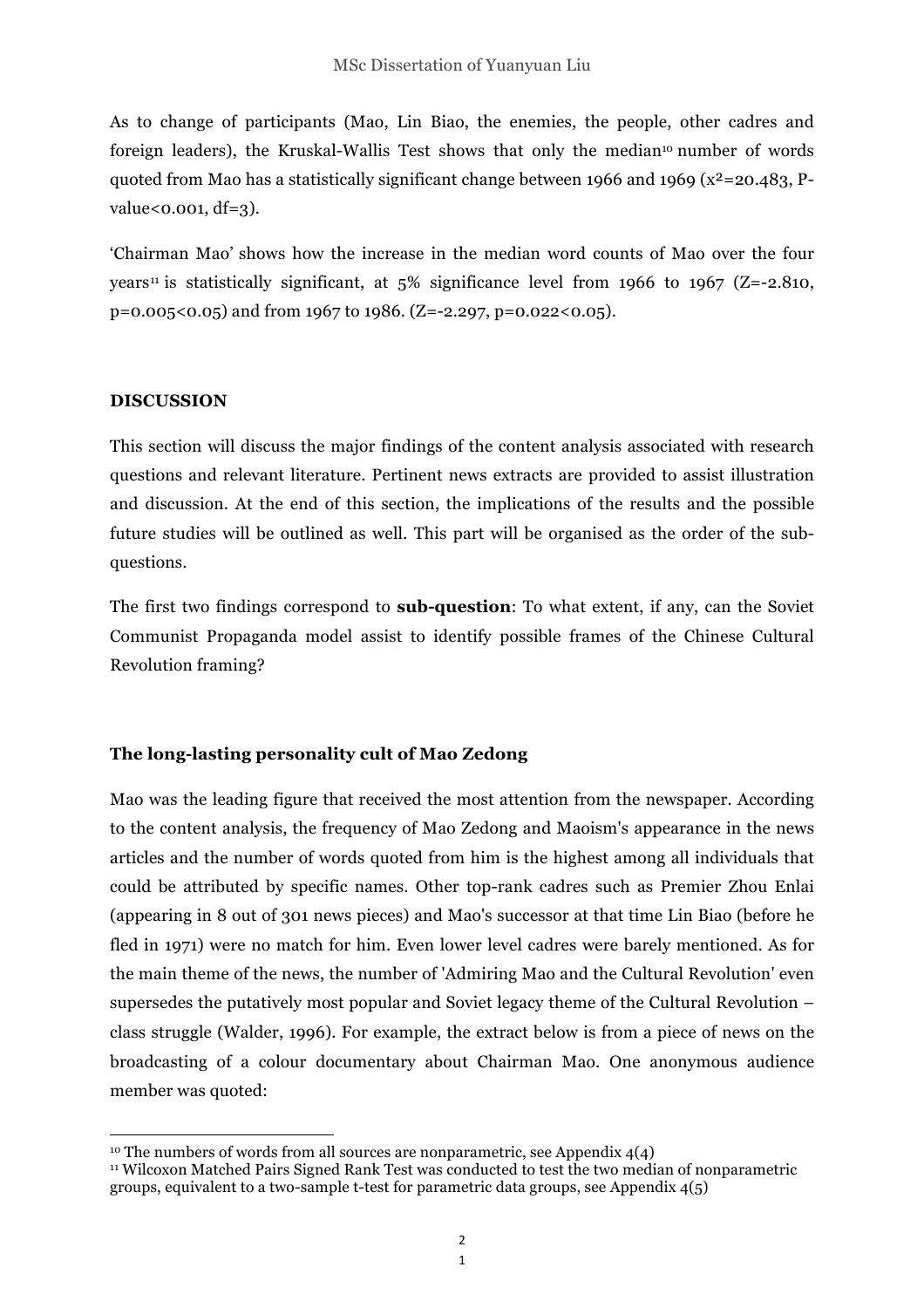#### Extract1

*Chairman Mao*! *Chairman Mao*! Under your leadership, we overthrew the Three Big Mountains which had been crushing Chinese people and we workers and poor and lower-middle peasants<sup>12</sup> were liberated. You are now leading Chinese people to fight in the Revolution and build Socialism. Great victories come one after another. *Maoism* lights the path forward for Chinese people and all revolutionary mass worldwide. *Chairman Mao*! *Chairman Mao*! You are the most outstanding leader and the greatest genius in contemporary society; you are reddest sun in the hearts of Chinese people and people worldwide. *Chairman Mao*! *Chairman Mao*! We hail to you non-stop… *Chairman Mao* trusts and relies on the mass most, leading us to seize victories. We will forever read *Chairman's* books, follow *Chairman Mao*'s order and fight in the revolution under *Chairman Mao's* leadership (Xinhua News Agency, 1967; emphasis added).

This example shows how the personality cult was rendered most noticeable of all. Chairman Mao was repeated 11 times. The heavy emphasis on Mao alone is one obvious point of this quote, regardless of when, where and who watched the documentary or the actual detailed stories about Mao were presented on the screen. This makes all the abstract victories and praises attributing to him alone and the repeating mentioning of Mao more noticeable and memorable than anything else. The fact that a colour documentary was made about the leader in 1967 is early evidence of the personality cult developing.

According to Entman (1993), frames can render certain rhetorical aspects salient, and Mao's cult is one of the aspects that are made most noticeable. As scholars since Max Weber (1968) have posited, if coordinated effectively, charismatic leadership can promote consensus even in societies that are poorly integrated or lack a greater sense of patriotism, community, and rule of law. The personality cult of Mao is a persistent phenomenon as well. As the Kruskal-Wallis Test shows that Mao is the only source whose number of words quoted in the news has statistically significant increase between 1966 and 1968, indicating his cult was lasting.

This finding echoes the Soviet Legacy of the personality cult of leaders. In the Soviet media systems, Stalin was once the cult figure, whose biography was also used as a propaganda tool. In the Chinese media system, Mao is Stalin's equivalent, known as the starter of the Cultural Revolution. His Little Red Book - *Quotations from Chairman Mao -* was widely distributed in news and other means as a propaganda tool. Therefore the high frequency of his

 

<sup>&</sup>lt;sup>12</sup> Poor and lower-middle peasants is a term coined during the Revolution to refer to poor middle and lower class peasants.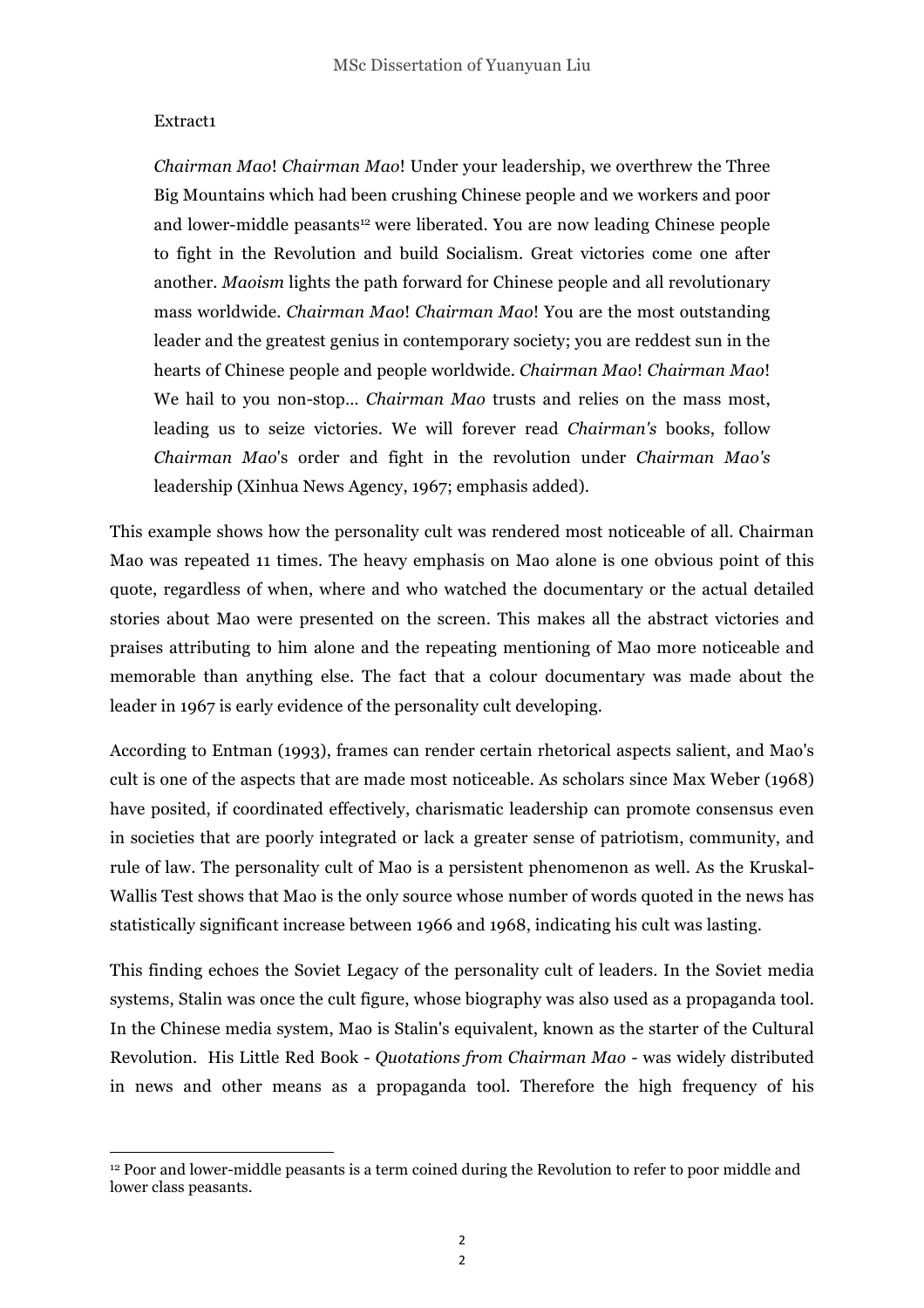appearance and quotes creates the one-sided positive image that was designed to serve first and foremost as a framing mechanism for political mobilization.

## **Becoming the fort of the revolutionary world**

There are two patterns of the international news<sup>13</sup> that have been framed most obviously. Firstly, the statistics show that when framing international news, the most salient theme is 'Admiration for Mao and the Cultural Revolution' from abroad, framing China in a leading global position. On the theme of admiring Mao and the Cultural Revolution, an effort was made to create Mao as the saviour of the world. According to the Chi-Squared Test of Independence on Mao's image and whether it represents international news, P<0.00 indicates that there is strong evidence that mentioning Mao or China as leader of the world is associated with being international news or not, which could suggest the image of Mao and China on the international stage that the media tried to shape.

Secondly, in conjunction with frequently stressing the worldwide admiration for Mao and the Cultural Revolution, Mao and China are also framed as the supporter for poor Asian, African and Latin American countries and the revolutionary mass in capitalist countries. This similar strategy was used by Soviet Propaganda beforehand. Originating from Lenin, internationalism was, as Lenin defined it: 'a communist attitude to the world revolution and a willingness to sacrifice national interests to the broader interests of the world communist movement' (1967: 93). Stalin later refined it as establishing the nation as the 'base' of communism, as he thought of it more as a one-way obligation by claiming:' …USSR is the *base* of the world revolutionary movement, and this revolutionary movement cannot be defended unless the USSR is defended' (Valdez, 1993: 27-28).

With the alliance between China and the USSR gradually collapsing during the late 50s and early 60s, China no longer recognised the dominant position of the Soviet Union in the communist world. By the time of 1966, 'China's Communists…looked down on the Soviet traitors against world revolution' (Lüthi, 2010: 27). The Soviet Union was therefore frequently associated with the US, both targeted as enemies to all international revolutionary masses. And the 'base' has been replaced.

Extract 2:

<u> 1989 - Johann Stein, marwolaethau a bh</u>

<sup>13</sup> The 'international news' here is defined as 'events or situation outside the home country, or events in the home country in which foreign nationals take part or which are presented as having substantive relevance for foreign situations.' (Elliot and Golding, 1979, cited in UN report, 1985) There are a few cases that are still hard to tell as home and abroad elements tangle together. If so, decision has to be made on personal interpretation of which side of the story is more focused on.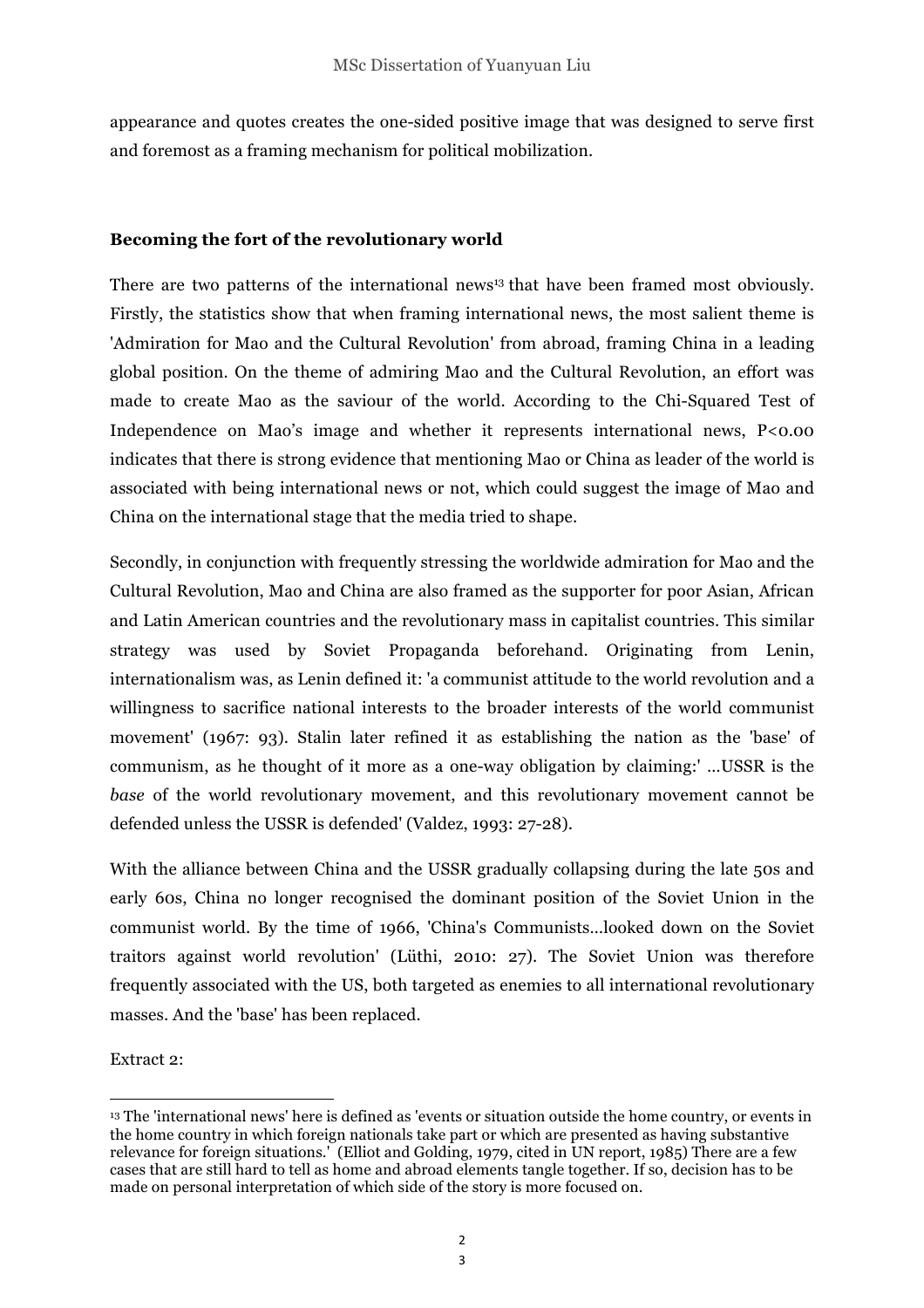The editorial [from abroad] says: Under the leadership of Comrade Mao Zedong, socialist China has seized the victory of the Proletarian Cultural Revolution. It is the greatest *base* in the revolutionary world and the great fort of all revolutionary mass striving for liberation (1969, Xinhua News Agency: 5; emphasis added).

Content analysis reveals 13 of 19 foreign nations appearing as the main subjects of the foreign news are poor colonised countries in Asia, Africa and Latin America. This observation supports Mark's (2012) argument that without the Soviets' support 'Mao attached great importance to the revolutionary struggles in the Afro-Asian-Latin American "intermediate zone", centred on China' (Mark, 2012: 60).

This framing is a reflection of the foreign relationships China had during the Revolution, when the biggest enemy, America, was 'the imperialist' and its lackey the Soviet Union was 'the revisionist' and when Albania - the most frequently appearing foreign nation – was China's best friend and the theme was always friendship and mutual support (Thurston, 1987). But just as Reese (2001) contends, framing is not all about what is included, and what is excluded can be crucial too. Content analysis reveals that the framing of the international news in the Cultural Revolution constructs a world that is very China-centric and black-andwhite, either condemning revisionists and imperialists or celebrating the Revolution with several friends. Framing as such could highlight the necessity and legitimation of the Cultural Revolution.

Therefore, in short, the first two findings provide the answer to the first sub-question. The personality cult and internationalism or setting oneself or one country as the leader of the world, as Stalin redefined, are both legacies of the Soviet Propaganda that were applied without too much modification.

The third and fourth findings will provide the answers to the second and third sub-questions: What patterns of framing can be identified from the news articles on the *People's Daily* from 1966 to 1969? And, to what extent, if any, did the news framing patterns change over the period of 1966 to 1969?

## **Mao-centric dichotomous structures**

Quotes in news can display individuals' views on the same issue and reduce the chance of misreporting. (Ingram et al., no date) It contributes to the overall construction of dynamics among various participants in stories. In coding, the participants were grouped according to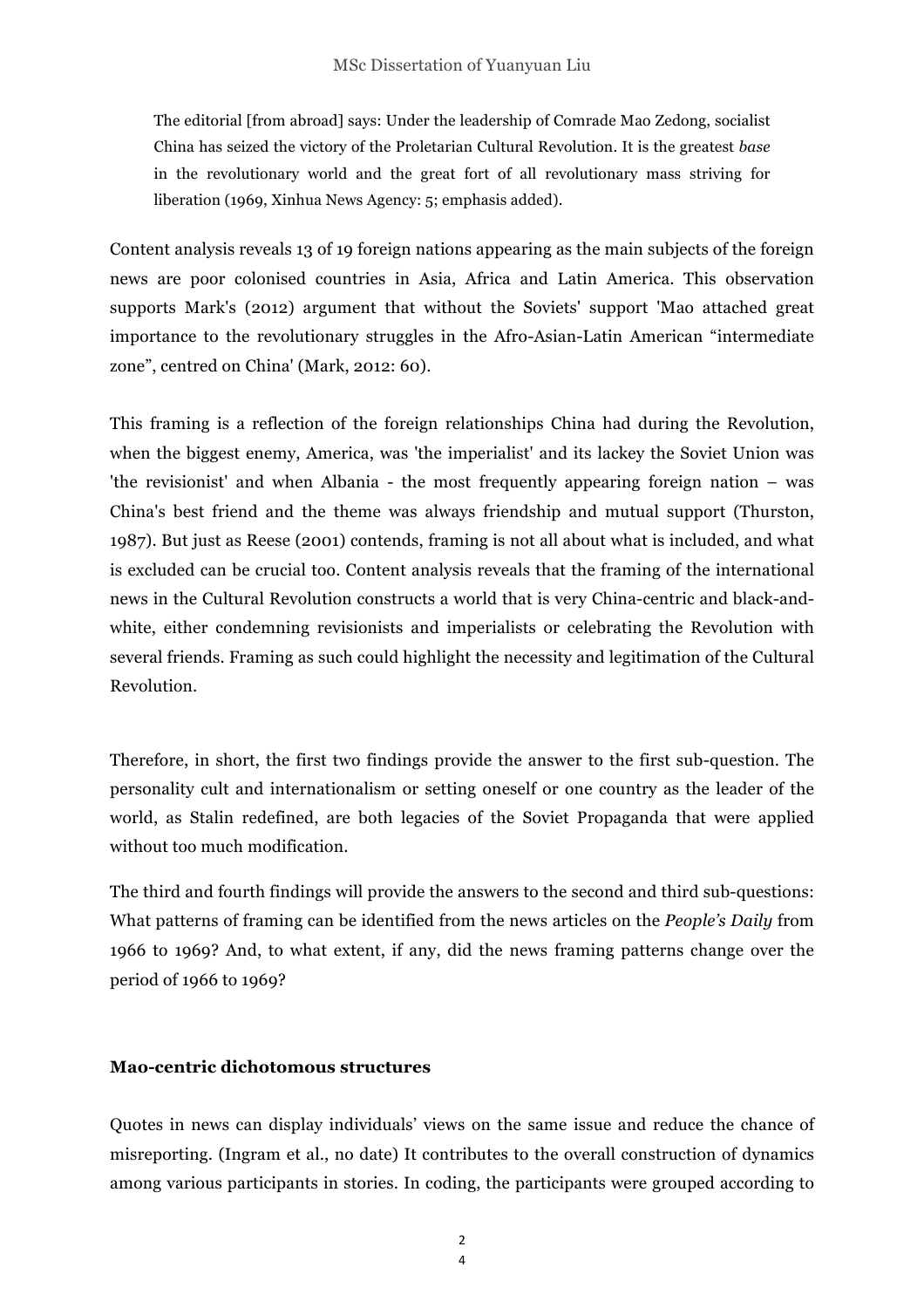their political identities, which had been considered to be the most important labels for everyone during the Cultural Revolution (Gao, 2008). When examining the participants, I am going to examine those who were quoted in the news, which is an indication of whose voices are heard and whose voices often appear together.

Individual wise, it is not surprising to find that Mao was quoted most frequently (71.8%), due to Mao's cult. His words carry the symbolic power of legitimation and charming ethos (Huang, 2000, in Heisay: 208). Around half of the articles also quoted from the source 'the people' which acquired specific meaning during the Cultural Revolution, although it does not mean everyone. It could refer to the revolutionary masses, including workers, peasants (poor and low-middle peasants), but in general it is rather vague as content analysis shows that 52.5% of the news does not specify who 'the people' are - not even their political label, let alone their names. A similar pattern also applies to 'the enemies'. As much as 89.4% of the news mentions 'the enemies' but 54.5% of it mentions no specific names. Common are claims such as 'hidden enemies and traitors within Chinese intellectual circles and within the Partyright up to its highest reaches' or enemies 'have conspired to overthrow Communism and restore capitalism' (Walder,1996: 177). The answer to who exactly the enemies are is vague over half of the time. The only exceptions are a few top-rank cadres. At the beginning of the revolution, Deng Tuo and Zhou Yang were the target of public criticism in 1966 and 1967. As the Revolution progressed, expressions such as 'Chinese Khrushchev' and 'biggest capitalist road of the Party' started being the biggest enemies until Liu Shaoqi became the top enemy in 1969.

A more interesting aspect is the interaction and dynamic amongst these voices as it suggests the structure, relationship and interaction among sources. Group wise, three findings of the Chi-Squared tests of the relationship among sources cast a light on possible groups of interaction that the newspaper strived to construct.

The first finding is that there is an association between whether the appearance of Lin Biao as a source is associated with the appearance of that from Mao which suggests a special status of Lin14 among all the rest of the top cadres. As the mouthpiece of the CCP, the *People's Daily* was supposed to legitimise and popularise the Party's movement; details such as who is quoted, who appears or disappear in the newspaper could be indicative to what was happening in the CCP (Zhao, 1998).

The second finding is that there is no association between whether the appearance of 'the people' as a source is associated with the appearance of that from Mao. According to the rhetorical studies on Mao and the mass line strategy, Huang (2000, in Heisay) contends that

<u> 1989 - Johann Stein, fransk politik (d. 1989)</u>

<sup>14</sup> Lin was officially listed as the successor of Mao in 1969.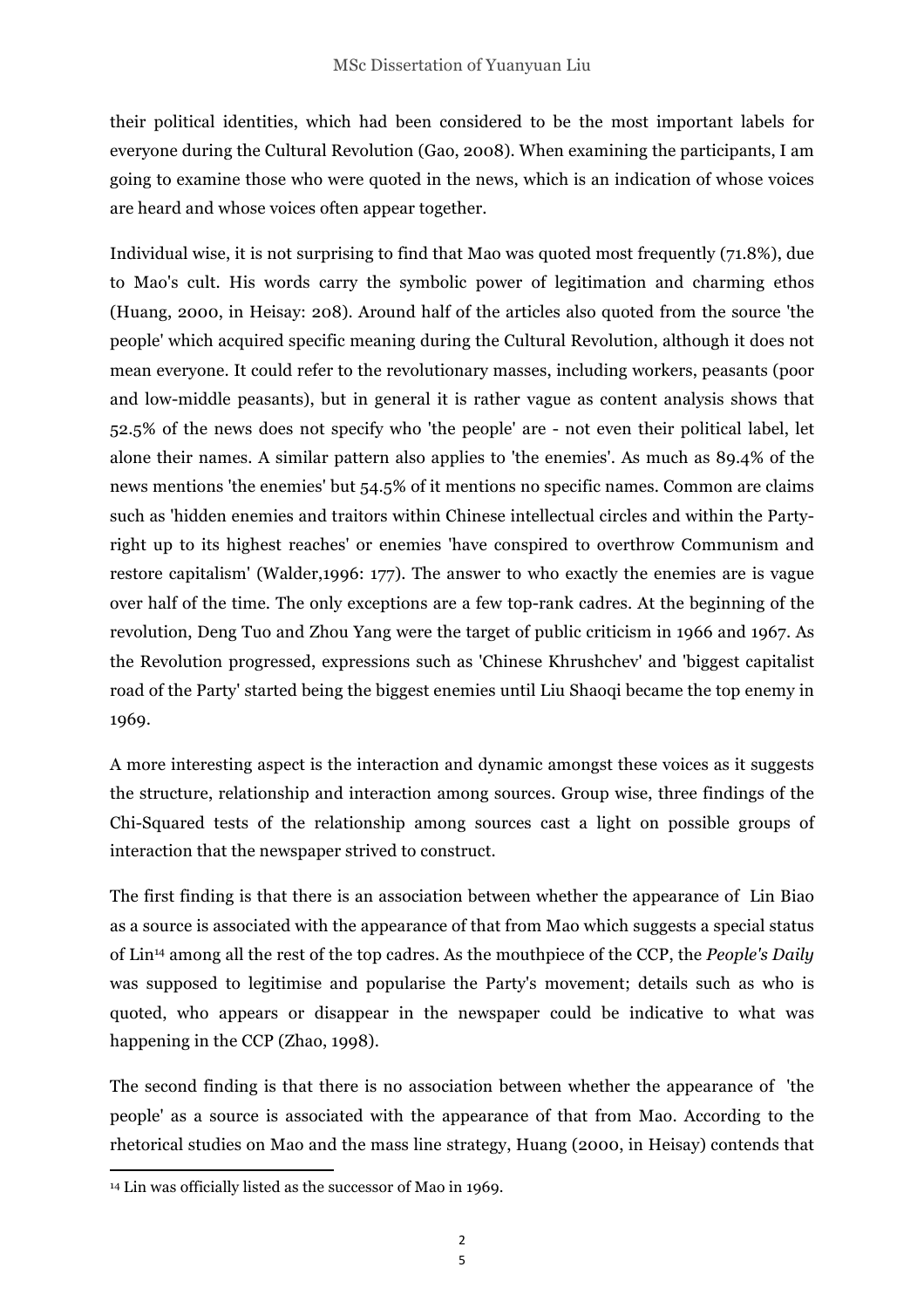'the fundamental structure of the CRM [Cultural Revolution Movement] was thus represented by the dichotomy of leader and followers and the interactions between leader and the led' (2000, in Heisay: 208). But the finding seems to suggest that such a structure is not statistically obvious from 1966 to 1969. The different findings could be the result of different methodological approaches. This dissertation applies quantitative content analysis that allows for generalisation over a period of time but can only detect the frequency of the direct dialogues between the two. Huang's choice of a qualitative approach enables her to read a number of news articles closely and examine all details in the article, not only direct quotations but also the indirect interaction such as participants' gestures or thoughts. But how representative these indirect interactions and their generalizability are is questionable.

The last result shows there is an association between the appearance of the enemies and that of Mao. About two thirds of news that is themed as 'Cultural Revolution Struggle Session or Criticism' involves quotations from the enemies and it also ranks top for the average number of words quoted in the news. Many framing analysis conducted within the context of western democratic countries may find one side of the voice left unheard or one group of people under-presented in news (de Hugo, 2003). But it does not seem to be the case for the Cultural Revolution.

The enemies' claims were given either in summaries or disproportionately cited in a single article (see extract 3). The former is often used over a period of time and in different themes and topics as a summary of vicious enemies' claims, whereas the latter appears in a type of news which is a hallmark of the Cultural Revolution – struggle session and criticism.

## Extract 3:

By raving 'class difference has already been eliminated so there is no need to emphasize class struggle,' the other biggest capitalist roader in the party is trying to fool the proletarian and revolutionary mass, have the class struggle against bourgeoisies died out and cover the bourgeoisies' attack to the proletarians. This behaviour itself is class struggle. The character of revisionism is helping the bourgeoisie attack the proletarians and changing the proletarian dictatorship to bourgeois dictatorship, which all happens under the name of denying class and class struggle. We have to firmly remember Chairman Mao's teaching: 'Never forget class struggle' (The Artillery Revolutionary Fraction, 1968).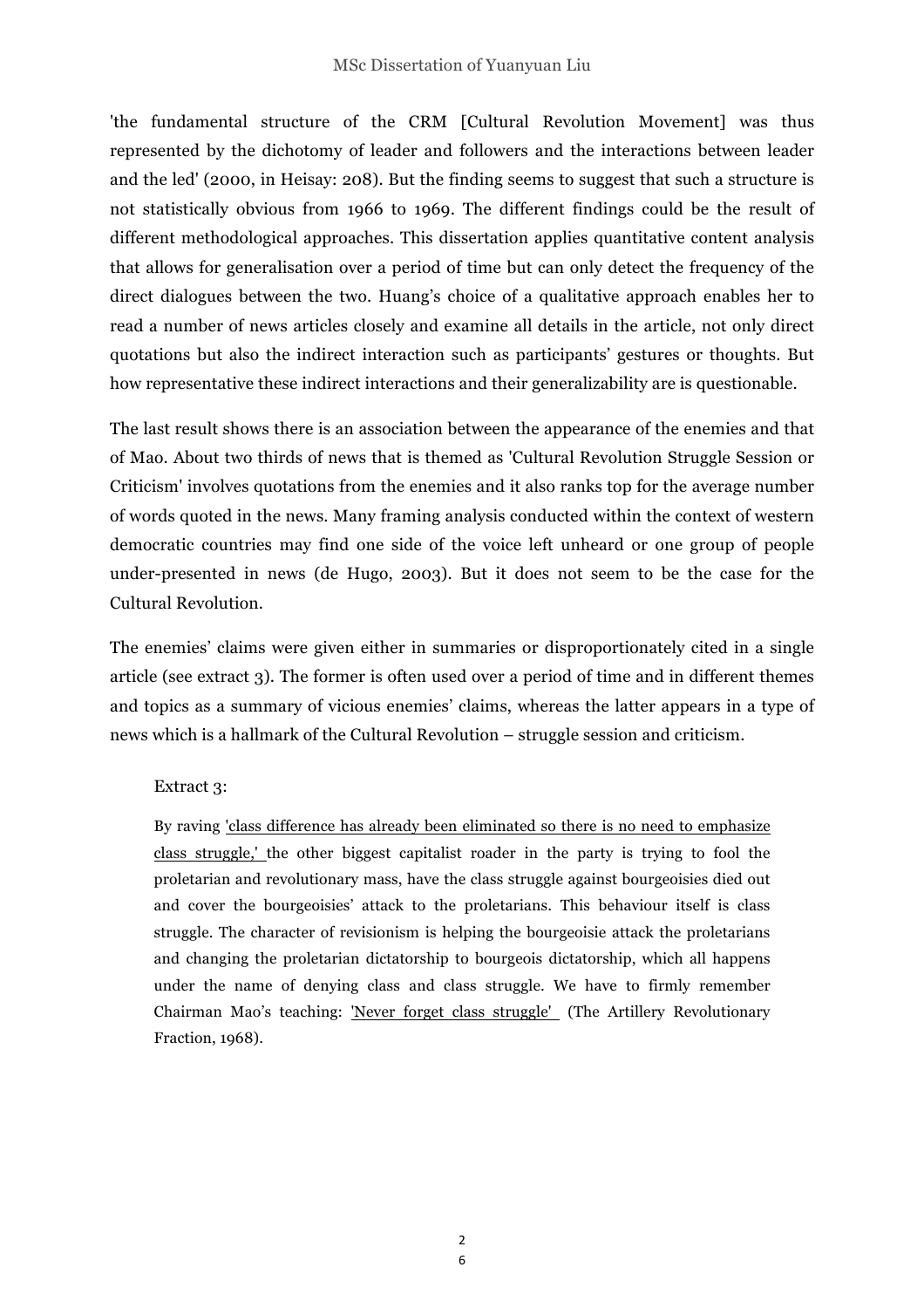However, I am not equalising giving the enemies a voice to giving enemies an equal chance to speak. The enemies surely were not given any chance to refute claims in newspaper<sup>15</sup>, which is a different silence.

In a western liberal democratic media system, media is expected to be the public sphere where various voices can be heard (Lee, 2001). Therefore the diversity in voices is a key factor to study news frames. But in the case of 1960s Chinese propaganda media system, it is not proper to assume the same standard. The diversity of voices is not as important as the source of the voices. The statistical result suggests an interaction between Mao and the enemies, which could support the claim that Mao's words were widely used to frame conduct (Leese, 2011) and refute what the enemies claimed, such as the lively study session of Maoism and fierce debate amongst the Red Guards by throwing quotes (usually out of their contexts) at each other (Lu, 2004).

Considering test results two and three, the findings are not claiming Huang's conclusion on a dichotomous relationship is wrong, but suggesting from a quantitative framing theory perspective another possible structure of the Cultural Revolution.

# **An overall declining of most variables measuring the promotion and legitimation of the Cultural Revolution.**

This finding echoes the overall trend many qualitative studies have proposed. Previous qualitative studies (Leese, 2011; Huang; 2000) came to the conclusion that the following represents the different stages that the Cultural Revolution is roughly divided into:

- 1. The period of disorder advocacy/ the Red Terror: the summer of 1966 to January 1967
- 2. The anarchy period:

February 1967-1968, including 'two height of the upheaval height of the upheaval, in the spring and summer of the 1967, and in the spring of the 1968. ' (Thurston, 1987: xvii).

3. Peace restoration: 1969

 

As Entman regards sizing as the most essential aspect of framing, he argues that 'the first and in some ways most critical sizing choice involves the over salience of the event in the flow of the news' (1991: 9). The flow of news reflects the importance of the events or themes,

<sup>15</sup> But the fact that some of their claims which makes perfect sense to readers now were blatantly quoted and criticised in the 1960s reflects how twisted the basic judgment were.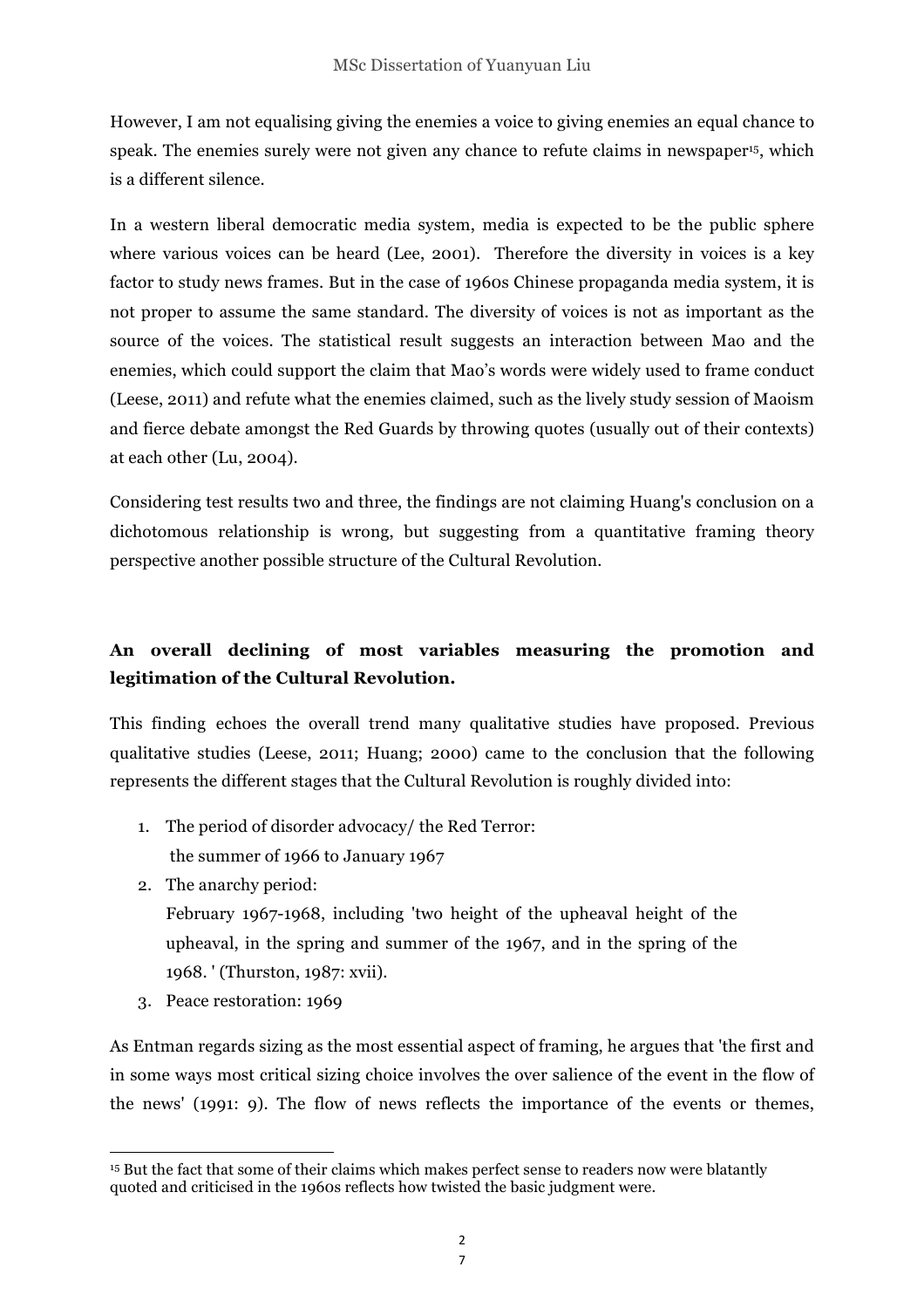including not only the specific words used, but also how much information regarding it was available in the media. Therefore, Entman's sizing will be applied to examine the changes overtime in this section.

## *Themes*

Compared with other themes, both 'Maoism and Study of Maoism' and 'Class Struggle' are rendered by the news most salient and persistent of the four years, regardless of the up and down of the situation in reality. Hence they qualify the frame of the Cultural Revolution themes. Regardless the topics of the news, they are likely to be linked with either Maoism or class struggle. What's more, by the time of 1968, the theme of 'Maoism and Study of Maoism' seems to be rising again. It is important to note that this dissertation only explores the period before 1970, which is only half of the Cultural Revolution. Therefore it could be suggested that 'Maoism and Study of Maoism' is a more salient and lasting theme than 'Class Struggle', which needs further study to answer.

The Red Guard movement is one of the dominant issues in many memoirs on Cultural Revolution (Wang, 2004; Lu, 2004; Chiou, 1974) due to the violence and damage they caused. 6.3% of the news featuring the Red Guards movement from the second half of 1966 drops to 3.6% in 1967 when the chaotic situation turned worse. This example shows what Huang (2001: 216) called 'deliberate ignoring', meaning disapproval from the CCP. A similar strategy can also be observed in the anti-fraction campaign in 1968 to 1969. This observation echoes the point that framing is also about exclusion (Reese, 2007; Entman, 1993).

## *The Cultural Revolution rhetoric and slogans*

 

Slogans and rhetoric have been widely used to create identities, provoke actions, evoke responses and provide morale and hope (Denton, 1980; Steward et al., 1995; Lu, 2004). Therefore, they function as the primary source of justification for all the violence, criticism, class awareness and elevation of the personality cult of Mao (Lu, 2004). The percentage of the appearances of 'Long live Chairman Mao' almost doubled from 16.3% in 1966 to 28.6% in 1967 and stayed at the top for the next three years, which echoes the long-lasting cult of Mao.16 The declining trend for the use of doggerels, 'Cow Ghost Snake and Spirit' and 'Destroy Four Olds and Establish Four News' and the peaking of the frequency of 'To Rebel is Justified' and 'Long live Chairman Mao' in 1967 both echo the advocacy for chaos and upheaval. In contrast, the use of 'Never Forget Class struggle' decreases when the two rise

<sup>16</sup> Long live XXX: Composed around Zhou Dynasty (1027-7700 B.E.C.), it was the most popular way to hail feudal society emperors throughout Chinese history. (Lu, 2004)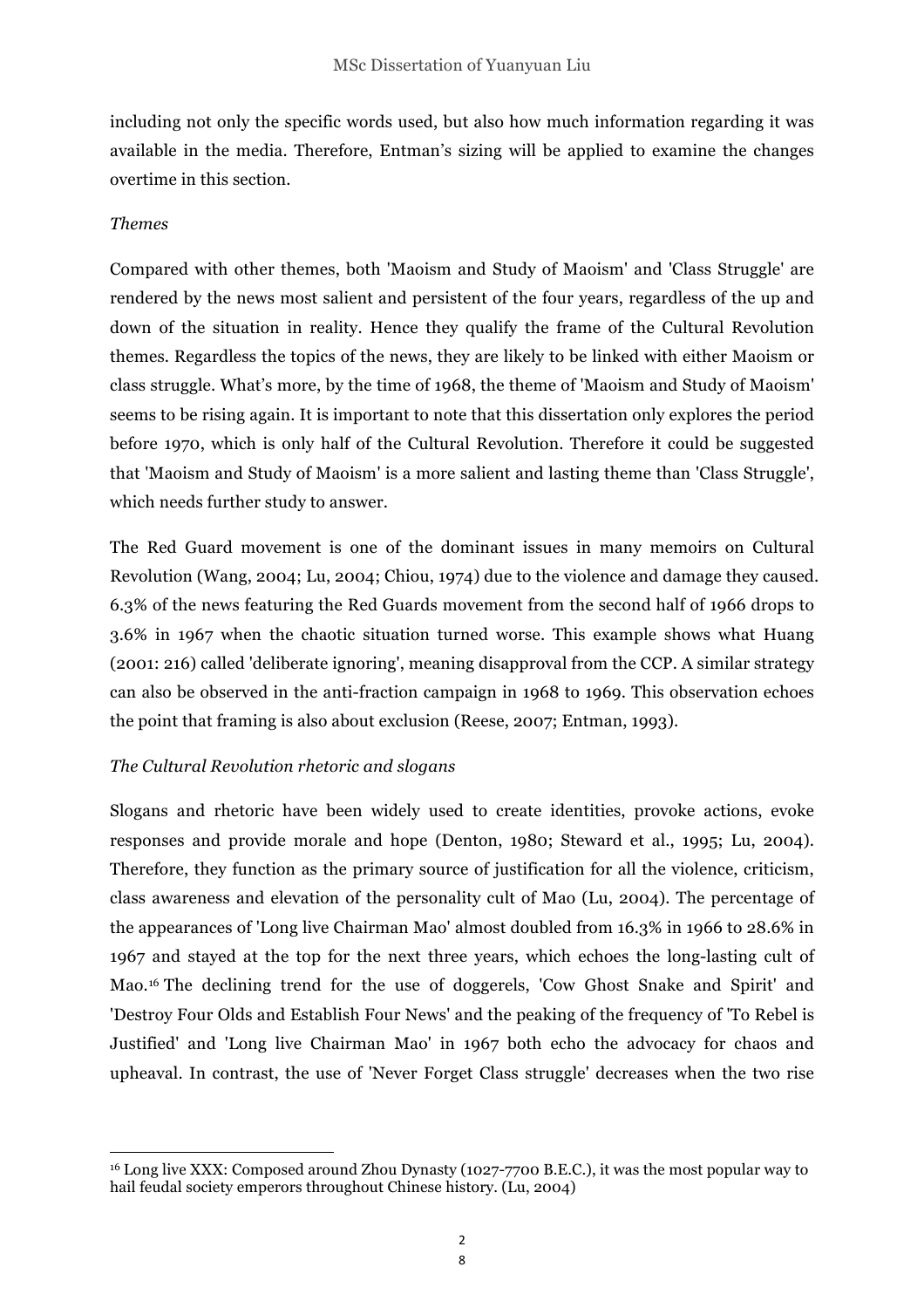and it peaks in 1968 when the other two themes decrease. Class struggle is the core theme inherited from the Soviet Union, but it is outnumbered by the personality cult of Mao.

However, the result also suggests that all slogans were in use but at a relatively low frequency (less than 15%). Moreover, 'Cow Ghost Snake and Spirit' and 'Destroy Four Olds and Establish Four News' gradually disappeared in 1969. Therefore, it might not be appropriate to declare that these slogans are the frame of the Cultural Revolution in the newspaper. There is no doubt of, as Lu's (2004) analyses suggests, the role the slogans occupy in the discursive strategy of the promotion and legitimation of the Cultural Revolution. However, as suggested in the methodology chapter, the lack of the researchers' own background inevitably affect the choice of the materials they use. Lu's rhetorical analysis is mainly based on 'Red Guards discourse and published recollections' (Leese, 2011: 16), therefore the result on political slogans is helpful in studying remembrance instead of framing.

#### *Voices*

As to the participants, the Kruskal-Wallis Test shows that only the median number of the words quoted from Mao has a statistically significant change between 1966 and 1969. A close look at the word counts of Mao over the four years and a Wilcoxon Signed Rank Test shows the increase in the median of Mao's words quoted is statistically significant from 1966 to 1967 and from 1967 to 1986. From a qualitative perspective, the Revolution started to lose momentum. But from a quantitative perspective, despite the decrease of the number of articles which quote Mao's words, Mao's personality cult still kept at a rather high level as the word count does not drop at a statistically significant level.

In short, to answer the third sub-question according to Finding Three and Four, apart from the frames about Mao's cult and internationalism summarised in Finding One and Two, the patterns of the framing of the Cultural Revolution also include:

- 1. Regardless of the topic of the news, the dominant themes are 'Mao and Study of Maoism' and 'Class Struggle.' And in general the former outnumbers the latter.
- 2. The vague identities of the people and the enemies, except for big names such as Liu Shaoqi.
- 3. Through a quantitative approach, a possible dynamics between Mao & Lin and Mao & the enemies are discovered, which suggests another direction for researching the fundamental structure of the Cultural Revolution.
- 4. The Cultural Revolution slogans and rhetoric examined here were used in news but with limited proportion.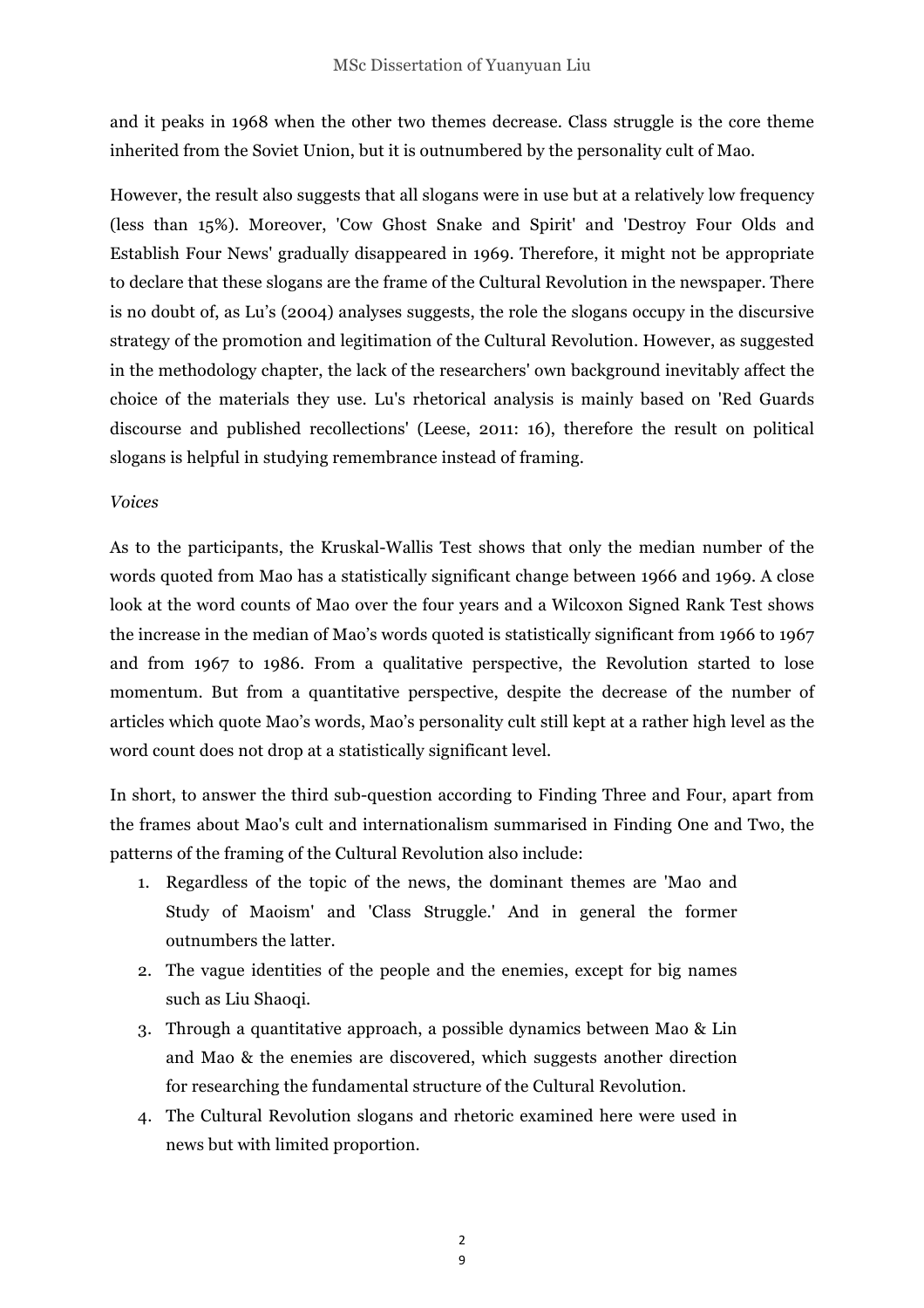5. 'Deliberate ignoring' was used to *exclude* certain information that the CCP tried to discourage.

The last sub-question is about the change of the patterns over the period of 1966 to 1969, and the discussion shows an overall pattern of declining intensity of cultural revolution-related themes and provocative poetical slogans and rhetoric, as order was gradually restored by 1969. However, the personality cult of Mao, reflected in the quotes from Mao and on Maoism and relevant themes were still in a comparatively high level and even had the trend of growing again.

## **Implications**

The results of the discussion show that the media system did influence the framing process. 'Deliberate ignoring' on subjects like the cause of conflicts and the anarchy state during the Red Guard upheaval all indicate that the framing of the Cultural Revolution in the 1960s was rigidly following the CCP's strategic plan, serving different, and to some degree opposite purposes compared with the media systems from which Scheufele derives his observation. This result tests positive to Scheufele's claim that media systems are one source of influence of framing. As to his other factor, 'individual journalists', in theory Chinese journalists had little choice in the 1960s, because they were taught to follow the CCP's lead (de Burgh, 2003). In practice, it is unclear judging from the data collected in this dissertation. In the sample, 7.3% of the articles are not attributed to any individuals or organisations. Only around 15.0% of news clearly states its individual authors, among which fake names can be identified. (Ding, no date)17. Consequently, even though various ideologies and professional norms of individual journalists did exist, content analysis is unable to capture them in this case. Indepth interviews of former journalists should reveal the influence journalists had in framing news in 1960s China, though it could be a very challenging task to find suitable candidates.

## **Further Research**

<u> 1989 - Johann Stein, fransk politik (d. 1989)</u>

Despite the overall low frequency of the use of slogans and rhetoric in news and the decline of all Cultural Revolution-related themes, rhetoric could suggest that the framing of the first four years of the Cultural Revolution is going to change, or at least shift the focus, when heading towards the less chaotic 1970s. Therefore, similar research will benefit from materials from a wider time scale, as the Cultural Revolution was a ten-year movement.

<sup>17</sup> Some of them are not normal name and merely same pronunciation with different characters but some might be CCP using fake names to publish articles, which is a tradition formed in 1960s. (Information in Chinese could be found:

http://www.xys.org/xys/ebooks/others/history/contemporary/culture\_revolution/xiezuozu.txt) But more research is needed.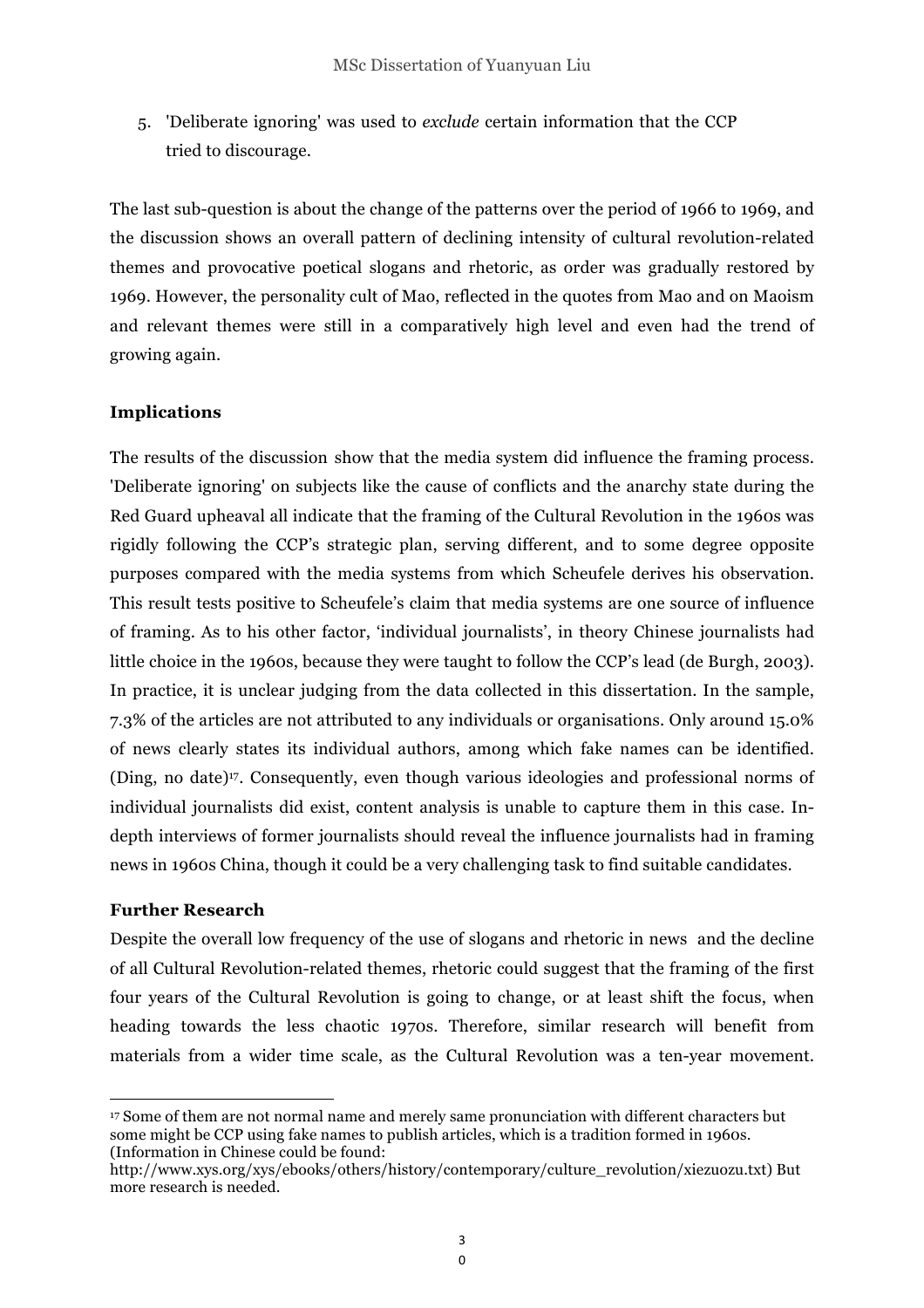Moreover, the years before and after the Revolution are also worth examining if one wants to investigate the overall degree of framing change the Cultural Revolution caused. Since framing is not limited to words, future research can also look for the relationship between framing and news types, pictures, or even attributed authors, which this dissertation has no space for.

Also did the framing work as the Party had expected? In the case of the Soviet Union, David Brandenberger questions the effectiveness of the work of the Soviet Communist propagandists. As he describes that all the calling for 'class consciousness, worker-peasant solidarity and loyal to the party as the vanguard of the revolution had fallen upon deaf ears' (2011: 23). Is this the case in China? Only more research on historical media distribution and audience frame study could provide an answer.

#### **CONCLUSION**

Overall, the goal of this dissertation is to map how the mainstream media framed the Cultural Revolution in the 1960s and monitor the changes from a quantitative perspective as the movement unfolded. Content analysis was used to track the key themes, rhetoric and prominent figures in the Revolution, which are identified by the Soviet Propaganda model and previous qualitative studies. The results and discussion suggest that the Soviet legacy of the personality cult of leaders is at the centre of the framing of the Cultural Revolution. Themes and slogans on Mao, Maoism and the admiration of him were rendered most salient and persistent during the four years, showing China's independence from the USSR and Marxism, Leninism and class struggle. Even in international news, the base of internationalism inherited from the Soviet Union is relocated to China. The framing also suggests a possible structure of the Revolution featuring the interaction between Mao and the enemies. Although the overall intensity of the framing starts to decline in 1969, what the pattern of the second half of the Revolution is still needs examination. This application of framing theory in the Cultural Revolution indicates that media systems are one source of influence of framing. However, this quantitative study cannot offer insights in the possible influence from individual journalists. Like other questions left unanswered that were mentioned in the Discussion section, it suggests more research is needed.

In the speech given during the meeting on 11 August 2014, current Chinese President Xi Jinping said that 'the lesson of 'ten-year Cultural Revolution' must be learnt.' (Beijing News,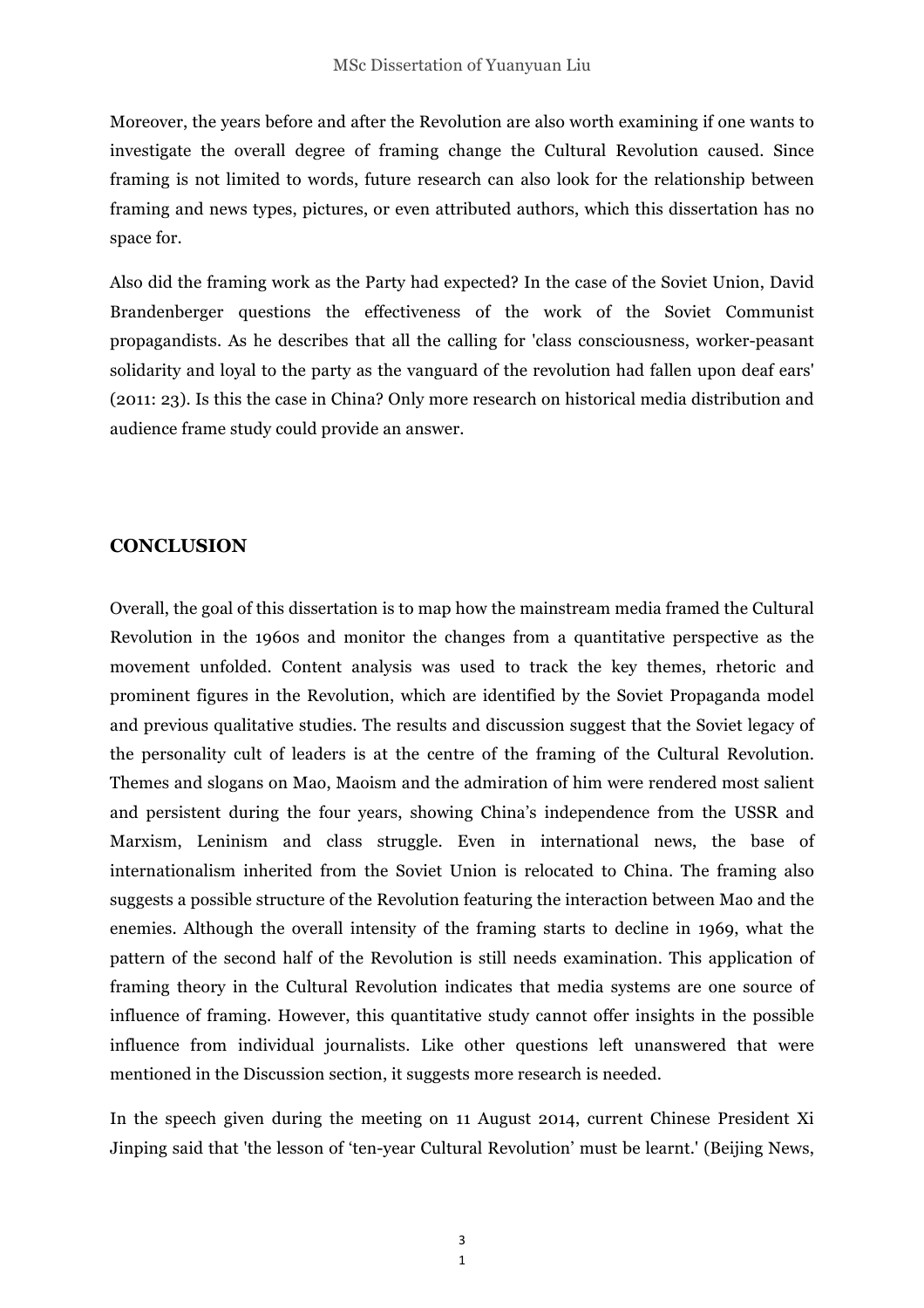2014). Hopefully more research materials, efforts and freedom will be given to the Cultural Revolution studies, which is the only way to truly learn the lesson from it.

#### **REFERENCES**

- Agresti, A., & Finlay, B. (2014) *Statistical methods for the social sciences* (4th ed.), Harlow: Pearson.
- Benford, R. (1997) 'An Insider's Critique of the Social Movement Framing Perspective', *Sociological Inquiry, 67*(4): 409.
- Berelson, B. (1952) *Content analysis in communication research,* New York: Hafner.
- Bernstein, T. P., & Li, H.-Y. (2010) *China learns from the Soviet Union, 1949-present*. Lanham, Md.: Lexington Books.
- Bhatia, B., Cole, R., Dajani, N., Kaiser, A., Noble, E., Noble, G. , and Yadava, J. S. (1985) Foreign News in the Media: International reporting in 29 Countries [Press release]
- Brandenberger, D. (2011) *Propaganda state in crisis : Soviet ideology, indoctrination, and terror under Stalin, 1927-1941,* Stanford,Calif.New Haven: Hoover Institution, Yale University Press.
- Bukharin, N. (1969) *The ABC of Communism,* Penguin Books.
- Burgelin, R. (1972) 'The Concept of Ideology and Mass Communication Research', *Journal of Communication Inquiry, 6*(1): 13.
- Callaghan, K. and Frank S. (2005) *Framing American Politics,* Pittsburgh, PA: University of Pittsburgh.
- Camaj, L. (2010) 'Media framing through stages of a political discourse: International news agencies' coverage of Kosovo's status negotiations', *International Communication Gazette, 72*(7): 18.
- Cammaerts, B. (2012) 'Protest logic and the mediation opportunity structure', *European Journal of Communication, 27*(2): 117-134.
- Cheek, T. (1997) *Propaganda and Culture in Mao's China: Deng Tuo and the Intelligentsia,* Oxford: Oxford University Press.
- Chiou, C. L. (1974) *Maoism in Action: the Cultural Revolution,* St. Lucia: University of Queensland Press.
- Chong, D., & Druckman, J. (2007) 'Framing Theory', *The Annual Review of Political Science*, 23.
- Courtois, S., & Kramer, M. (1999) *The Black Book of Communism: Crimes, Terror, Repression,* Cambridge, Mass. ; London, England: Harvard University Press.
- Chu, G. C., Hsu, F. L. K., & Center, E.-W. (1979) *Moving a Mountain: Cultural Change in China,* Michigan: East-West Center.
- D'Angelo, P., & Kuypers, J. A. (2010) Doing news framing analysis : empirical and theoretical perspectives. *Communication series* (pp. xiv, 376 p.), New York ; London: Routledge.
- De Burgh, H. (2003) *The Chinese Journalist: Mediating Information in the World's Most Populous Country*, London: Routledge Curzon.
- de Vreese, C. H. (2005) 'News Framing: Theory and Typology', *Information Design Journal +Document Design, 12*(1): 12.
- Deacon, D. (1999) *Researching communications : a practical guide to methods in media and cultural analysis*. London; New York: Arnold, Oxford University Press.
- Dittmer, L., & Chen, R. (1981) *Ethics and rhetoric of the Chinese Cultural Revolution,* Berkeley, Calif.: Center for Chinese Studies, Institute of East Asian Studies, University of California.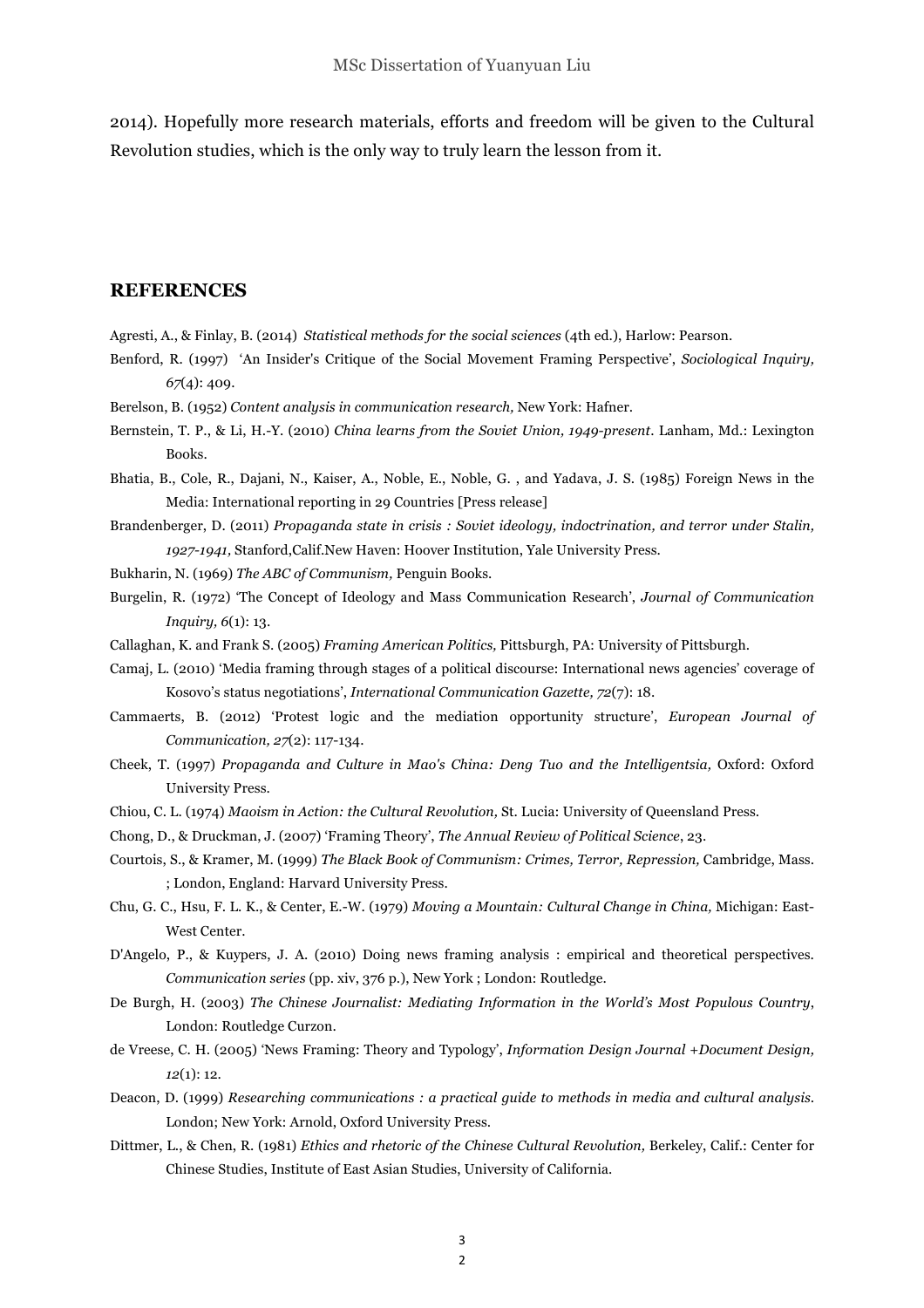- Entman, R. (1991) 'Framing U.S. Coverage of International News: Contrasts in Narratives of the KAL and Iran Air Incidents', *Journal of Communication, 41*(4): 22.
- Entman, R. (1993) 'Framing: Toward Clarification of a Fractured Paradigm', *Journal of Communication, 43*(4) 9.
- Gans, H. (1979) *Deciding What's News: A Study of CBS Evening News, NBC Nightly News, Newsweek and Time*, New York: Vintage.

Gao, M. C. F. (2008). *The battle for China's past Mao and the Cultural Revolution* (pp. xi, 270 p.). Retrieved on 2 June 2014, 2014, available at: https://www.dawsonera.com/guard/protected/dawson.jsp?name=https://lse.ac.uk/idp&dest=http://w ww.dawsonera.com/depp/reader/protected/external/AbstractView/S9781849643955

- Geertz, C. (1983) *Local Knowledge: Further Essays in Interpretive Anthropology,* New York: Basic Books.
- Gitlin, T. (1980) *The Whole World is Watching: Mass Media in the Making & Unmaking of the New Left,*  London: University of California Press.
- Goffman, E. (1974) *Frame analysis,* Cambridge, MA: Harvard University Press.
- Golding, P., & Elliott, P. (1979) *Making the news,* London: Longman.
- Grant, N., Sreberny, A., International Association for Mass Communication Research., & Unesco. (1985). *Foreign news in the media : international reporting in 29 countries : final report of the 'Foreign Images' study*. Paris, France New York, N.Y.: United Nations Educational, Scientific Unipub distributor.
- Guido H. Stempel III, D. H. W., G.Cleveland Wilhoit (Ed.) (2003) *Mass Communication Research and Theory,* Boston: Pearson Education, Inc.
- Han, X. (2014) 'Confessions of the Cultural Revolution', January 26th*. Newspaper New York Times*, [Online] Available at: http://www.nytimes.com/2014/01/27/opinion/confessions-of-the-culturalrevolution.html?  $r=0$  (Assessed on 1st May 2014)
- Hallin, D. C., & Mancini, P. (2012) *Comparing media systems beyond the Western world,* Cambridge ; New York: Cambridge University Press.
- Hansen, A., Cottle,S., Negrine, R. and Newbold, C. (1998) *Mass Communication Research Methods,* New York: New York University Press.
- Heisey, D. R. (2000) *Chinese perspectives in rhetoric and communication,* Stamford, Conn.: Ablex Pub. Corp.
- Howard, P. (1988) *Breaking the iron rice bowl: prospects for socialism in China's countryside,* Armonk, NY: M. E. Sharpe.
- Howard, R. (1971) Chinese Message, *New Society, 18 November*.
- Ingram, D., Henshall, P., & Browne, B. *The News Manual,* Retrieved 3rd August, 2014, from http://www.thenewsmanual.net/index.htm
- König, T. (no date) Frame Analysis. Available on:

http://www.ccsr.ac.uk/methods/publications/frameanalysis/measurement.html (Retrieved on 2 July 2014)

- Lee, C.-C. (2001) 'Media and Democracy in Asia', *The Public, 8*(2): 13.
- Leese, D. (2011) *Mao Cult Rhetoric and Ritual in China's Cultural Revolution* (pp. 1 online resource (328 p.)). Available on: https://gate2.library.lse.ac.uk/login?url=http://dx.doi.org/10.1017/CBO9780511984754 (Retrieved on 2 June 2014)
- Lenin, V. (1967) The Proletarian Revolution and the Renegade Kautsky *Selected Works* (pp. 39-127 ). New York: International Publishers.
- Lenin, V. I. i. (1929) *Collected works. Vol.4, The Iskra per. Book 2 , 1900-1902*.
- Lu, X. (2004) *Rhetoric of the Chinese Cultural Revolution: the Impact on Chinese thought, Culture, and Communication,* Columbia: University of South Carolina Press.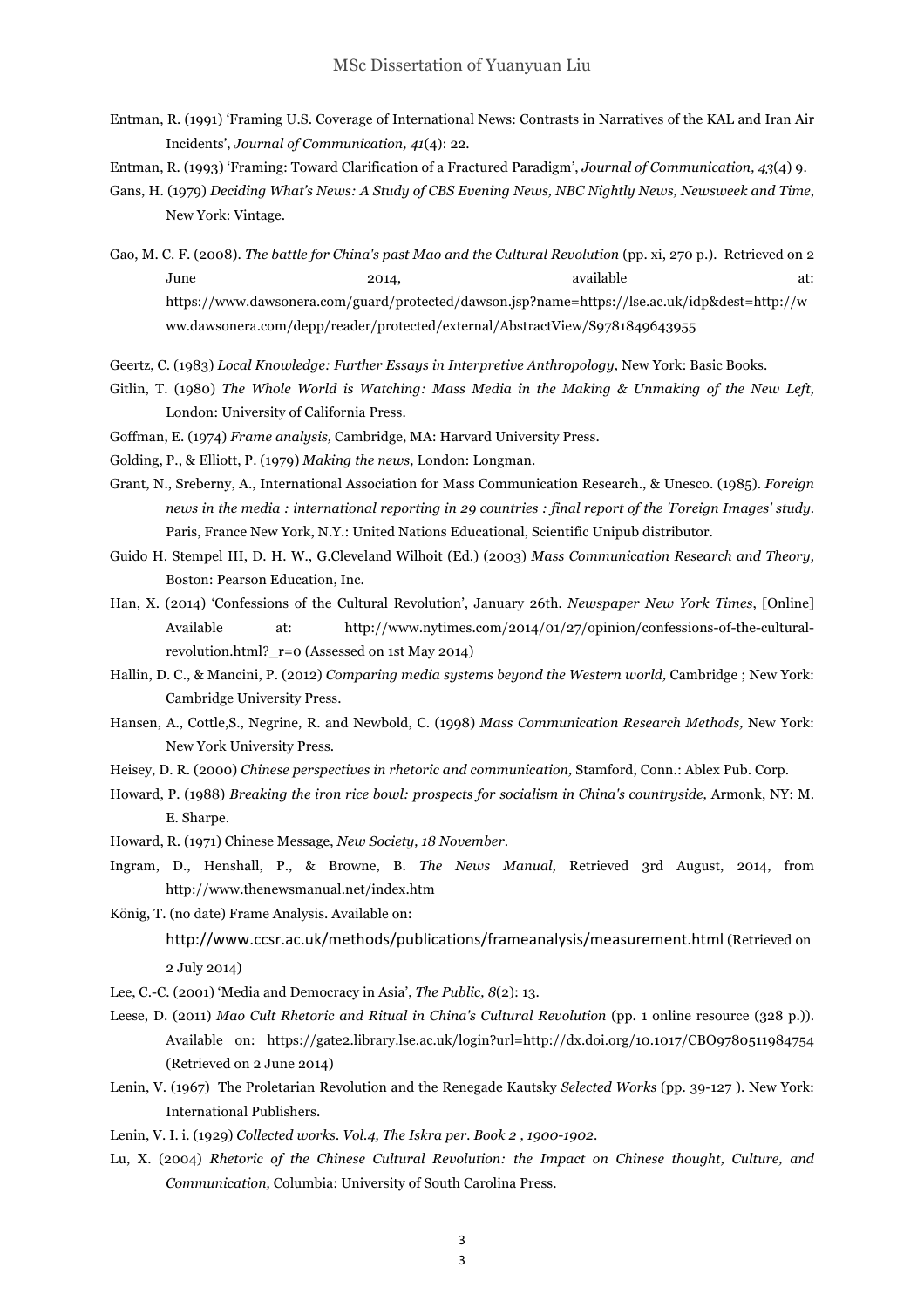Lukes, S. (1974) *Power : A Radical View,* London: Macmillan.

- Lüthi, L. M. (2010) Sino-Soviet Relations during the Mao Years, 1949-1969. In T. P. Bernstein & H.-Y. Li (Eds.), *China learns from the Soviet Union, 1949-present* (pp. 34), Lanham, Md.: Lexington Books.
- Mao, Z. (1972) 'A Talk to the Editorial Staff of the Shansi-Suiyuan Daily'Selected Works, Vol. IV (Vol. IV), Beijing: Foreign Languages Press.
- Mark, C.-K. (2012) *China and the world since 1945 an international history The making of the contemporary world* (pp. xiii, 144 p.), available at:

https://www.dawsonera.com/guard/protected/dawson.jsp?name=https://lse.ac.uk/idp&dest=http://w ww.dawsonera.com/depp/reader/protected/external/AbstractView/S9780203804964 (Retrieved on 7 June 2014)

- McAdam, D., McCarthy, J. D., & Zald, M. N. (1996) *Comparative Perspectives on Social Movements: Political Opportunities, Mobilizing Structures, and Cultural Framings,* Cambridge England ; New York: Cambridge University Press.
- Meng, B., & Rantanen, T. (forthcoming), *Comparing Russia and China*.
- Miller, M. M., & Riechert, B. P. (1994), 'Identifying Themes Via Concept Mapping: A New Method of Content Analysis', *Association for Education in Journalism and Mass Communication Annual Meeting,*
- Party History (no date) 'May Sixteen Notification (1966)' [Online] Available at:

http://news.xinhuanet.com/ziliao/2007-07/22/content\_6413167.htm (Assessed on 1st May 2014)

- Rantanen, T. (2007) 'Flows and Contra-flows in Transitional Societies', in D. Thussu (Ed.), *Media on the Move: Global Flow and Contra-flow* (pp. p165-181), London: Routledge.
- Reese, S. D. (2007) 'The framing project: A bridging model for media research revisited', *Journal of Communication, 57*(1): 148-154.
- Reese, S. D. (2010) 'Finding Frames in a Web of Culture: The Case of the War on Terror', in P. D'Angelo & J. A. Kuypers (Eds.), *Doing news framing analysis : empirical and theoretical perspectives,* New York ; London: Routledge.
- SAGE Publications, I. *Framing. Encyclopedia of Power. SAGE Publications, Inc*. Thousand Oaks, CA: SAGE Publications, Inc.
- Scheufele, D. A. (1999) 'Framing as a Theory of Media Effects', *Journal of Communication, 49*(1): 20.
- Scheufele, D. A. (2000) 'Agenda-Setting, Priming, and Framing Revisited: Another Look at Cognitive Effects of Political Communication', *Mass Communication & Society, 3*(2&3): 20.
- Schoenhals, M. (1996) *China's Cultural Revolution, 1966-1969 : not a dinner party,* London: M.E. Sharpe.
- Shambaugh, D. (2007) 'China's Propaganda System: Institutions, Processes and Efficacy', *The China Journal*(57): 33.
- Siebert, F. S. (1956) *Four theories of the press : the authoritarian, libertarian, social responsibility, and Soviet communist concepts of what the press should be and do,* Urbana: University of Illinois Press.
- Siegelbaum, L., & Sokolov, A. (2000) *Stalinism as a Way of Life: A Narrative in Documents,* London: Yale University Press.
- Smith, S. A. (2008) *Revolution and the people in Russia and China a comparative history, available online:* http://www.myilibrary.com/browse/open.asp?id=138328&entityid=https://lse.ac.uk/idp (Retrieved on 2 July 2014)
- Snow, E. (1973) *The Long Revolution,* Letchworth: Tuplin Distribution Service Ltd.
- Thurston, A. F. (1987). *Enemies of the people* (1st ed ed.), New York: Knopf.
- Triandafyllidou, A., & Fotiou, A. (1998) 'Sustainability and Modernity in the European Union: A Frame Theory Approach to Policy-Making', *Sociological Research Online* (Vol. 3).
- Valdez, J. C. (1993) *Internationalism and the Ideology of Soviet Influence,* Cambridge ; New York: Cambridge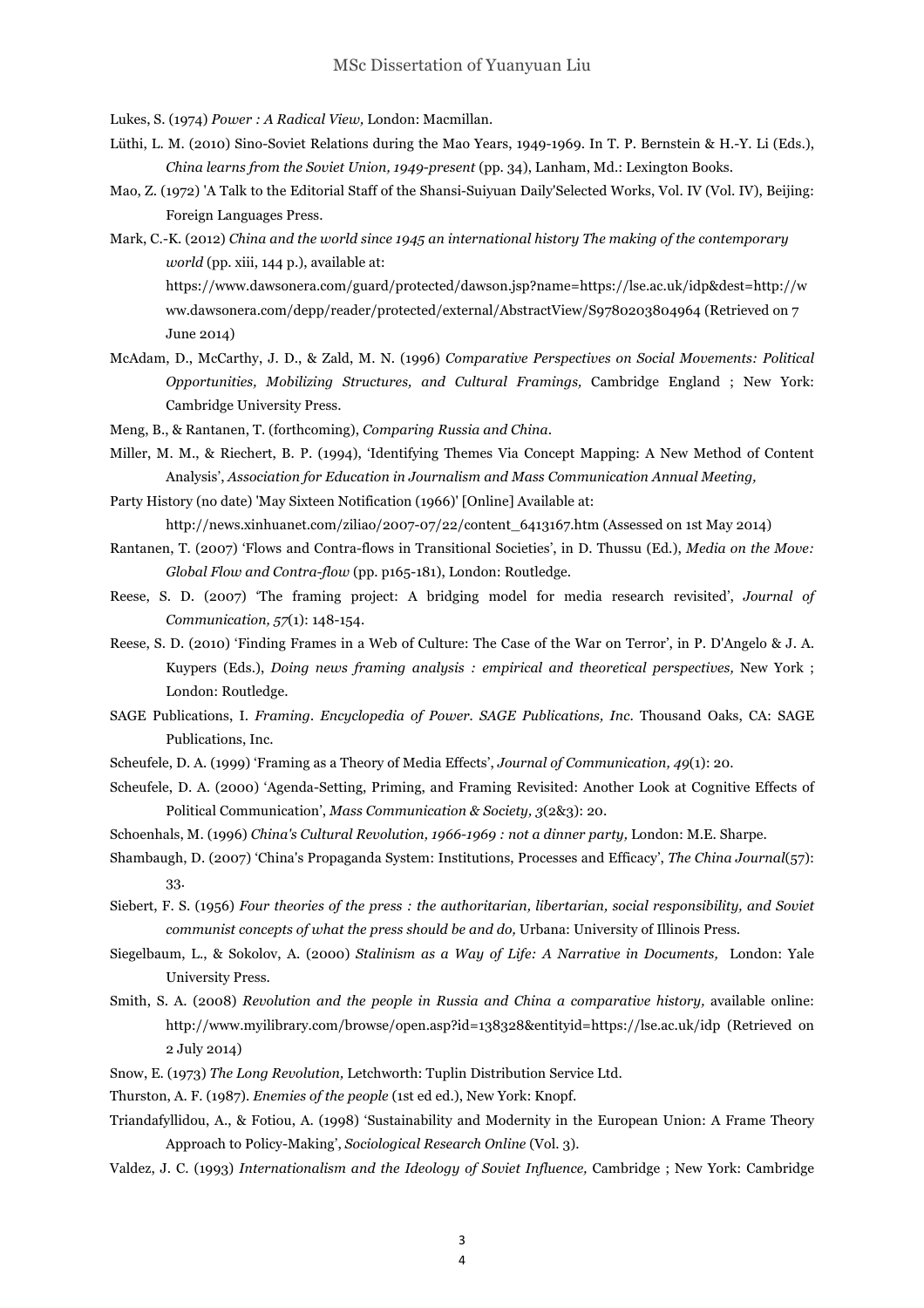University Press.

- Walder, Andrew G. (1996) 'The Chinese Cultural Revolution in the Factories: Party-State Structures and Patterns of Conflict,' in Elizabeth J. Perry, ed.,*Putting Class in Its Place: Worker Identities in East Asia* (Berkeley, California: Center for Chinese Studies), p174.
- Wallerstein, I. (1961) *Africa - The Politics of Independence: An Interpretation of Modern Africa History,* New York: Vintage.
- Wang, Y. (2004) *Victims of the Cultural Revolution --An Investigative Account of Persecution, Imprisonment and Murder,* Hong Kong: Kaifang Magazine Press.
- Weber, M. (1968) *Economy and society : an outline of interpretive sociology,* G. Roth & C. Wittich (Eds.)(pp. 1111-1126), New York: Bedminster Press.
- White, L. T. (1979) 'Local Newspapers and Community Change', in G. C. Chu, F. L. K. Hsu & E.-W. Center (Eds.), *Moving a Mountain: Cultural Change in China,* Michigan: East-West Center.
- Zhao, Y. (1998) *Media, Market, and Democracy in China: between the party line and the bottom line,* Urbana: University of Illinois Press.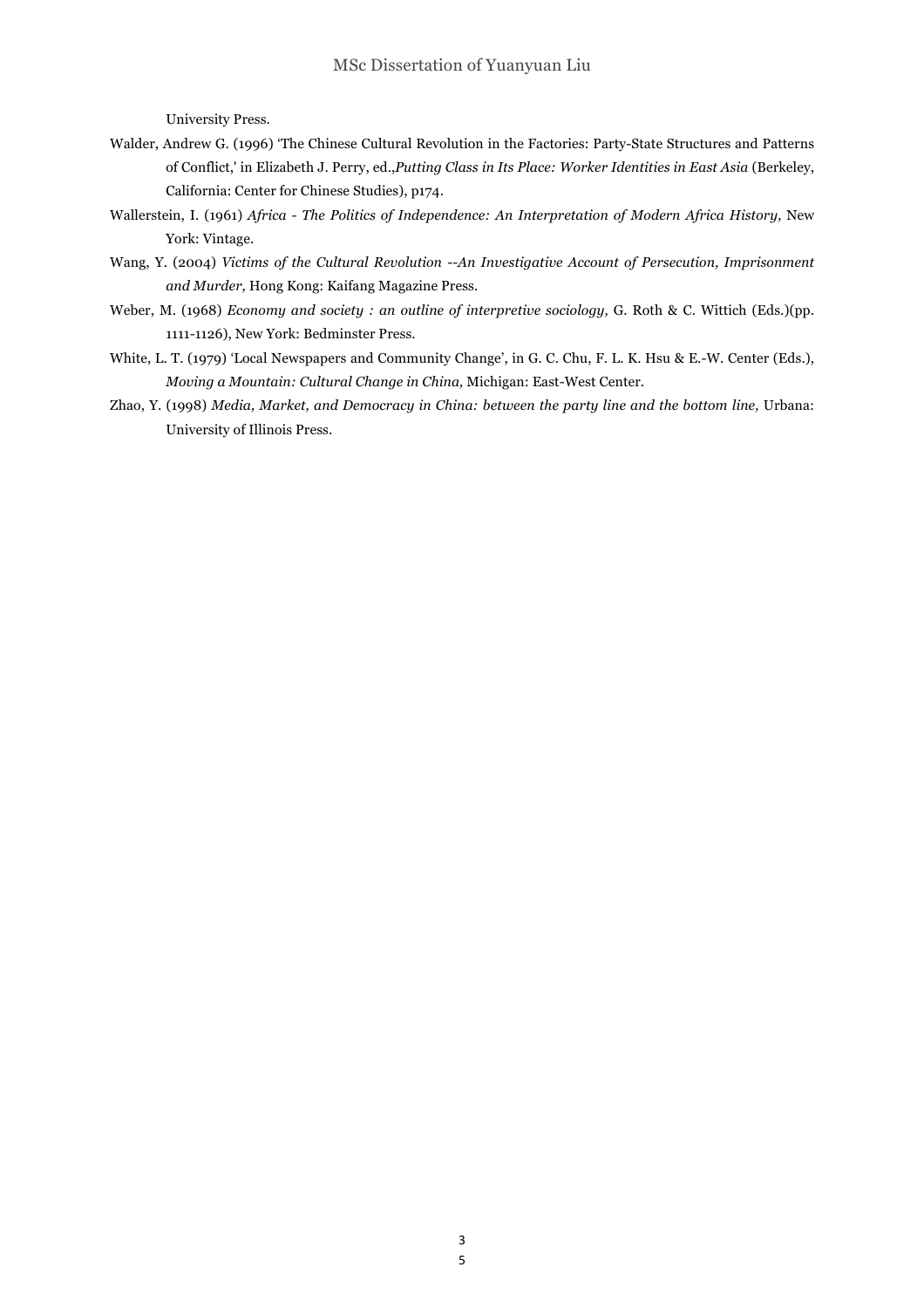# **APPENDIX 1: SPSS Output Examples**

Without specification, charts and graphs are all made by the researcher.

1. Frequency table for the themes

|       |                                     | Frequency | Percent | Valid Percent | Cumulative |
|-------|-------------------------------------|-----------|---------|---------------|------------|
|       |                                     |           |         |               | Percent    |
|       | Class Struggle                      | 65        | 30.2    | 30.2          | 30.2       |
|       | Maoism and the Study of             | 70        | 32.6    | 32.6          | 62.8       |
|       | Maoism                              |           |         |               |            |
| Valid | <b>Cultural Revolution Struggle</b> | 41        | 19.1    | 19.1          | 81.9       |
|       | Session or Criticism                |           |         |               |            |
|       | <b>Red Guard Movement</b>           | 7         | 3.3     | 3.3           | 85.1       |
|       | Individual Heroes                   | 19        | 8.8     | 8.8           | 94.0       |
|       | Anti-factionalism                   | 7         | 3.3     | 3.3           | 97.2       |
|       | Intellectual Youth going to         | 6         | 2.8     | 2.8           | 100.0      |
|       | country                             |           |         |               |            |
|       | Total                               | 215       | 100.0   | 100.0         |            |

#### **What is the main theme of this article? (out of all the Revolution related articles)**

# 2. Frequency table for the topics

#### **What is the topic of this article, regardless of the propaganda?**

|       |                              | Frequency | Percent | <b>Valid Percent</b> | Cumulative |
|-------|------------------------------|-----------|---------|----------------------|------------|
|       |                              |           |         |                      | Percent    |
| Valid | None of these                | 7         | 2.3     | 2.3                  | 2.3        |
|       | <b>Politics</b>              | 114       | 37.9    | 37.9                 | 40.2       |
|       | Production                   | 80        | 26.6    | 26.6                 | 66.8       |
|       | Military                     | 27        | 9.0     | 9.0                  | 75.7       |
|       | <b>Culture and Sports</b>    | 44        | 14.6    | 14.6                 | 90.4       |
|       | Science                      | 3         | 1.0     | 1.0                  | 91.4       |
|       | <b>Conflicts or Protests</b> | 14        | 4.7     | 4.7                  | 96.0       |
|       | Education                    | 4         | 1.3     | 1.3                  | 97.3       |
|       | Economy                      | 4         | 1.3     | 1.3                  | 98.7       |
|       | Medical care                 | 4         | 1.3     | 1.3                  | 100.0      |
|       | Total                        | 301       | 100.0   | 100.0                |            |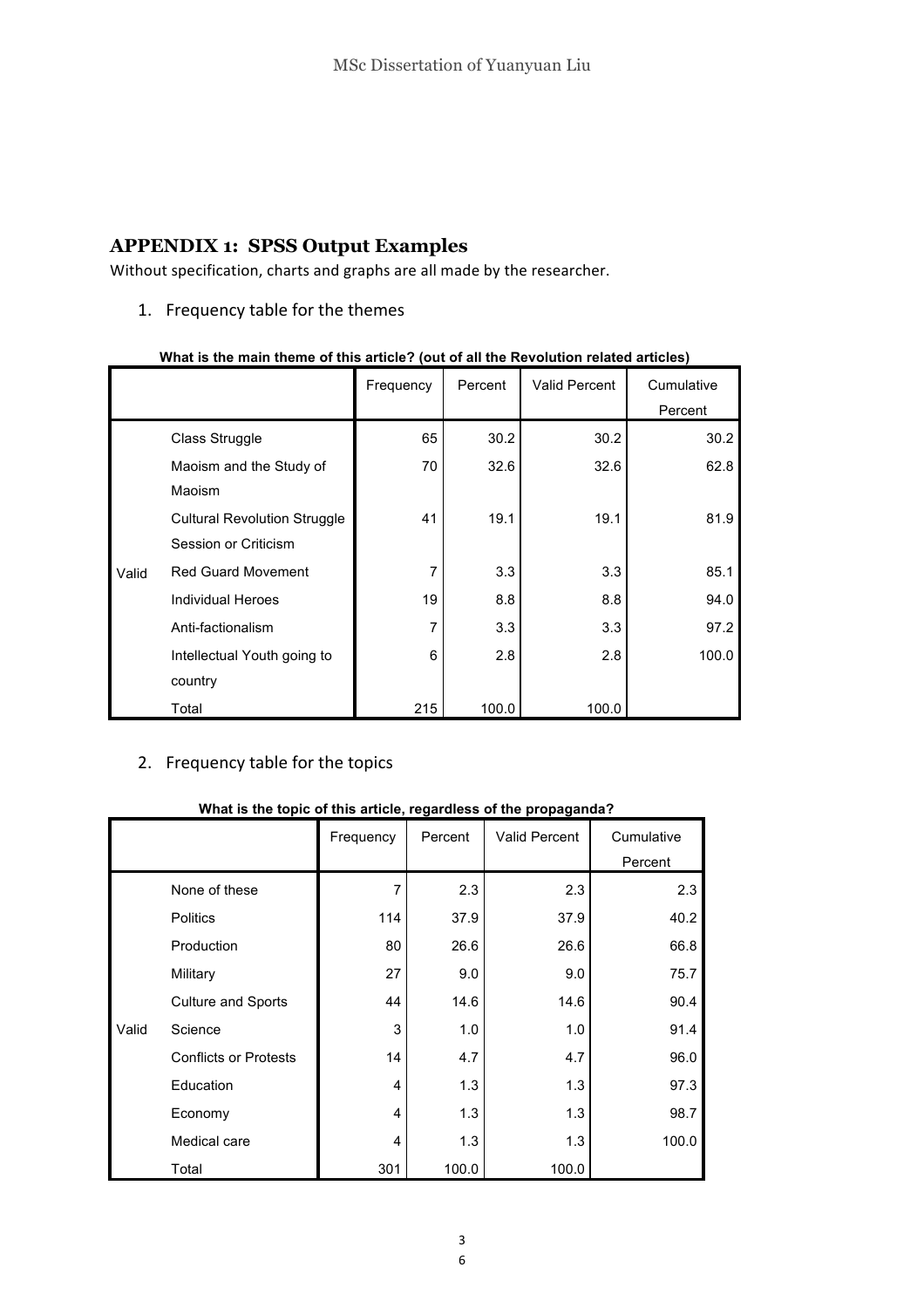## 3. International News

| what is it about? |                             |           |         |               |                       |  |  |
|-------------------|-----------------------------|-----------|---------|---------------|-----------------------|--|--|
|                   |                             | Frequency | Percent | Valid Percent | Cumulative<br>Percent |  |  |
| Valid             | N/A                         | 1         | 1.1     | 1.1           | 1.1                   |  |  |
|                   | Violence abroad             | 8         | 8.5     | 8.5           | 9.6                   |  |  |
|                   | Peaceful protest abroad     | 10        | 10.6    | 10.6          | 20.2                  |  |  |
|                   | Chinese leaders diplomatic  | 14        | 14.9    | 14.9          | 35.1                  |  |  |
|                   | visit abroad or foreign     |           |         |               |                       |  |  |
|                   | leaders visit to China      |           |         |               |                       |  |  |
|                   | Attack on Chinese people or | 15        | 16.0    | 16.0          | 51.1                  |  |  |
|                   | embassy                     |           |         |               |                       |  |  |
|                   | Other                       | 10        | 10.6    | 10.6          | 61.7                  |  |  |
|                   | Celebration                 | 8         | 8.5     | 8.5           | 70.2                  |  |  |
|                   | friendship/victory          |           |         |               |                       |  |  |
|                   | Admiration for              | 28        | 29.8    | 29.8          | 100.0                 |  |  |
|                   | Mao/China/CR                |           |         |               |                       |  |  |
|                   | Total                       | 94        | 100.0   | 100.0         |                       |  |  |

## what is it is in the **interest of the second interest of the interest of the** *in***dice**

## **APPENDIX 2: News Extract**

*People's Daily* 21<sup>st</sup> August 1966, Author: Song Yaowu

I Put on a Red Arm Band for Chairman Mao

On 18<sup>th</sup>, I met with our most beloved leader Chairman Mao on the Tiananmen Rostrum and I was very excited. I asked the comrade holding the event for permission to put on an red arm band for Chairman Mao, which represents our Red Guards boundless belief and love for Chairman Mao. The comrade directed me to Chairman Mao and with great excitement I put the arm band for our great leader.

Chairman is tall and strong, with a healthy glow of red on cheek. He was wearing a green military suit and a green military hat. Hence the red band was even more obvious, shining to everyone's heart. I was filled with joy after see Chairman is healthy and strong, eager to hail: Long live Chairman Mao! Chairman Mao then asked me for my name and I replied: 'Song Binbin. 'Chairman asked:'Binbin? Meaning politeness and elegance? ''Yes.' I answered. Chairman kindly commented: 'Yaowu (Demanding violence) is better.'

I have been think about Chairman's comment since I went home. His words touched me and enlightened me that I am still far away from Chairman's expectation. That is why he pointed out for me where I should go. I haven't achieved much since the beginning of the Cultural Revolution but I was lucky enough to be given a chance to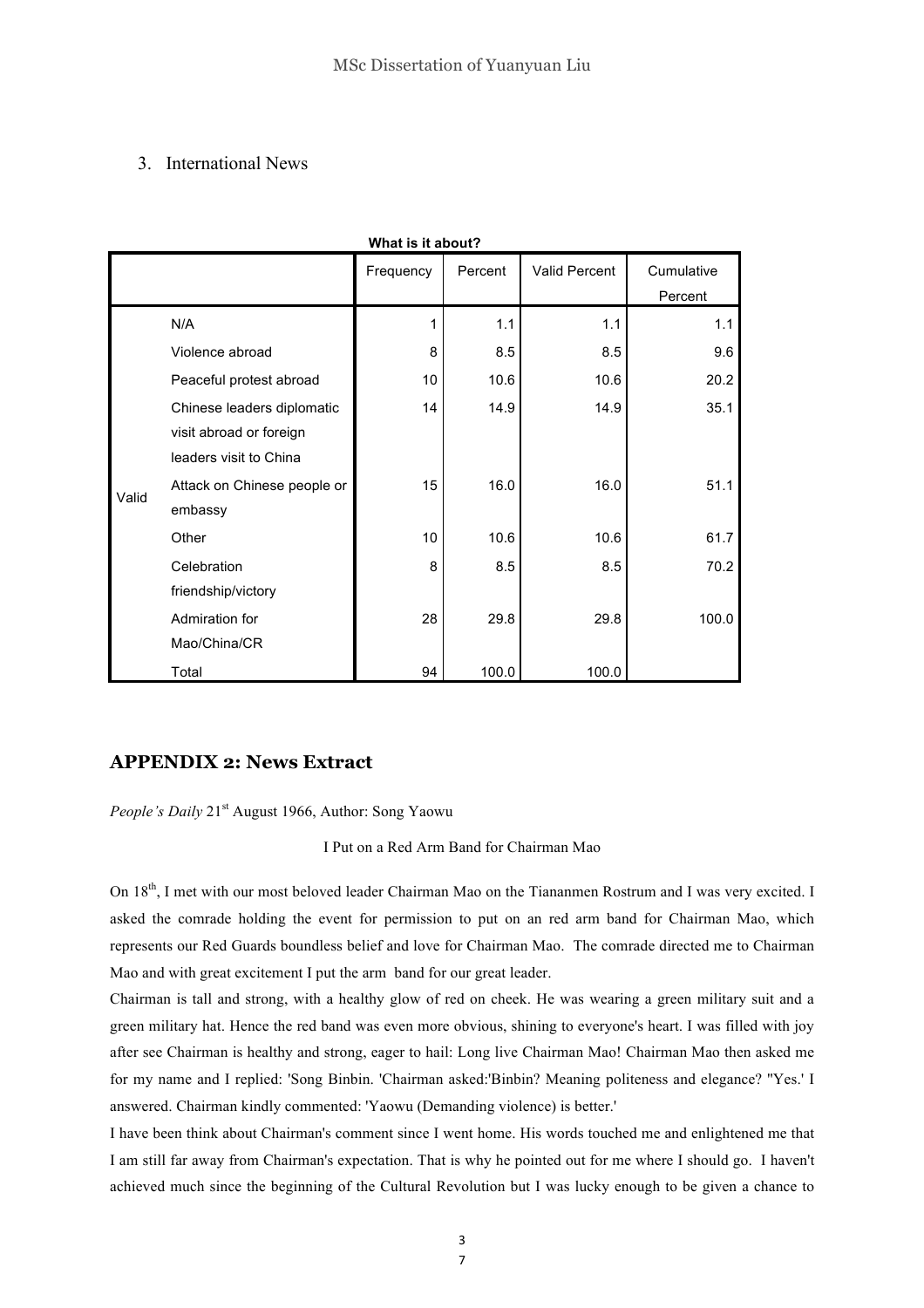meet with Chairman Mao, even putting on an arm band for him. I am very happy but guilty at the same time. But now I have more revolutionary motivation to meet Chairman Mao's expectation, to demand violence, to bread through limitations and to carry out the Revolution until the end.

In the past, our revolutionary senior followed the leadership of Chairman Mao, holding guns to seizing the world. New China was born out of revolutionary violence. This is so-called 'political power grows out of the barrel of a gun '. 'Demand violence' is a truth that existed in the past. It is still existing today and will keep existing in the future. This truth applies to Chinese people and it applies to other oppressed mass worldwide as well.

We are now experiencing a new phase of socialist revolution. In the Cultural Revolution, we need to learn from our revolutionary seniors and demand violence. It was a military suit that Chairman Mao was wearing whiling receiving millions of mass, which represents demanding violence. Chairman Mao teaches us: *'Revolution is not like inviting people to dinner, or writing an essay, or painting a picture, or doing embroidery… A revolution is an uprising, an act of violence whereby one class overthrows the power of another*.' This is calling us to rebel. In the past, the revisionist education system restrained out revolutionary spirit and made us polite and elegant wonks. However, today in the Cultural Revolution Chairman Mao points out the direction for us and we will rebel! We will demand violence. Choosing violence over politeness and elegance represents a major shift of our thought and shows our growth, which is the fruit of the Cultural Revolution with enormous significance.

<日期>=1966.08.21 <版次>=2 < $\Box$ =我口毛主席戴上了口袖章 <作者>=宋要武

十八日, 在天安口城楼上, 我看口了我口最最敬口的口袖毛主席, 我心里激 口极了。当口,我向主持大会的一位同志要求献口毛主席一个口袖章,以表达全体'口 口兵'口士口毛主席的无限信仰,无限口口。他把我口到了主席跟前。我口口激情,把 '口口兵'的袖章戴在了我口口大口袖的臂上。

毛主席高大魁梧,口光口面,身穿一套口口装,戴着一口口口帽,口口的口 口章口到了人的心坎上。看口主席口么健壮,我心中感到有口不出的幸福,真想高喊 :祝毛主席万寿无疆!毛主席口我叫什么名字,我口:'叫宋彬彬。'主席又口:'是不 是文口彬彬的彬?'我口:'是。'主席口切地口:'要武嘛。'

> 3 8